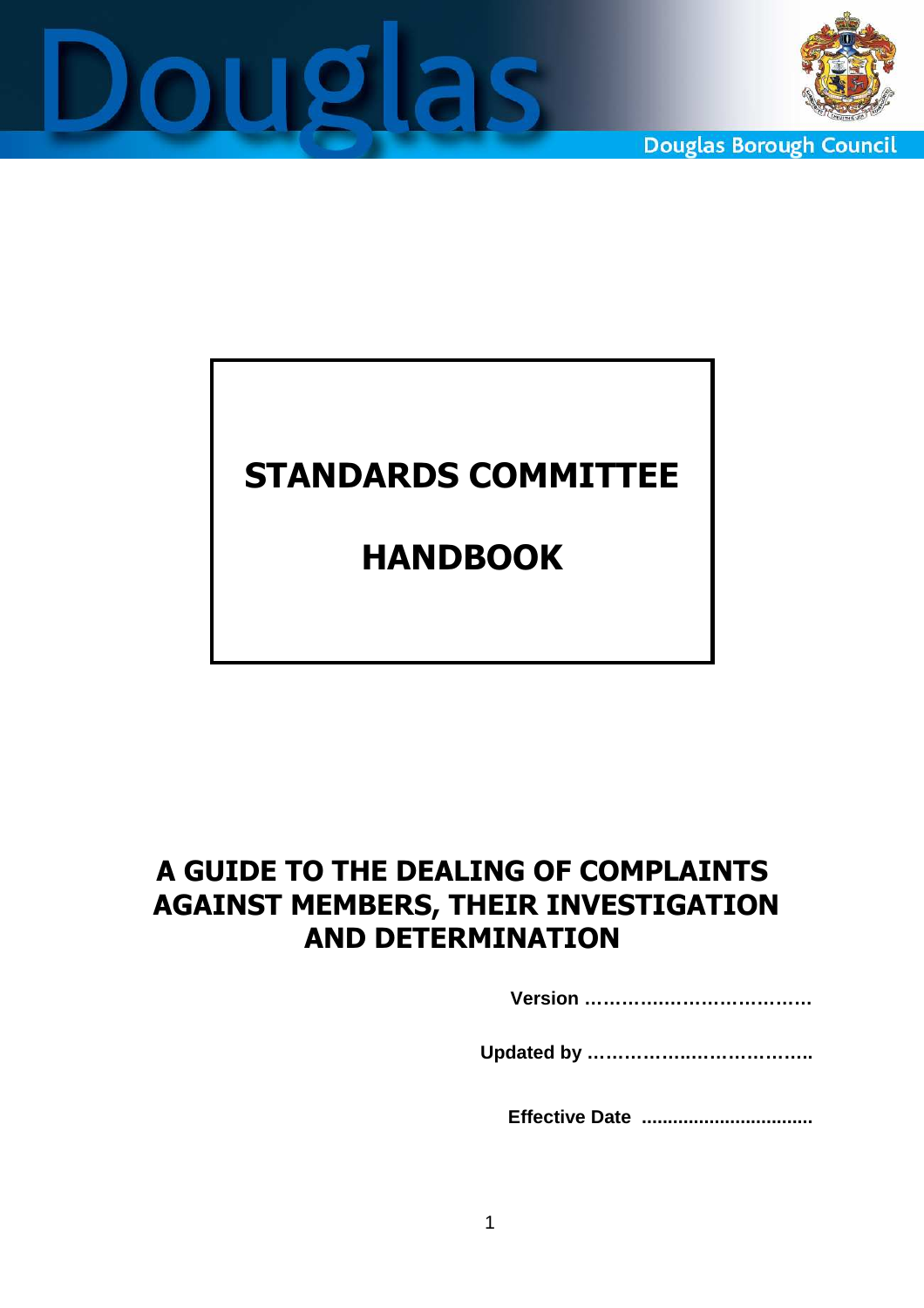| <b>SECTION</b>                                            | <b>PAGE NO.</b> |
|-----------------------------------------------------------|-----------------|
| 1. Introduction                                           |                 |
| 1.1 General Introduction                                  | 4               |
| 1.2 Ethical Framework                                     | 4               |
| 1.3 Terms of Reference                                    | 5               |
| 1.4 Guidance                                              | 6               |
| 2. Procedure for Complaints against Members               |                 |
| 2.1 General                                               | 11              |
| 2.2 Definitions                                           | 12              |
| 2.3 Receipt of Complaint                                  | 12              |
| 2.4 Preliminary Investigation Stage                       | 13              |
| 2.5 Minor Breaches                                        | 13              |
| 2.6 Substantive Cases - Investigation                     | 14              |
| 2.7 Standards Committee Hearing                           | 14              |
| 2.8 Sanctions                                             | 15              |
| 2.9 Notification of Decision                              | 16              |
| 2.10 Appendices                                           | 16              |
| Appendix $1 -$ Process including timescales               | 17              |
| Appendix 2 - Complaint Against a Member Form              | 18              |
| 3. Procedure for Investigation of Complaints              |                 |
| 3.1 Introduction                                          | 23              |
| 3.2 Scope of Procedure                                    | 23              |
| 3.3 Conflicts of Interest and Delegation of Investigation | 23              |
| 3.4 Confidentiality                                       | 24              |
| 3.5 Planning the Investigation                            | 24              |
| 3.6 Documentary Evidence                                  | 25              |
| 3.7 Interviews                                            | 25              |
| 3.8 Information for Interviewees                          | 26              |
| 3.9 Conducting the Interview                              | 27              |
| 3.10 Drafting the Report                                  | 28              |
| 3.11 The Bundle of Documents                              | 33              |
| 3.12 Complaints                                           | 36              |
| 3.13 Terminating Investigation Before Completion          | 37              |
| 3.14 Appendices                                           | 37              |
| Appendix 3 - Investigation Plan Form                      | 39              |
| Appendix 4 - Investigation Plan Review Sheet              | 41              |
| Appendix $5$ – Letter to Subject                          | 43              |
| Appendix $6 - 2nd$ Letter                                 | 45              |
| Appendix 7 - Interview Plan Form                          | 47              |
| Appendix $8$ – Letter following Interview                 | 51              |
| Appendix $9$ – The Stages of Interview and How They       | 52              |
| Should be Conducted                                       |                 |
| Appendix $10$ – Report of Investigation                   | 55              |
| Appendix $11$ – Conclusion Letter                         | 62              |
| Appendix 12 - Final Letter                                | 64              |
| Appendix 13 - Flowchart of Investigation Process          | 66              |

#### **CONTENTS**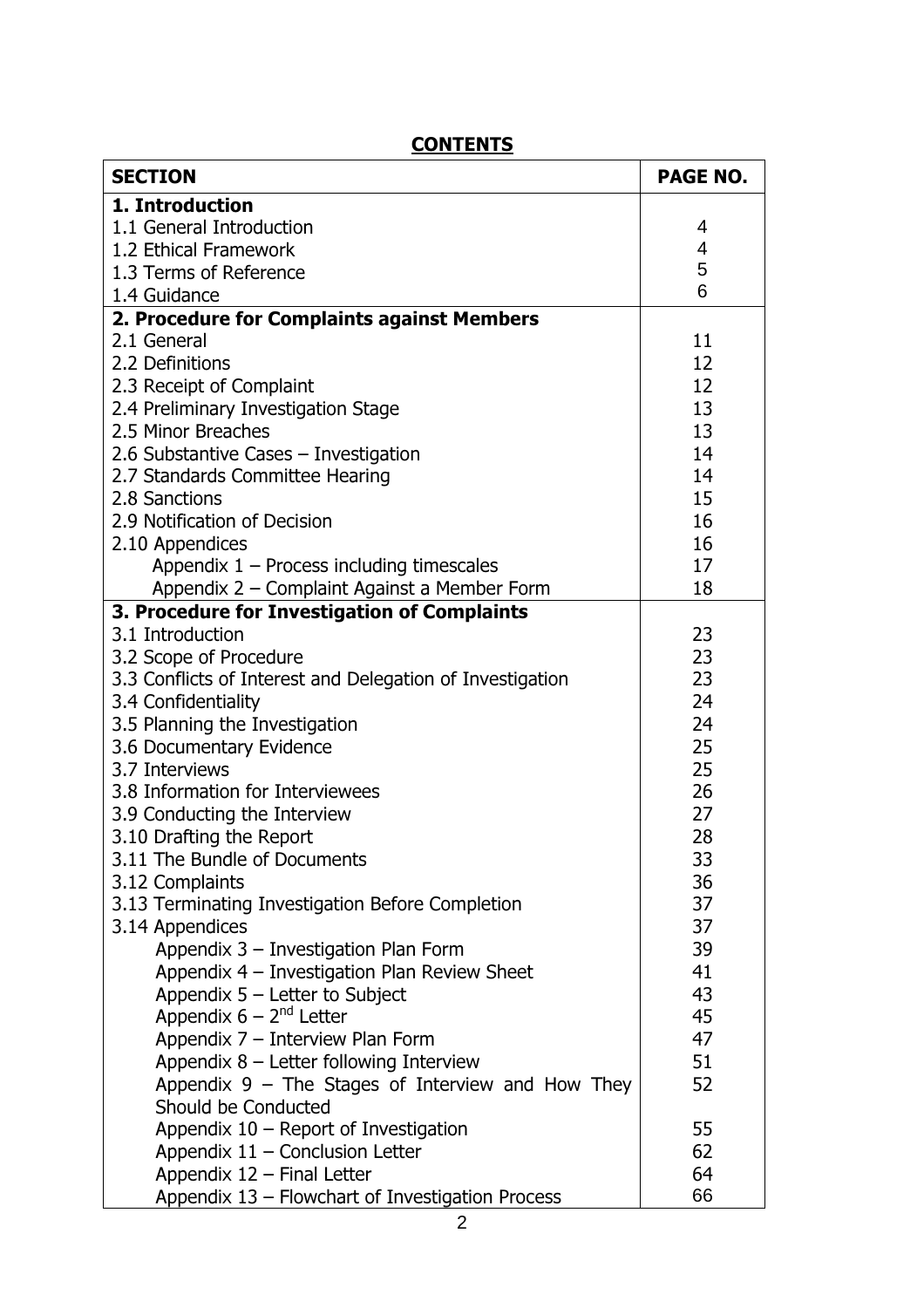| 4. Procedure for Hearings         |    |
|-----------------------------------|----|
| 4.1 Application                   | 67 |
| 4.2 Modification of Procedure     | 67 |
| 4.3 Representation                | 67 |
| 4.4 Procedural Advice             | 67 |
| 4.5 Preliminary Issues            | 67 |
| 4.6 Admission of Complaint/Breach | 68 |
| 4.7 Hearing Evidence              | 68 |
| 4.8 Decision and Sanction         | 69 |
| 4.9 The Close of the Hearing      | 70 |
| 4.10 Appendices                   | 70 |
| Appendix 14 - Sanctions           | 71 |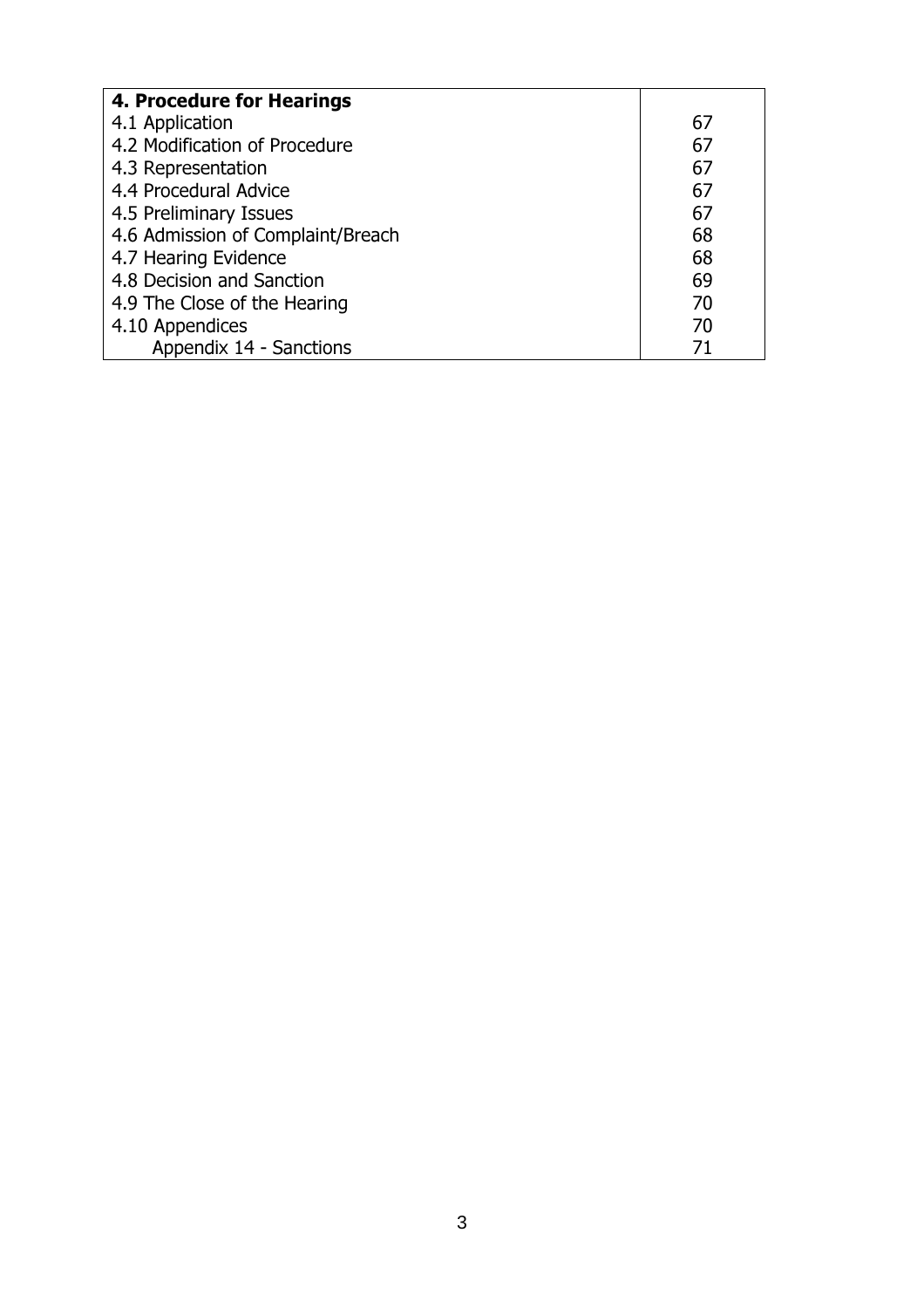### 1. INTRODUCTION

#### 1.1 GENERAL INTRODUCTION

This handbook contains the practices and procedures that will be used by the Standards Committee for investigations and hearings into allegations of a breach of conduct, or other complaints relating to the conduct of Members of Douglas Borough Council.

#### The Standards Committee

The Standards Committee aims to promote, develop and maintain high standards of conduct by all Members, and also Independent Members, in compliance with the Local Government Acts, the Codes of Conduct, Standing Orders, and all other protocols, procedures and legislation that relates to their office and responsibilities.

The Committee is responsible for the following main functions:-

- Promoting and maintaining high standards of conduct by Members (and Independent Members) of the Council;
- Assisting Members to observe and to adhere to the Members' Code of Conduct;
- Considering any individual cases referred for decision. This may relate to an alleged issue of misconduct or breach of any of the Codes, Protocols, etc., relating to Members' conduct;
- To review annually the Register of Members' Interests.

#### 1.2 THE ETHICAL FRAMEWORK FOR MEMBERS

This consists of two main parts, but is not exclusive:-

1. Members' Code of Conduct

The Council adopted in June 2009 a Members' Code of Conduct for Local Authorities based on the national code and encompassing the principles of Duty, Selflessness, Honesty/Integrity, Objectivity, Accountability, Openness, Leadership, Personal Judgement and Respect for Others.

The Code deals with such issues as:-

- Member / officer working relationships;
- Gifts and hospitality;
- Involvement in commercial transactions;
- Disclosure of information and confidentiality;
- Declarations of interests;
- Conduct in meetings;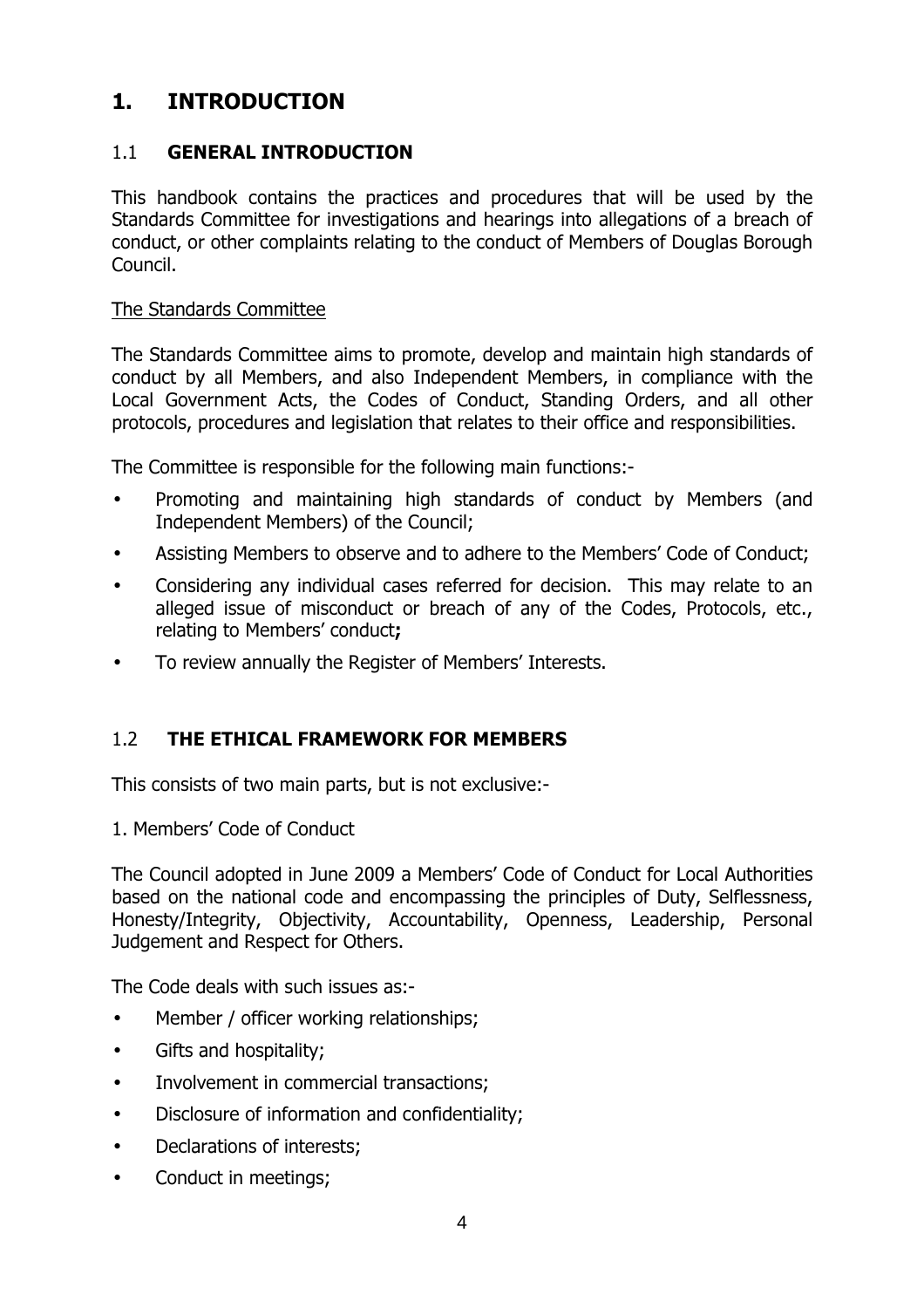- Corruption and other offences.
- 2. Members' Protocol

This is a Council document, which supplements the Members' Code of Conduct by governing relationships between Members and officers.

A copy of the Members' Code of Conduct and Members' Protocol can be found on the Council's website at www.douglas.gov.im, under "Constitution", Part 5.

#### 1.3 TERMS OF REFERENCE

#### Article 8 – The Standards Committee

8.1 Standards Committee

The Council will appoint a Standards Committee, which will be tasked with promoting and maintaining high standards of conduct in the Council and assisting Members in observing the Code of Conduct.

#### 8.2 Composition

#### Membership

The Standards Committee will comprise:

- a Chair appointed by the Council;
- three Council Members appointed by the Council;
- one person appointed by the Council who is not a Member or Officer of the Council or any other body having a Standards Committee (the Independent Person);

#### Independent Person

The Independent Person will be entitled to vote at meetings and will be reckoned in calculation of the quorum.

#### 8.3 Proceedings of the Standards Committee

Proceedings of the Standards Committee shall take place in accordance with the Council Procedure Rules, as set out in Part 4 of the Constitution.

8.4 Roles and Functions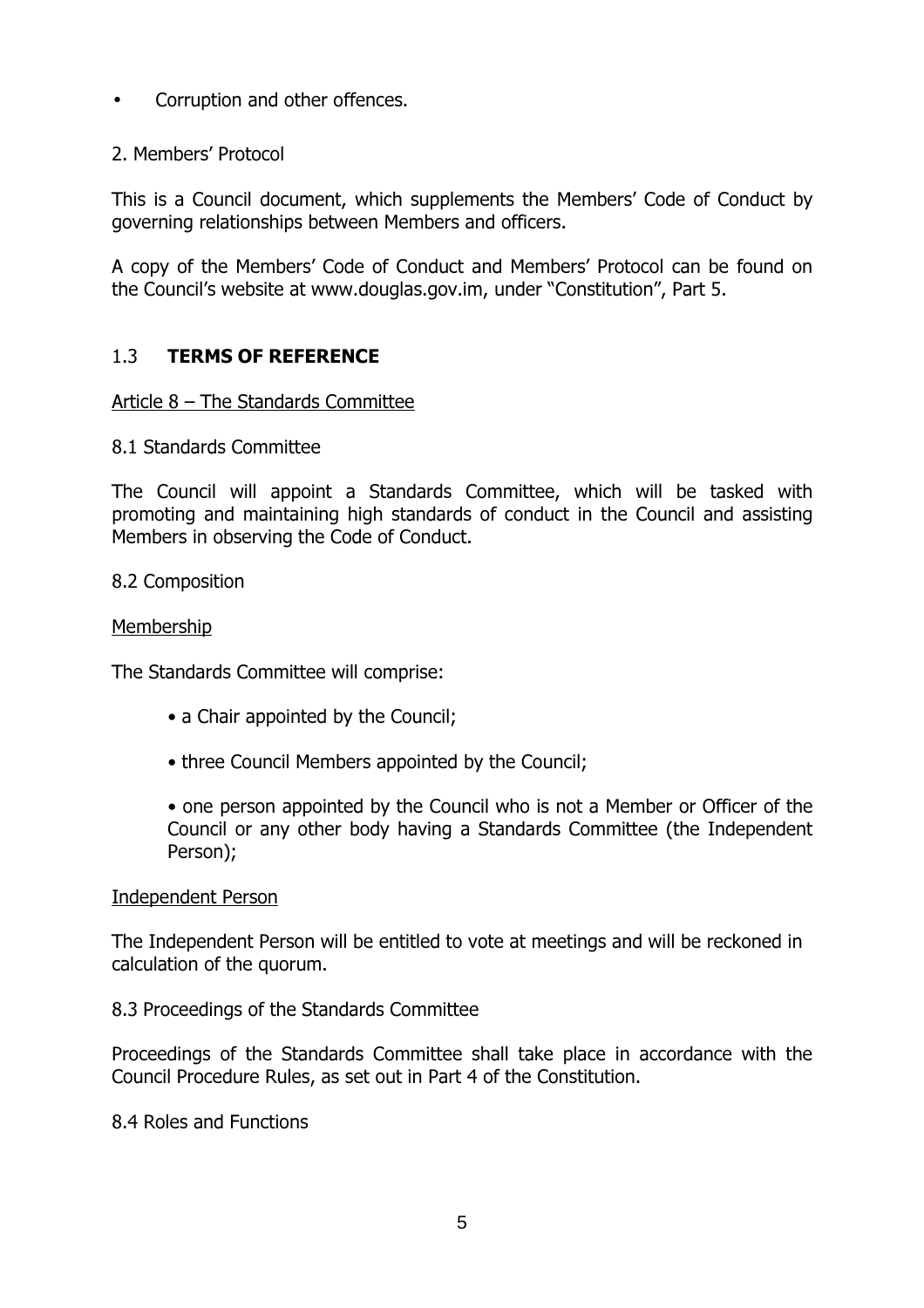The terms of reference for the Standards Committee are set out in Part 3 of this Constitution, entitled "Responsibility for Functions", and include the following roles and functions:

- (a) To promote and maintain high standards of conduct and behaviour in all areas of Council activity;
- (b) To advise the full Council on the adoption or revision of the Members' Code of Conduct;
- (c) To assist Members to observe the Members' Code of Conduct;
- (d) To monitor the operation of the Members' Code of Conduct;
- (e) To advise, train, or arrange training on any aspect of conduct and behaviour relating to the Members' Code of Conduct;
- (f) To support the Chief Executive, and Assistant Town Clerk (as Governance / Monitoring Officer) in discharging his / her duties in relation to ethical governance and the Members' Code of Conduct;
- (g) To consider any report referred to it by the Chief Executive, Assistant Town Clerk, or other investigating officer;
- (h) To ensure the Council's 'Complaints against Members' Procedure operates effectively and, in particular:-
	- Receive and review regular reports on its operation;
	- Adjudicate on unresolved complaints against Members and hold hearings to consider complaints and alleged breaches of the Members' Code of Conduct;
	- Review information gained from the operation of the system;
- (i) To oversee and monitor the operation of the Council's Whistle-Blowing Policy and procedures;
- (j) To approve and revise protocols on relations between Members and employees and to monitor such protocols;
- (k) To review and monitor the keeping of the Register of Members' Interests;
- (l) To review and monitor the guidance to Members on gifts and hospitality;
- (m) To report to Council annually on the work of the Standards Committee;
- (n) To assist in the recruitment of an Independent Member for the Standards Committee.

#### 1.4 GUIDANCE

Douglas Borough Council takes all allegations of Member misconduct very seriously and seeks to secure the highest standards of conduct at all times.

ROLE OF THE LEADER OF THE COUNCIL AND CHIEF EXECUTIVE WITHIN THE ETHICAL FRAMEWORK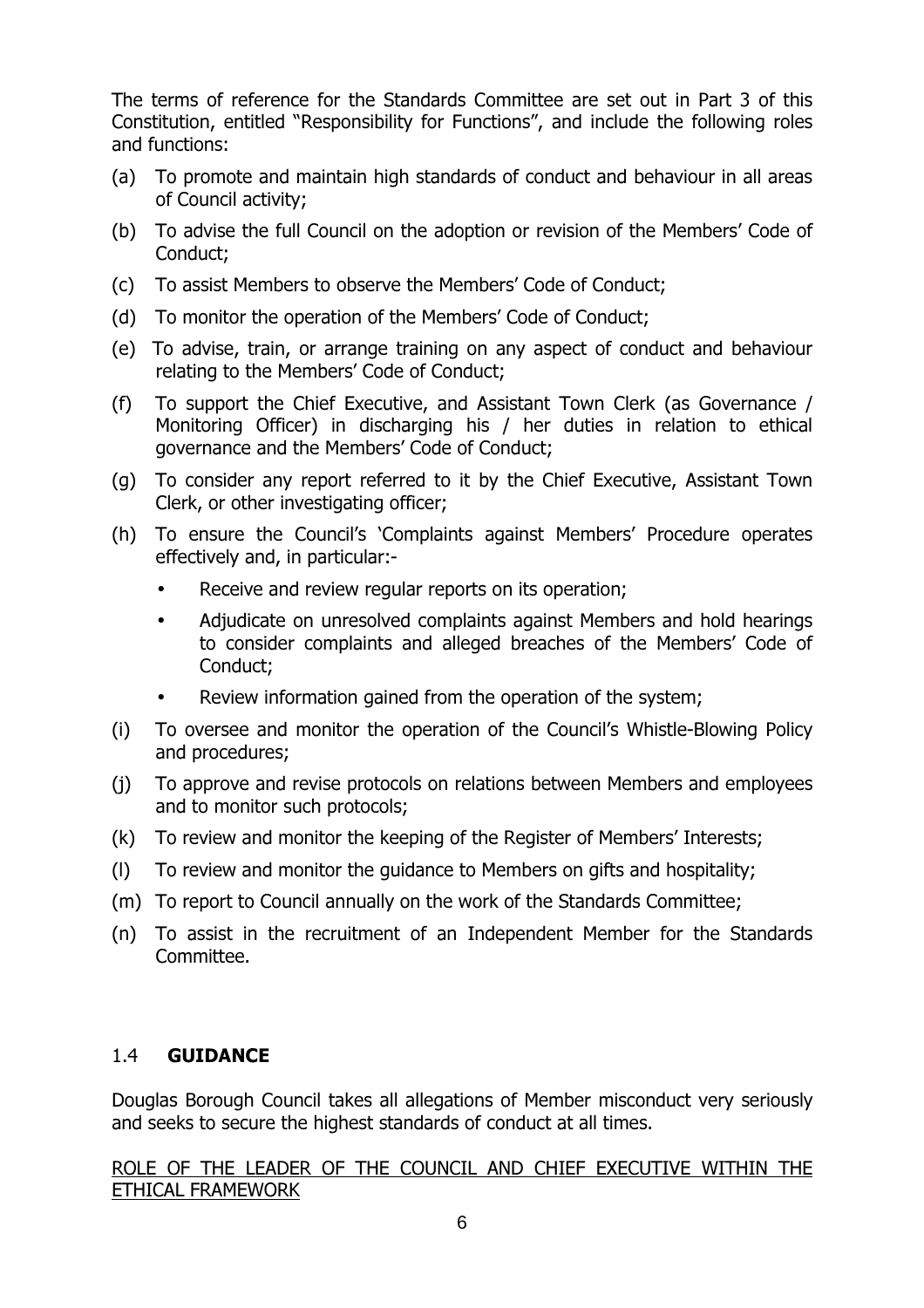The Leader of the Council, and the Chief Executive, are both committed in common with all Councillors to setting and encouraging high ethical standards and promoting the ethical agenda inside and outside the Council.

They will support and facilitate the work of the Standards Committee and Assistant Town Clerk (as Governance / Monitoring Officer) in relation to the ethical framework in the following joint and individual ways.

#### **Jointly**

- Publicly committing themselves to working together to uphold the ethical wellbeing of the Council and affirming that each fully subscribes to the Council's ethical agenda and expects all Members and officers to do likewise;
- Leading by example, acting at all times with integrity, propriety and impartiality in the discharge of their roles;
- Helping to ensure that Members and officers are clear about their respective roles and what is expected of them;
- Working with the Assistant Town Clerk (as Governance / Monitoring Officer) and the Standards Committee;
- Being available for consultation on key ethical issues;
- Taking appropriate action, where necessary, on particular ethical issues;
- Receiving, and considering, the agenda for, and minutes of, the Standards Committee meetings;
- Promoting the work of the Standards Committee;
- Where appropriate, including the Chair of the Standards Committee in the Council's wider corporate governance meetings and activities;
- Holding an annual meeting with the Chair of the Standards Committee, after the publication of the Standards Committee's Annual Report;
- Pro-actively supporting a Member and officer ethical training and development programme;
- Supporting action taken by the Standards Committee and Assistant Town Clerk in furtherance of the Council's Codes of Conduct, Protocols, the ethical framework generally, and information provided by Government;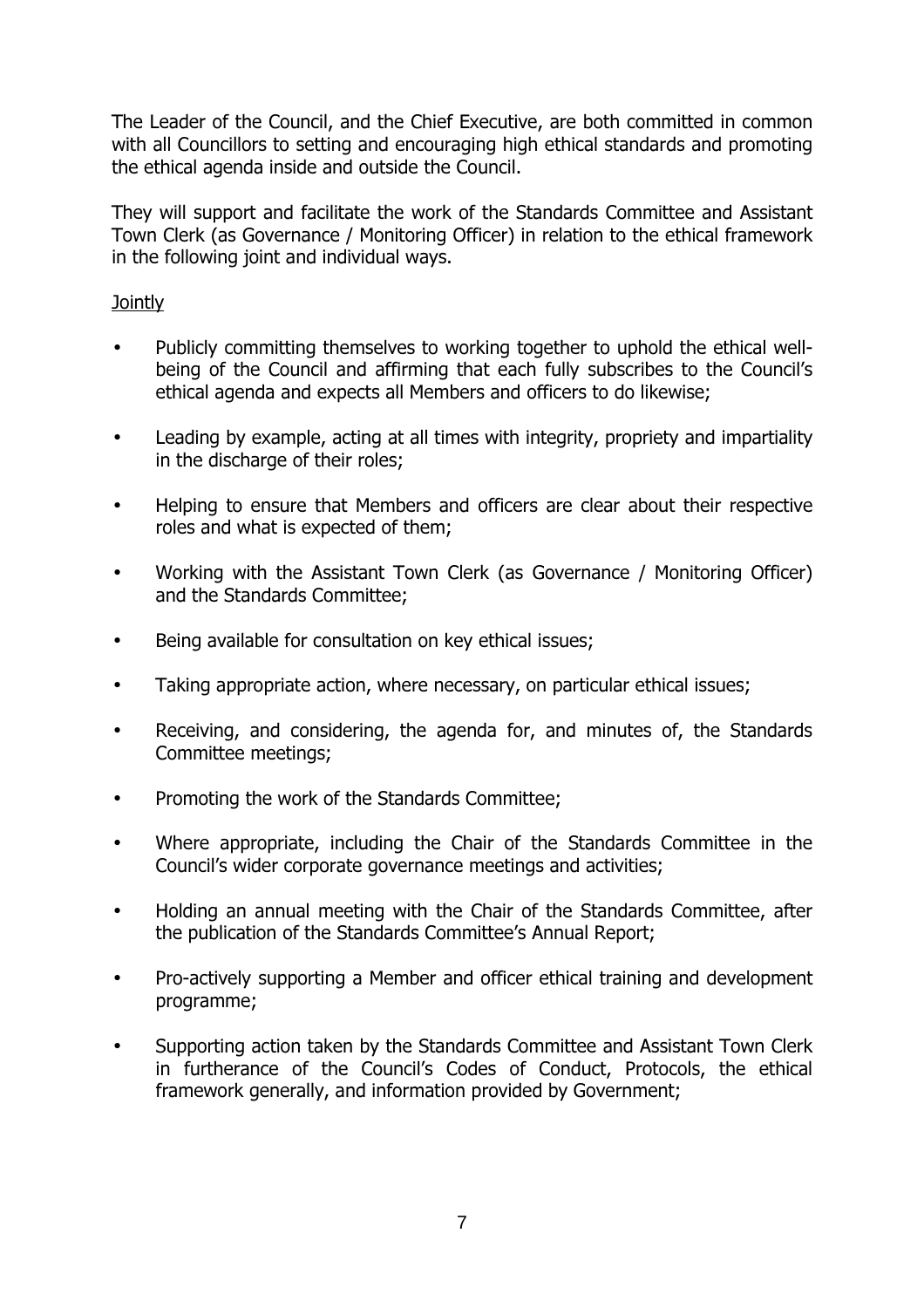• Ensuring that support for the Standards Committee and the Council's ethical agenda is adequately resourced.

#### **Individually**

#### The Leader:

- Holding regular meetings where the Chief Executive / Assistant Town Clerk (as Governance / Monitoring Officer) may raise issues;
- Supporting the Chief Executive / Assistant Town Clerk as necessary in reporting to the Executive Committee, full Council and other Committees, regarding the ethical agenda.

#### Chief Executive:

- Recognising the importance of the ethical and wider corporate governance agenda in the Chief Officers' Management Team;
- Regularly meeting and directly supporting the Assistant Town Clerk (as Governance / Monitoring Officer) on key issues and individual matters arising out of the ethical and governance agenda, and the work of the Standards Committee.

#### Early Resolution

The Standards Committee is extremely aware that a formal investigation of a complaint may be costly and time-consuming. Whilst formal investigation may be necessary in some cases, many complaints can often be dealt with more rapidly and effectively if an early, informal resolution of the matter can be achieved.

On behalf of the Standards Committee, the Chief Executive, where a complaint has been received, which appears easily resolvable, will explore the potential for an early resolution to the satisfaction of the complainant, to avoid the need for a formal investigation.

#### Complaints that cannot be considered

The Council must consider every complaint that a Member of the Council has failed to comply with the relevant Codes or Protocols, or there is an alleged case of misconduct. However, it has no jurisdiction in respect of any complaint that relates to:

- Persons who are not Members or Independent Members of Douglas Borough Council;
- Conduct which occurred at a time when the person against whom the complaint was made, was not a Member of the Council;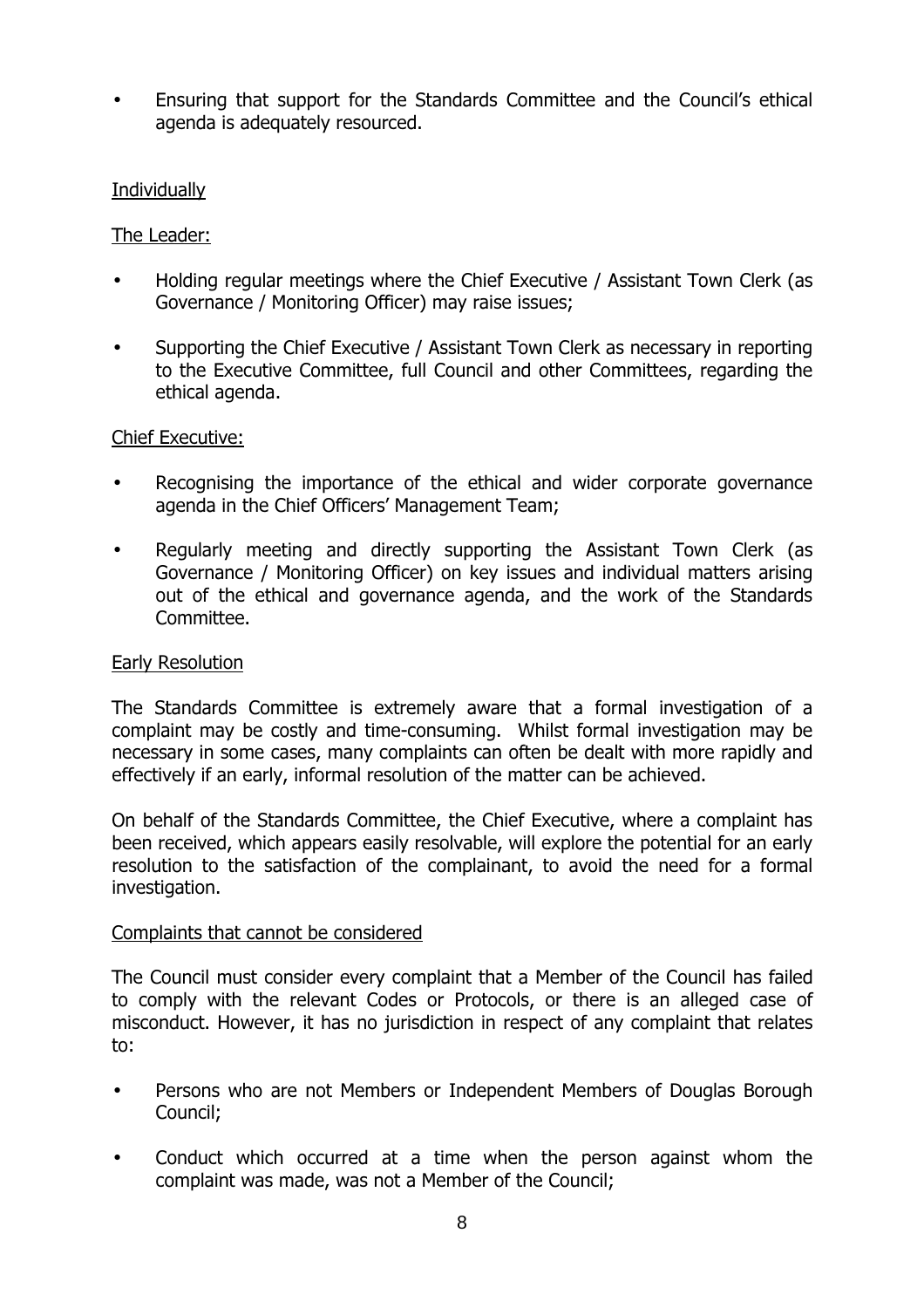- Conduct which occurred in the Member's private life, as the Code / Protocol only applies to a Member's conduct as a Member of a local authority;
- Conduct which occurred when the Member was acting as a Member of another Authority. The complaint should then be addressed directly to that Authority;
- Complaints which do not relate to the alleged misconduct of a Member, but are, for example, about the policies and priorities of the Council, or are a request for the provision of a service, or are a complaint about the conduct of an officer of the Council.

Such complaints will be dealt with by the Chief Executive (or other delegated officer), who will advise the complainant as to the most appropriate route for proper consideration of their complaint or request.

#### No action required

There may be some cases where the Chief Executive, on behalf of the Standards Committee, decides to take no action in respect of the complaint.

The following factors are examples of where such a decision may be made:

- The complaint appears to be trivial, vexatious, malicious, or politically motivated, or equivalent retaliation;
- The complaint is anonymous. The confidentiality of the identity of the complainant can be protected where that is justified by any real fear of intimidation or victimisation. However, where this is not an obvious risk, the fact that the complainant has not disclosed his / her identity can indicate that the complaint is less serious, is malicious, or politically motivated. Some action or investigation will be taken, however, where they have raised serious issues;
- A significant period of time has elapsed since the events which are the subject of the complaint. This is because, where a matter is serious enough to warrant a formal complaint, it would be reasonable to expect the complainant to make a complaint promptly, and also because the passage of time may make it more difficult (if not impossible) to obtain documentary evidence and reliable witness evidence.

The Chief Executive will report such decisions, and the reasons, to the Chair of the Standards Committee.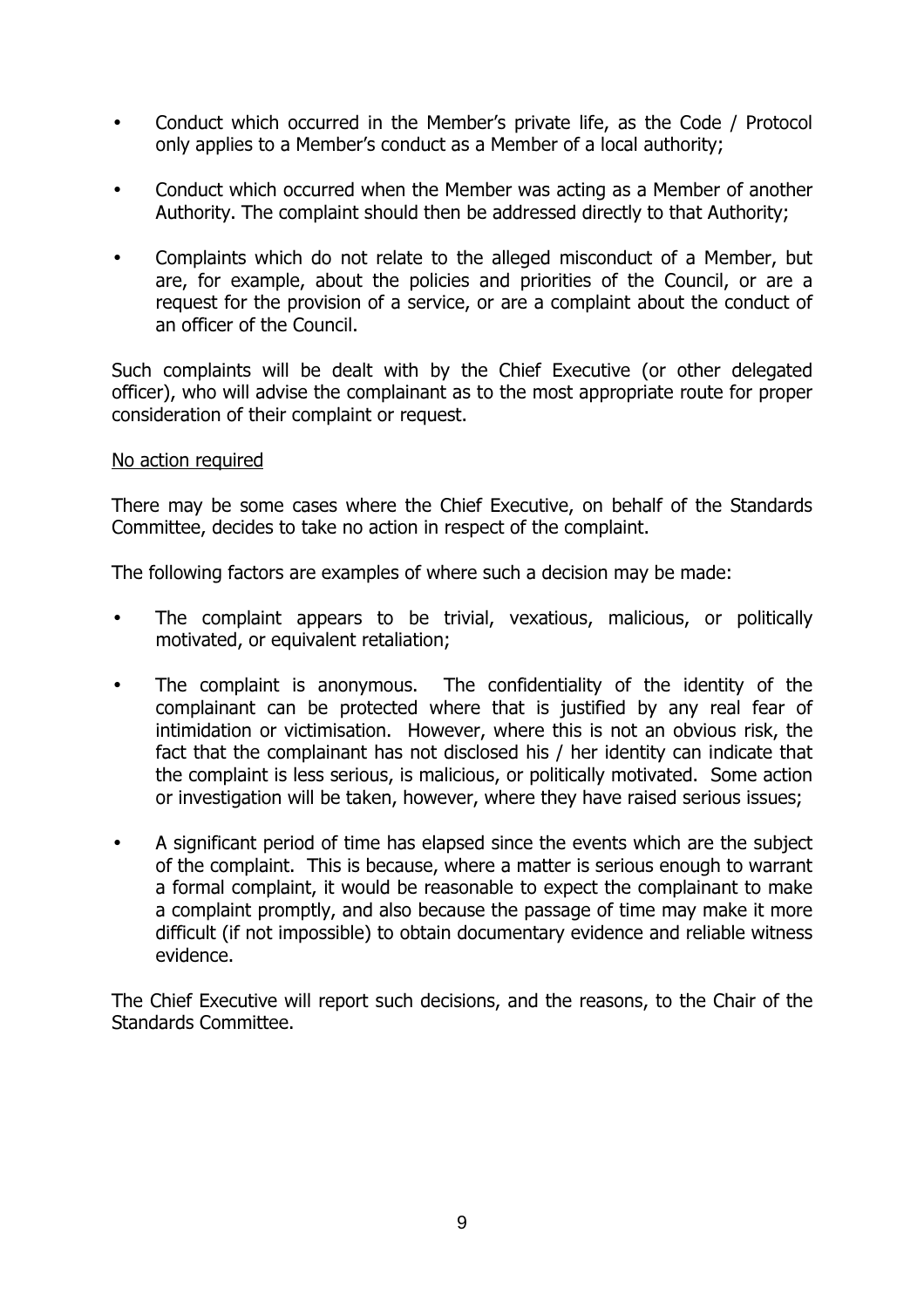#### **Confidentiality**

As a matter of fairness and natural justice (and in compliance with the Human Rights Act 2001), a Member should usually be told who has complained about them and what the complaint is about. There may be occasions where the complainant requests that their identity is withheld. Such a request would only be granted in exceptional circumstances.

Examples (not exclusive) may include:-

- The complainant has reasonable grounds for believing that he / she will be at risk of physical harm if his / her identity is disclosed;
- The complainant suffers from a serious health condition which might be adversely affected if his / her identity is discussed. Medical evidence may be requested in such circumstances;
- The complainant works closely with the Member and they have a reasonable fear of intimidation or victimisation if their identity is disclosed.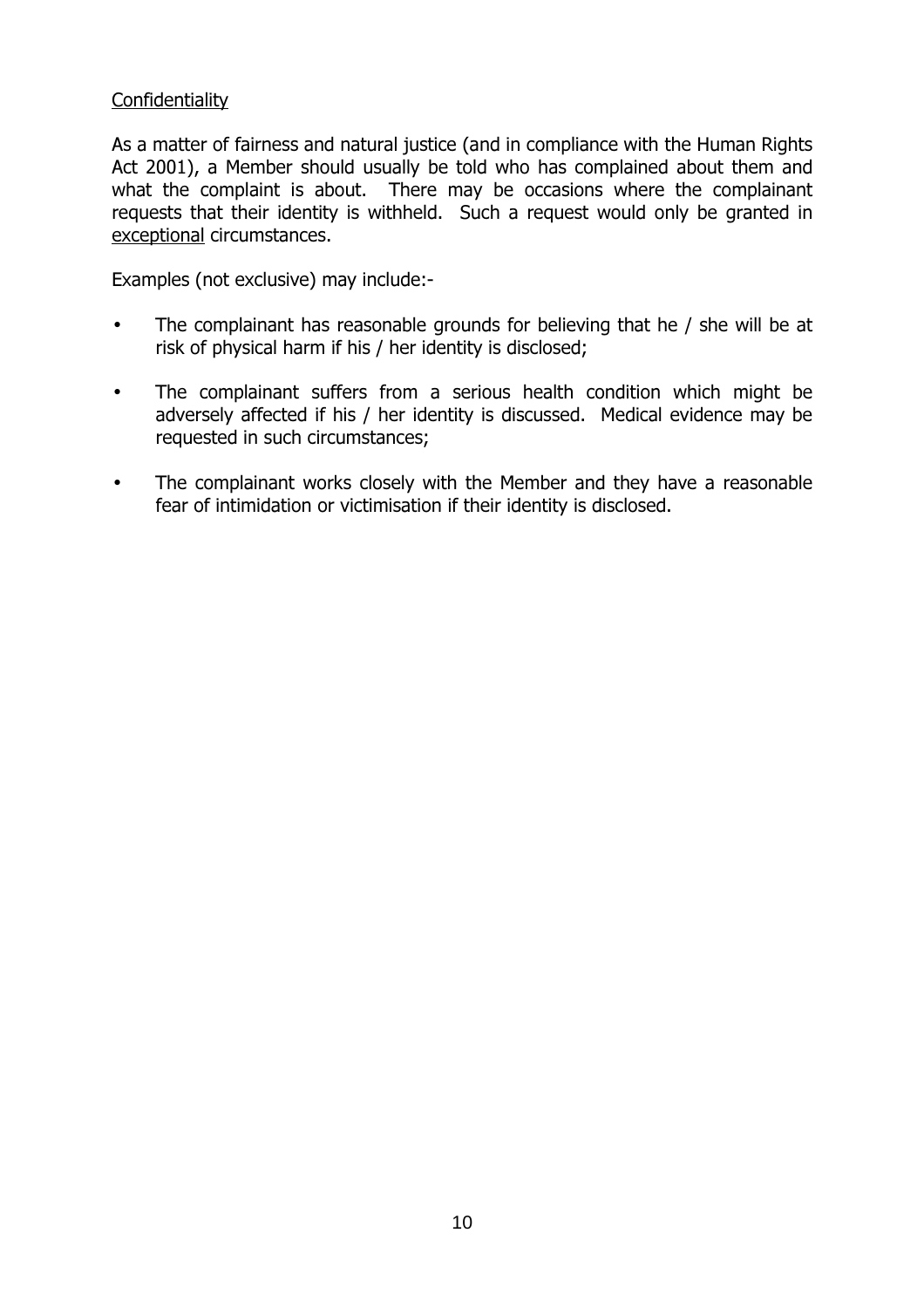## 2. PROCEDURE FOR COMPLAINTS AGAINST MEMBERS

#### 2.1 GENERAL

This Procedure applies to complaints against Members of Douglas Borough Council only. Complaints against officers will be considered in accordance with the Council's Disciplinary Rules and Procedures as laid down from time to time. Complaints about services will be considered under the Council's Customer Complaints Procedure.

The Procedure requires the Committee, in dealing with matters within its Terms of Reference:-

- (a) To apply best practice based on the law, including the provisions of the Human Rights Act 2001, and on the principles of natural justice, and in particular that -
	- Each party has the right to be heard;
	- No Member serving on the Committee will hear any matter in which he / she has an interest, or in which any reasonable member of the public could take the view that there was bias on the part of the Committee Member;
	- All relevant matters will be taken into account:
	- All irrelevant matters will be ignored;
	- Members of the Committee will come to reasonable decisions based upon the evidence in front of them and the law;
- (b) To comply with the requirements of the Council's Standing Orders, as set out in the Constitution Part 4 and referred to as the 'Council Procedure Rules';
- (c) To have regard to the following
	- The maintenance of standards:
	- The protection of the public interest:
	- The rights of all interested parties;
- (d) To conduct its business in a non-political manner in relation to decisions of a quasi-judicial nature.

The Procedure set out below may be ended at any time by the Standards Committee where they conclude that continuing will serve no useful purpose, for example:-

- The Member concerned acknowledges the complaint is justified, apologises, and accepts any sanction the Committee may feel necessary; or
- The Member is no longer a member of the Council (e.g., resignation; nonelection; death).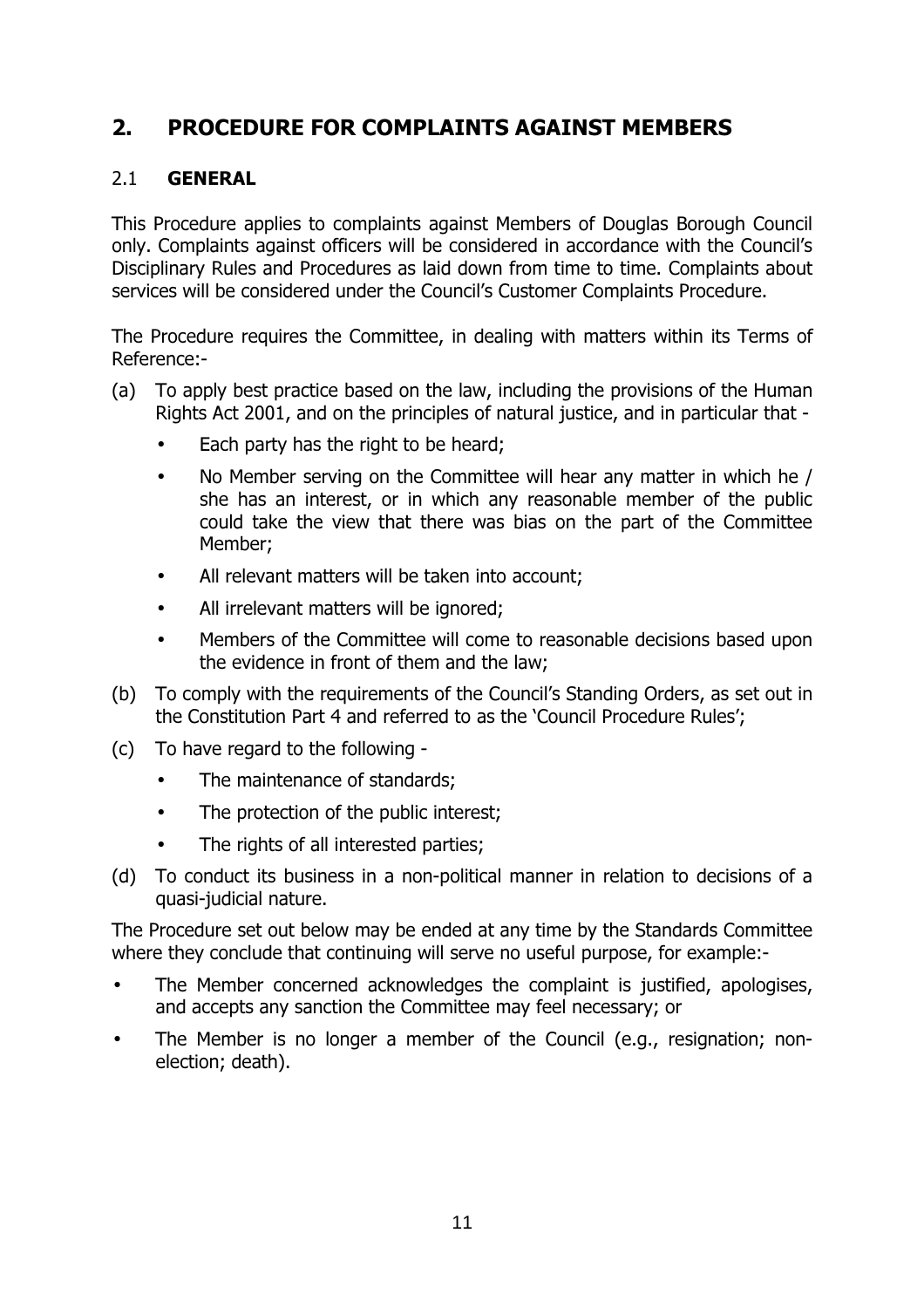The Procedure may take place in the absence of any party if they fail to co-operate with any reasonable request of the Committee or the Assistant Town Clerk (as Governance / Monitoring Officer), or fail to attend a hearing without good cause.

In the absence of the Assistant Town Clerk or his / her inability to act, the Chief Executive will appoint such other person as appropriate to carry out this procedure.

Nothing in this Procedure detracts from the authority of the Chief Executive, or Director of Finance (as Chief Financial Officer), to decide that any matter, whether involving a Member or not, should be reported to the police at any time.

#### 2.2 DEFINITIONS

'Misconduct' means any conduct by a Member which is in breach of:-

- The Code of Conduct for Members and Officers issued by the Isle of Man Government in July 2009 and adopted by the Council in December 2009;
- The Council's Member / Officer Protocol;
- Any other Codes, Protocols, Procedures, Rules or Guidance that the Council may adopt from time to time, including Standing Orders;
- Failure to declare in interest under the Local Government Acts and the Council's Constitution;
- Any behaviour likely to bring the Council into disrepute.

'Complainant' means any Member, officer or member of the public who has made a formal written complaint in accordance with this Procedure.

#### 2.3 RECEIPT OF COMPLAINT

Any complaint of misconduct by a Member should be made in writing to the Chief Executive, setting out the conduct complained of, and giving particulars of the alleged breaches of any relevant legislation or codes of conduct.

A complaint not containing the above information may still go forward to the Preliminary Investigation Stage if, in the opinion of the Assistant Town Clerk, in consultation with the Chief Executive, the matter complained of merits further investigation.

The Assistant Town Clerk will acknowledge receipt of any complaint within five working days.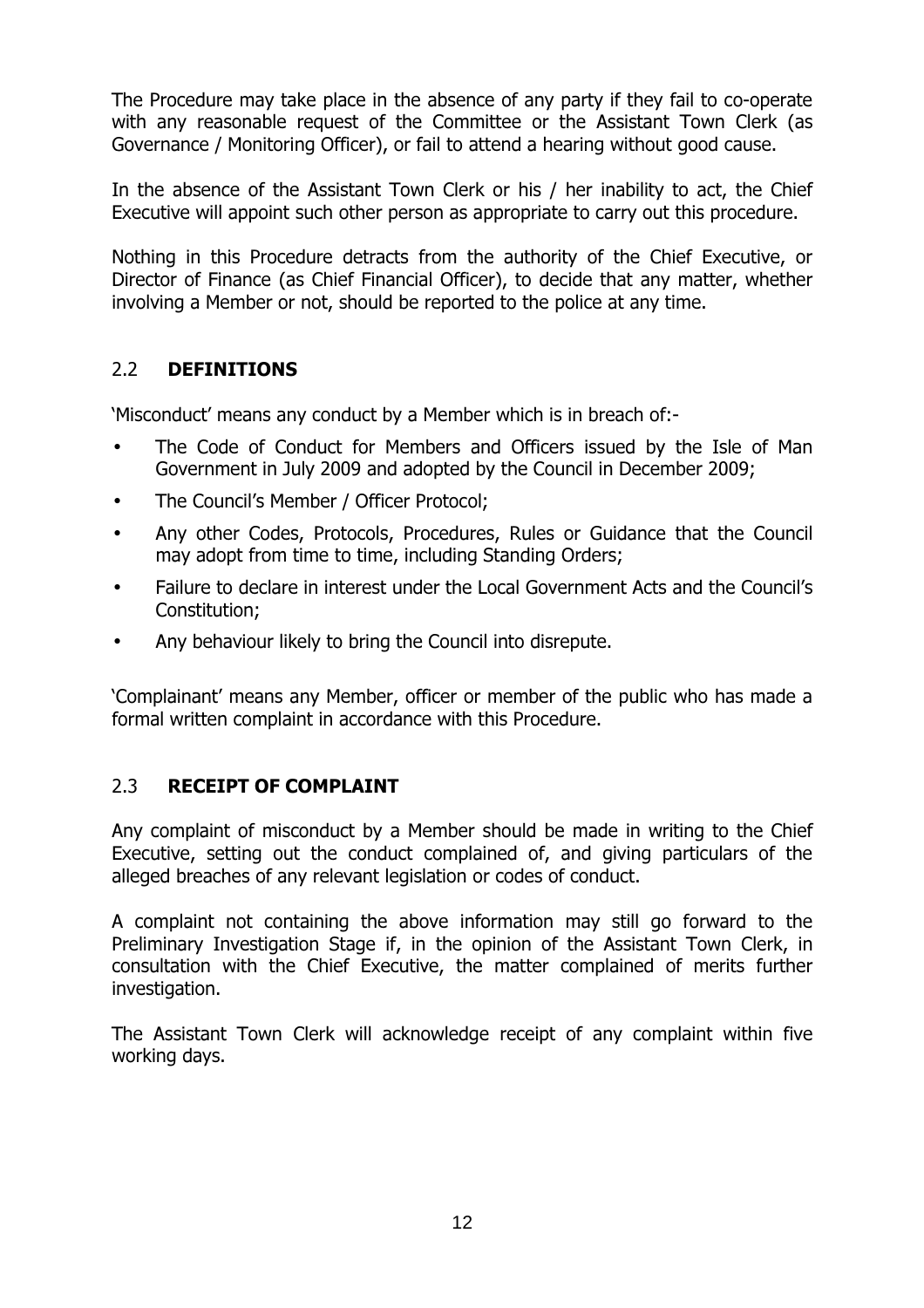The Chief Executive may also determine of his / her own volition that a matter should be investigated without the receipt of a complaint, in which case the Chief Executive shall instruct the Assistant Town Clerk to investigate and that written instruction together with the completed complaint form shall be treated as the complaint.

#### 2.4 PRELIMINARY INVESTIGATION STAGE

The Investigating Officer, normally the Assistant Town Clerk, will send a copy of any complaint received to the Member concerned, the Leader of the Council (for information purposes) and the Chief Executive within five working days of receipt. The Member will be invited to respond to the complaint in writing and / or to discuss the issue with the Assistant Town Clerk within ten working days. The Assistant Town Clerk may take such steps as are necessary at this point to gather information in order to assist him/her in determining whether a prima facie case exists.

On receipt of the Member's written or verbal comments, the Assistant Town Clerk will consider whether or not a prima facie case is made out, which process shall not be time limited, but must be within a reasonable time. Where a Member has failed to respond to a complaint within the time allowed, the Assistant Town Clerk will not be prevented from determining whether or not a prima facie case is made out as above.

#### 2.5 MINOR BREACHES

At this point, the Assistant Town Clerk will determine whether or not the case should be referred to the Standards Committee, it should be investigated by some other agency (e.g., the police, internal audit), or whether it should be dealt with other than by the Standards Committee. Where a police or other external investigation is already being undertaken in relation to the matter complained of, it shall not be referred to the Standards Committee until such time as it has been properly disposed of by that body.

In certain circumstances, it may be appropriate to deal with minor breaches in a way other than to refer them to the Standards Committee. This may take the form of a reminder of the procedure, code or protocol that has been breached and advice that should a further breach occur, then the matter will be reported to the Standards Committee (such a further occurrence would also bring forward the initial issue for consideration by the Standards Committee).

If the Assistant Town Clerk reaches the view that the sanction should be as in the paragraph above, that decision must be shared with the Chief Executive and Chair of the Standards Committee, on the basis that should either or both of them have a

different view, then the Assistant Town Clerk has an opportunity to revisit the matter and, if appropriate, bring the case before the Standards Committee for consideration.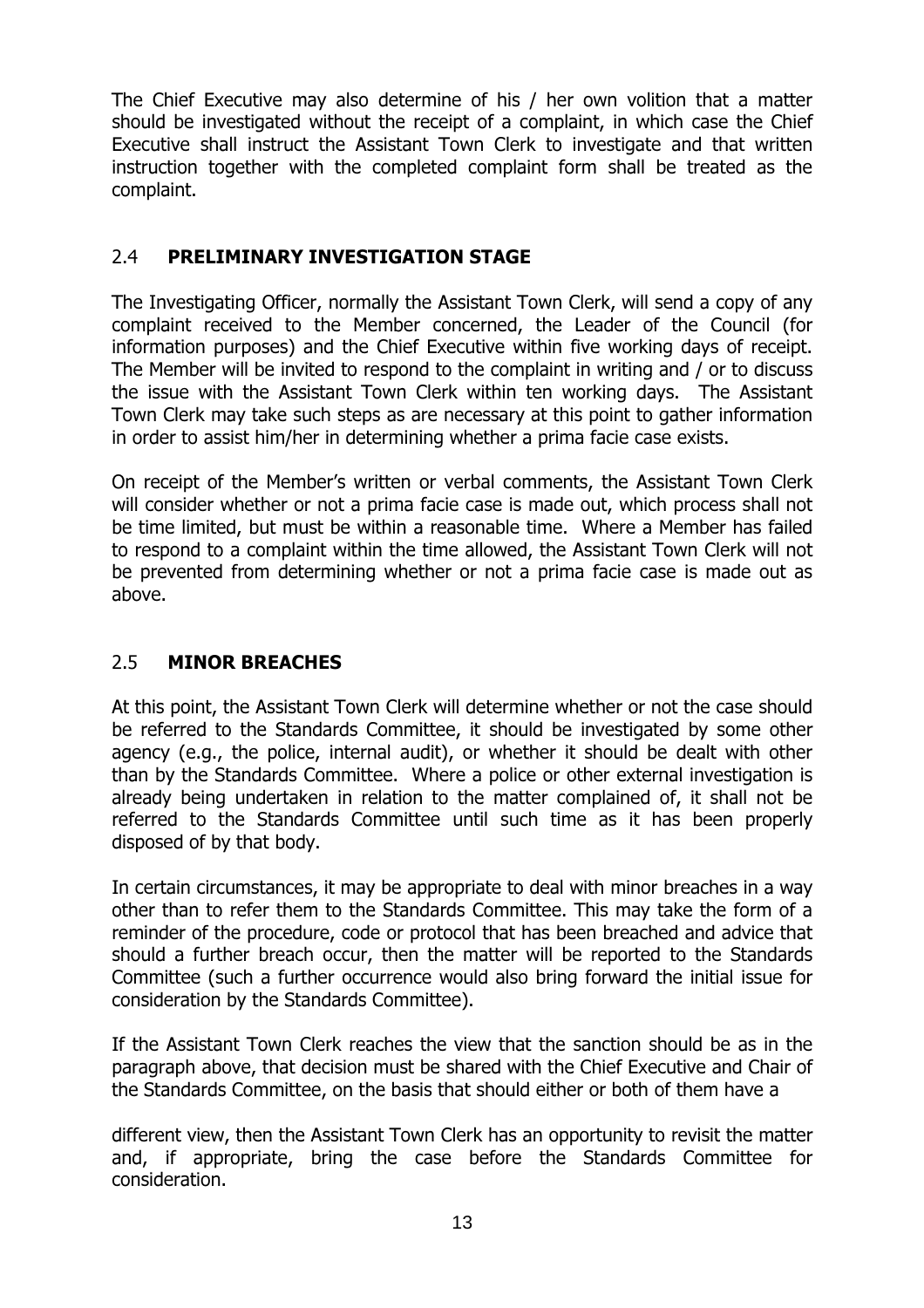The determination of the matter in these circumstances shall be shared with the Chair of the Standards Committee, the Leader and the Chief Executive.

#### 2.6 SUBSTANTIVE CASES – INVESTIGATION

In the event of a full investigation, the Assistant Town Clerk will invite the complainant for a formal interview. The complainant will be afforded the opportunity to submit further material in support of the allegations made.

The Assistant Town Clerk will provide the Member with a copy of the complaint and any further supporting material and/or documentation. He / she will be invited to comment on the content and may submit any material and/or documentation of their own which they consider relevant.

Following the above, the Assistant Town Clerk will prepare a draft report for the Standards Committee. The final report will be copied to the complainant and Member, a minimum of ten working days in advance of the Committee meeting to consider the complaint. The complainant and Member may at this stage submit further written comments for submission with the report if required, including any mitigating factors or extraneous events that may be relevant. Any submission must be made available five working days before the date of the Committee meeting.

#### 2.7 STANDARDS COMMITTEE HEARING

The procedure at the hearing of the complaint will be as follows:-

- The Assistant Town Clerk will present the report;
- The complainant or his / her representative will be invited to speak to their complaint if they wish to do so;
- The Assistant Town Clerk and the Committee may ask questions of the complainant if present;
- The Member or his / her representative will present their case;
- The Assistant Town Clerk and the Committee may ask questions of the Member;
- Witnesses may be asked to attend, at the discretion of the Committee. They may be questioned by:

The complainant / Member;

The Assistant Town Clerk and the Committee;

- The Member may sum up his / her case;
- The Assistant Town Clerk will sum up.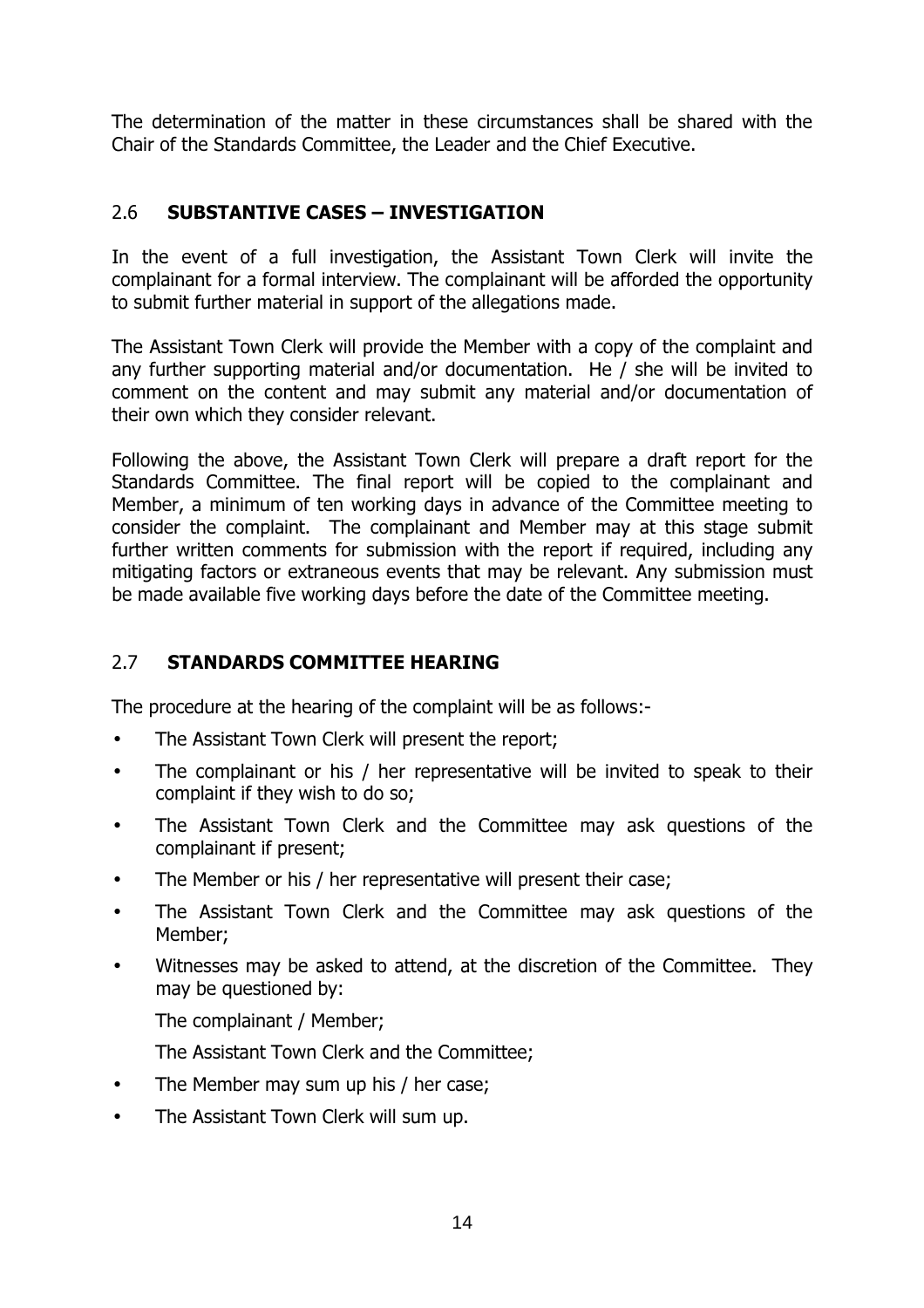The complainant and the Member will normally be entitled to be present at the meeting throughout the Committee's consideration of the complaint.

Any procedural questions for issues which may arise during the course of the hearing will be determined by Committee, ensuring at all times that the parties to the complaint are treated fairly.

At any time before or during the case hearing, the Committee may send for persons, papers and / or records not currently before it and may adjourn so that this can take place.

The Committee will recommend to the Chief Executive what information will be public after the announcement of the decision, having regard to the Access to Information Procedure Rules set out in Part 4 of the Council's Constitution, and the need to ensure fairness to the persons involved.

The Committee will be supported when necessary during a case hearing by the Chief Executive or the Assistant Town Clerk, if he / she is not the Investigating Officer, who will advise them as to practice and procedure, together with any relevant points of legislation in relation to their decision-making process.

#### 2.8 SANCTIONS

The Committee, after considering all the facts and information before it, may determine whether or not a complaint is upheld or not.

Where a complaint is upheld, the Committee may impose the following sanctions, either singularly or in conjunction with each other:-

- An instruction that the Member must apologise to the complainant, either privately or publicly or to apologise to the Council;
- The removal of the Member from membership of some or all Committees;
- The removal of a Member as representative of the Council on an outside body / or any outside bodies;
- The barring of a Member from representing the Council at conferences and other similar events;
- The recommendation to the appointing body or Committee that the Member be removed from the office of Chair or any other office.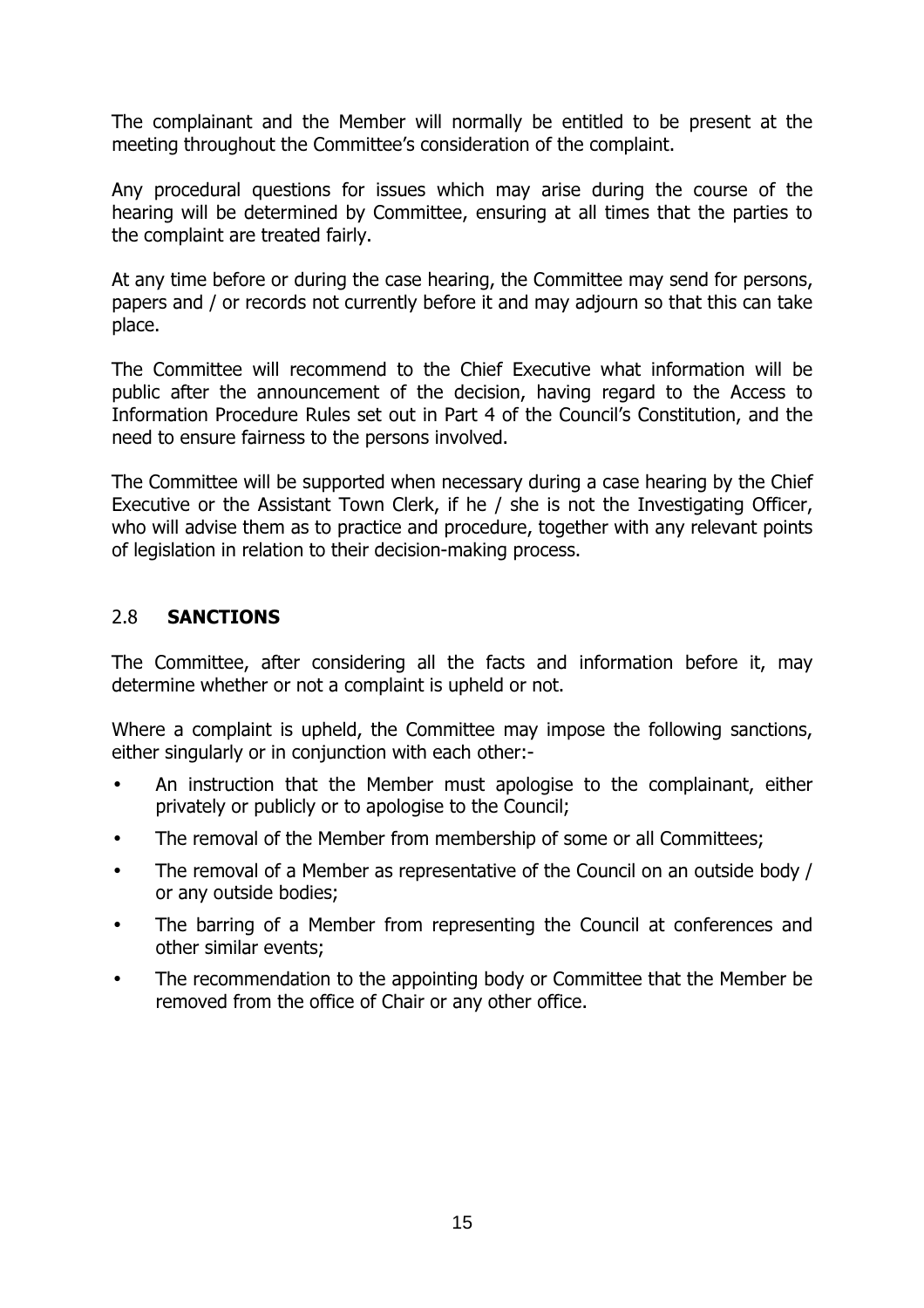In making its decision, the Committee will have regard to the severity of the misconduct found, and will determine the type, length and duration of such sanctions accordingly.

Alternatively, or in addition, to imposing a sanction(s), the Committee may offer advice or comments to the Member about his / her future conduct.

The costs of attendance at the meetings must be borne by the individuals concerned and the Committee has no power to award costs or expenses (including the claiming of a Member's allowance) to any party or their representatives.

#### 2.9 NOTIFICATION OF DECISION

The Committee will deliver its decision, together with reasons, in writing, within five working days of the hearing, or if the Chair thinks fit, orally at the end of the meeting (with written confirmation to follow within five working days), to both the complainant, the Member concerned, and the Chief Executive.

The decision of the Committee will be reported to the Mayor, Leader and Council for information.

#### 2.10 APPENDICES

Appendix 1, which forms part of this procedure, sets out the process referred to above, including timescales.

Appendix 2 is a copy of the 'Complaint Against a Member Form.'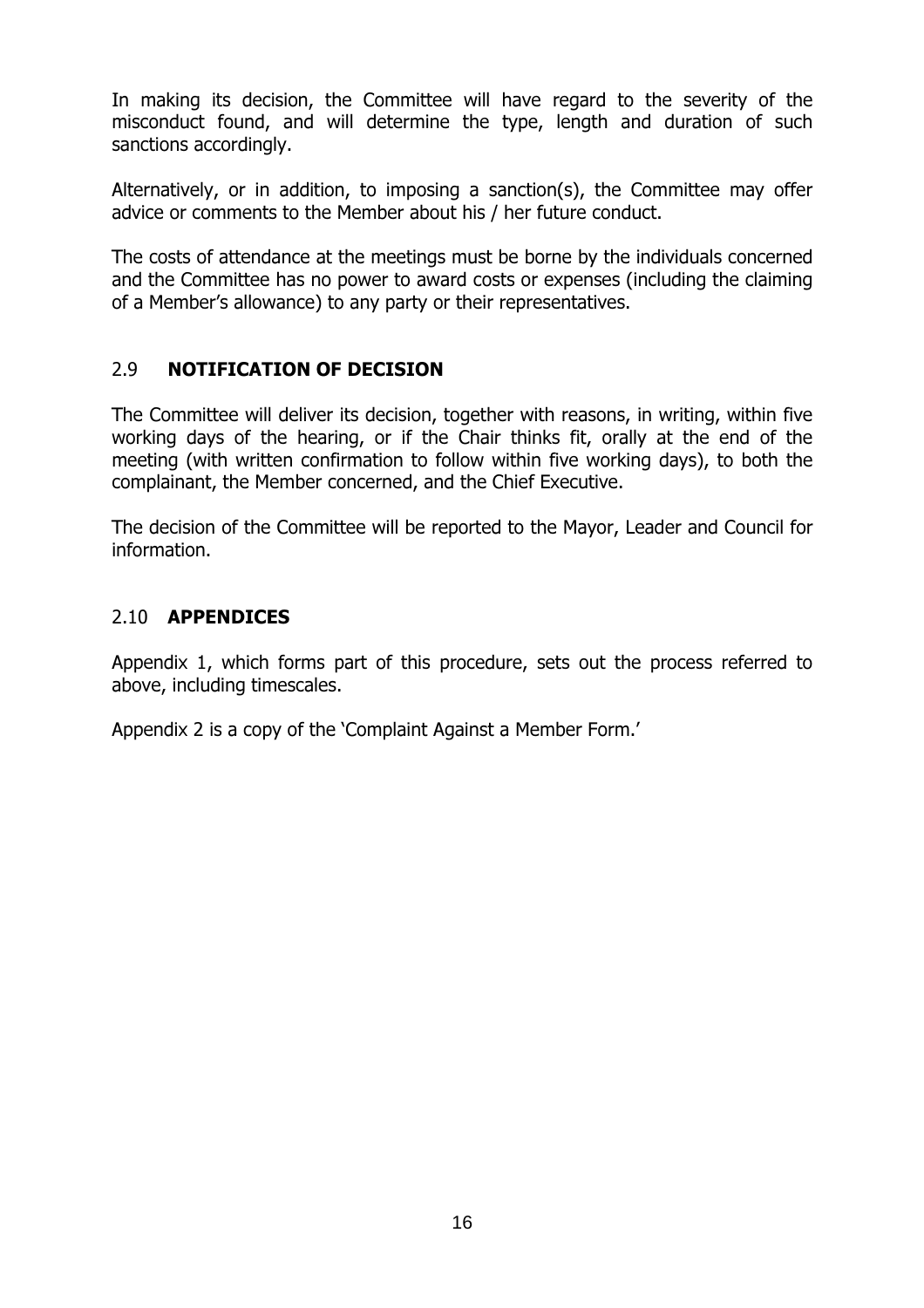#### APPENDIX 1

Diagrammatic Representation of the Investigation/Hearing Procedure



Timescales are indicative and every effort will be made to observe them; failure to meet them, for reasonable cause, in any case will not invalidate the process.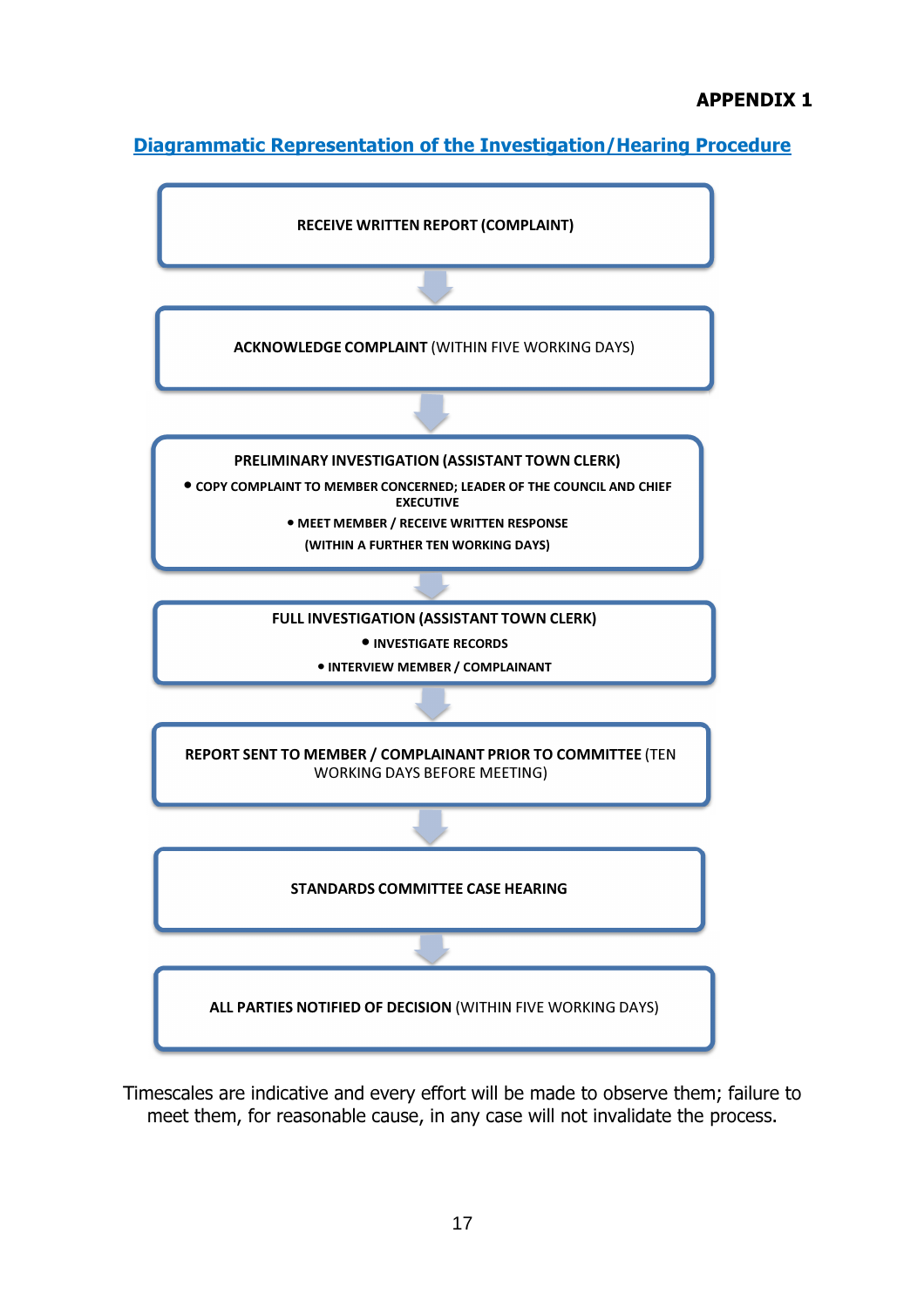



**Douglas Borough Council** 

#### APPENDIX 2

# COMPLAINT AGAINST A MEMBER FORM

#### Your details

1. Please provide us with your name and contact details

| <b>Title:</b>             |  |
|---------------------------|--|
| <b>First name:</b>        |  |
| Last name:                |  |
| <b>Address:</b>           |  |
|                           |  |
|                           |  |
| <b>Daytime telephone:</b> |  |
| <b>Evening telephone:</b> |  |
| <b>Mobile telephone:</b>  |  |
| <b>Email address:</b>     |  |

Your address and contact details will not usually be released unless necessary or to deal with your complaint.

However, we will tell the following people that you have made this complaint:

- $\blacksquare$  the Member(s) you are complaining about
- the investigating officer of the authority (usually the Assistant Town Clerk)
- **the Chief Executive**

We will tell them your name and give them a summary of your complaint. We will give them full details of your complaint where necessary or appropriate to be able to deal with it. In certain circumstances, if you request it, your name may be withheld.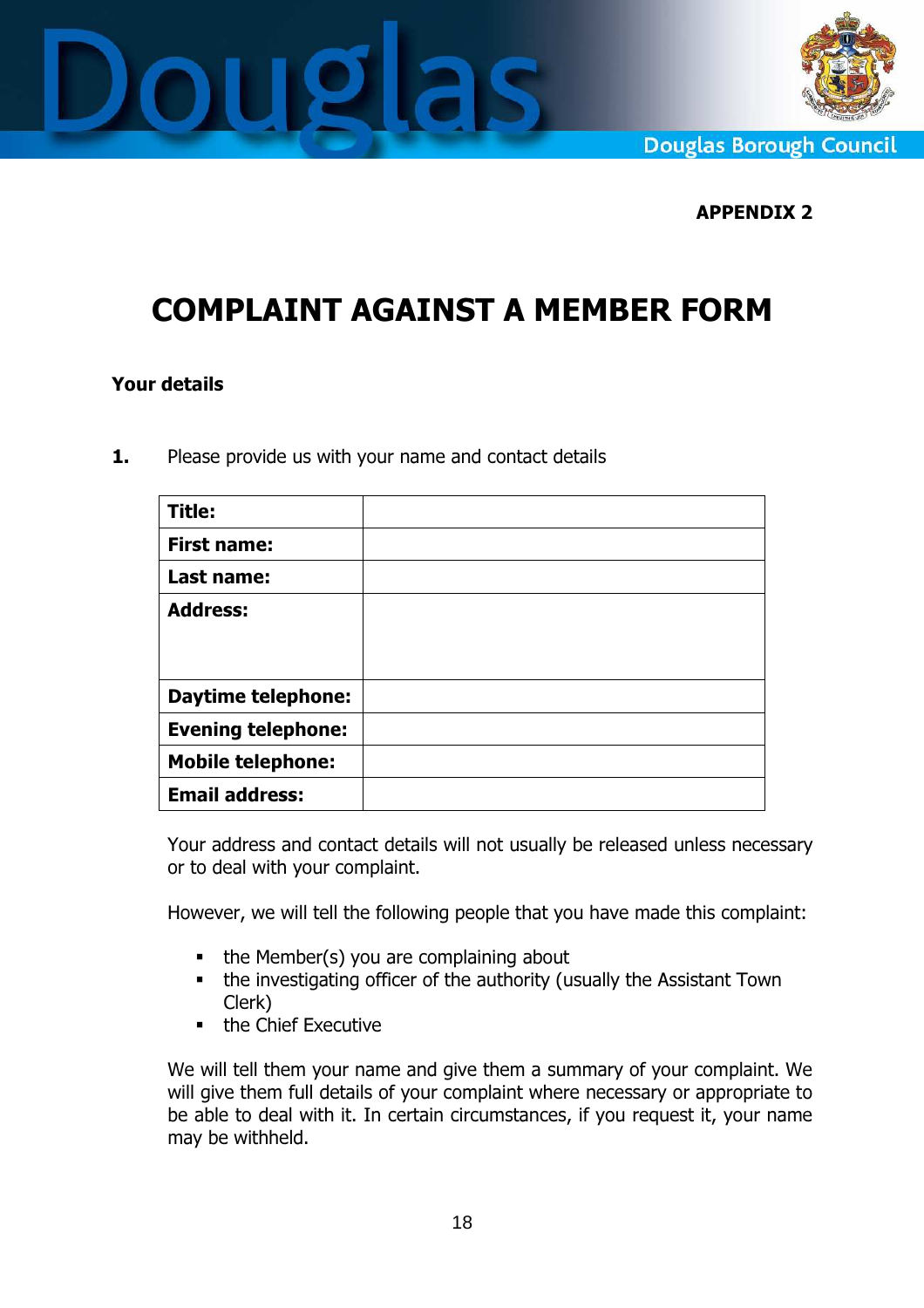- 2. Please tell us which best describes you:
	- $\Box$  Member of the public
	- $\Box$  Member of Douglas Borough Council:
	- A member of another authority
	- $\Box$  Member of the House of Keys
	- $\Box$  Council officer or authority employee
		- Other ()
- 3. All complaints about Members' conduct will be investigated. Where the initial investigation finds a prima facie case, the matter will be reported to and heard by the Council's Standards Committee.
- **4.** Please provide us with the name of the Member(s) you believe has acted inappropriately or breached the Code of Conduct, Standing Orders or other Protocols:

Title First Name Last Name

5. Please explain in this section (or on separate sheets) what the Member has done that you believe is inappropriate or a breach of the Code of Conduct, Standing Orders or other Protocol. If you are complaining about more than one Member you should clearly explain what each individual person has done that you believe breaches the Code of Conduct, Standing Orders or other Protocols.

Copies of these documents can be obtained on the Council's website.

It is important that you provide all the information you wish to have taken into account by the Standards Committee when it decides whether to take any action on your complaint. For example:

 You should be specific, wherever possible, about exactly what you are alleging the member said or did. For instance, instead of writing that the Member insulted you, you should state what it was they said.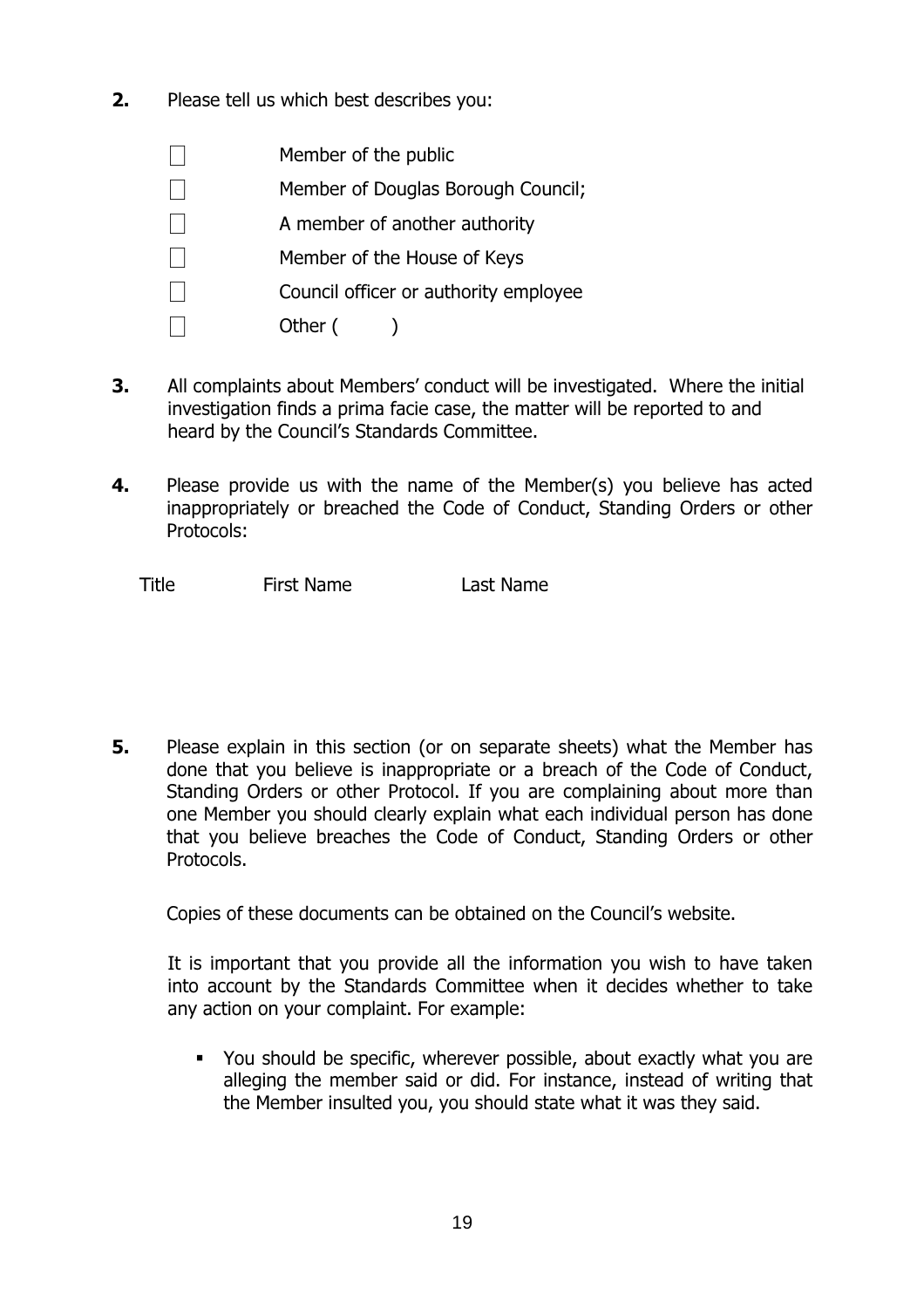- You should provide the dates of the alleged incidents wherever possible. If you cannot provide exact dates it is important to give a general timeframe.
- You should confirm whether there are any witnesses to the alleged conduct and provide their names and contact details if possible.
- You should provide any documents and relevant background information.

Please provide us with the details of your complaint. Continue on a separate sheet if there is not enough space on this form.

#### Only complete this next section if you are requesting that your identity is kept confidential

6. In the interests of fairness and natural justice, we believe Members who are complained about have a right to know who has made the complaint. We also believe they have a right to be provided with a summary of the complaint. We are unlikely to withhold your identity or the details of your complaint unless you have good reason to believe that: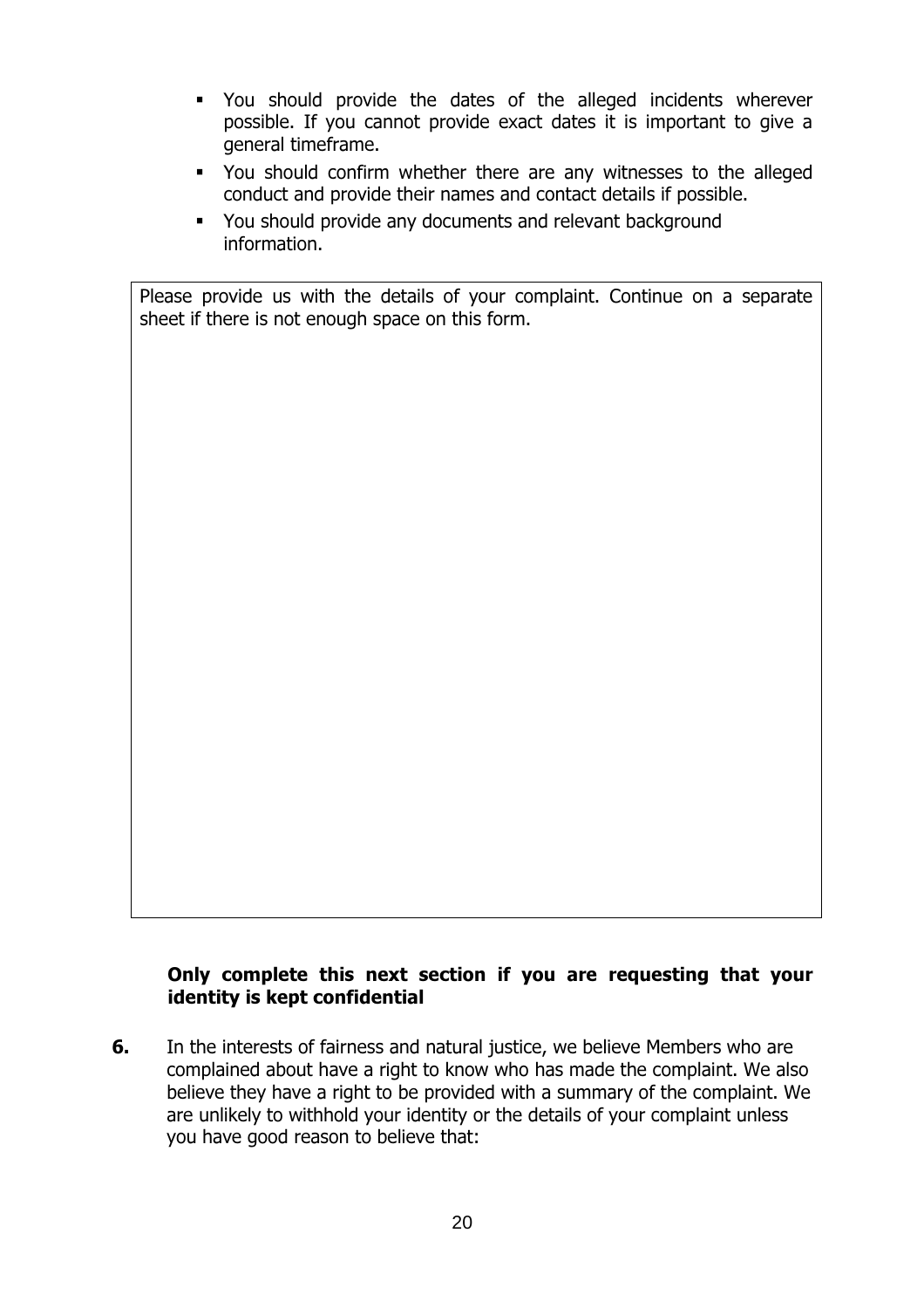- You have reasonable grounds for believing that you will be at risk of physical harm if your identity is disclosed.
- You are an officer who works closely with the Member and you have a reasonable fear of intimidation or victimisation if your identity is disclosed.

Please note that requests for confidentiality or requests for suppression of complaint details will not automatically be granted. The Standards Committee will consider the request alongside the substance of your complaint. We will then contact you with the decision. If your request for confidentiality is not granted, we will usually allow you the option of withdrawing your complaint.

However, it is important to understand that in certain exceptional circumstances where the matter complained about is very serious, we can proceed with an investigation or other action and disclose your name even if you have expressly asked us not to.

Please provide us with details of why you believe we should withhold your name and/or the details of your complaint:

K J Rice, BA (Hons), Solicitor Chief Executive Douglas Borough Council Town Hall Ridgeway Street **Douglas** Isle of Man IM99 1AD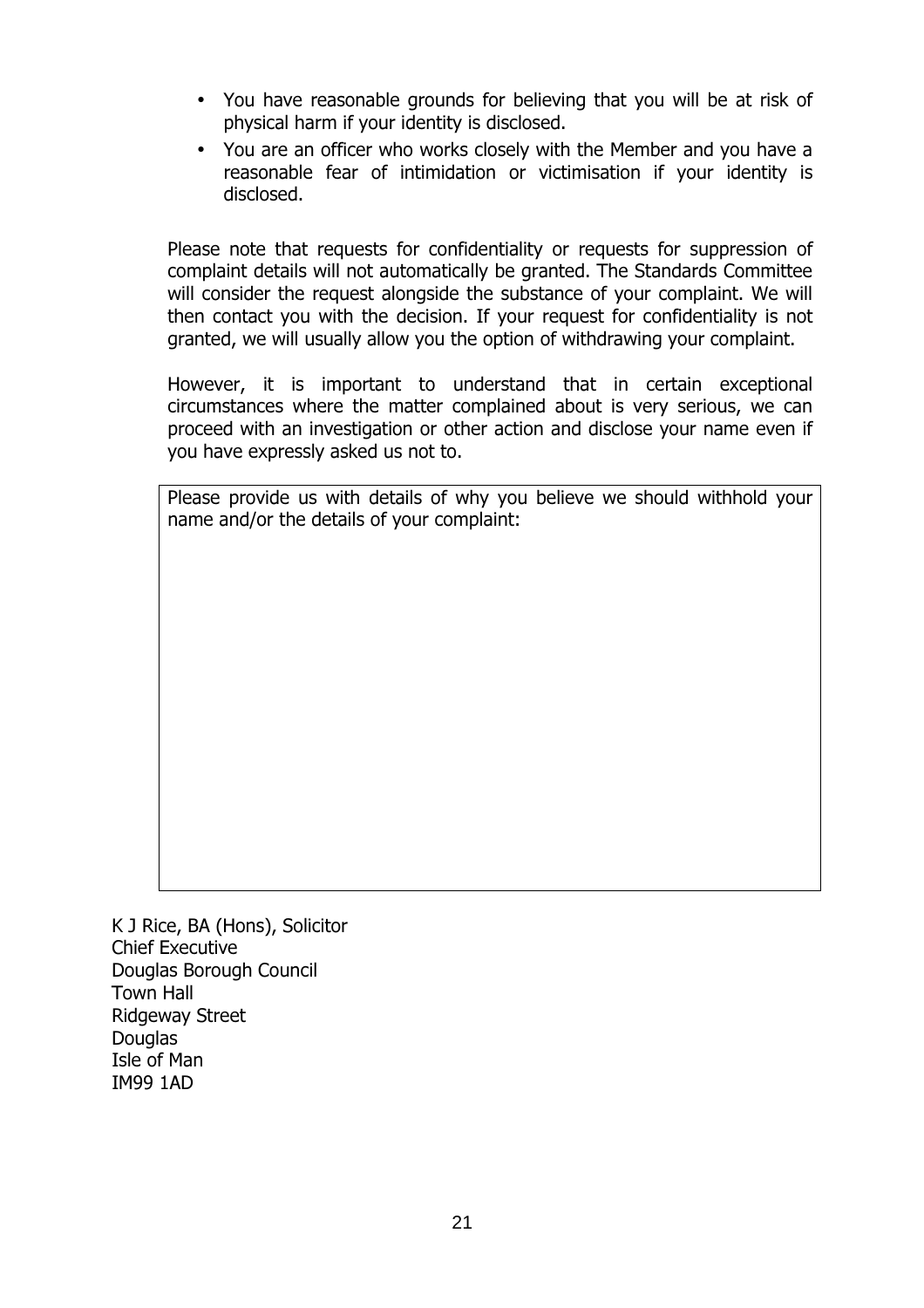#### Additional Help

7. Complaints must be submitted in writing. This includes fax and electronic submissions. However, in line with the requirements of the Disability Discrimination Act 2006, we can assist you if you have a disability that prevents you from making your complaint in writing. prevents you from making your complaint in writing.

We can also help if English is not your first language.

If you need any support in completing this form, please let us know as soon as possible.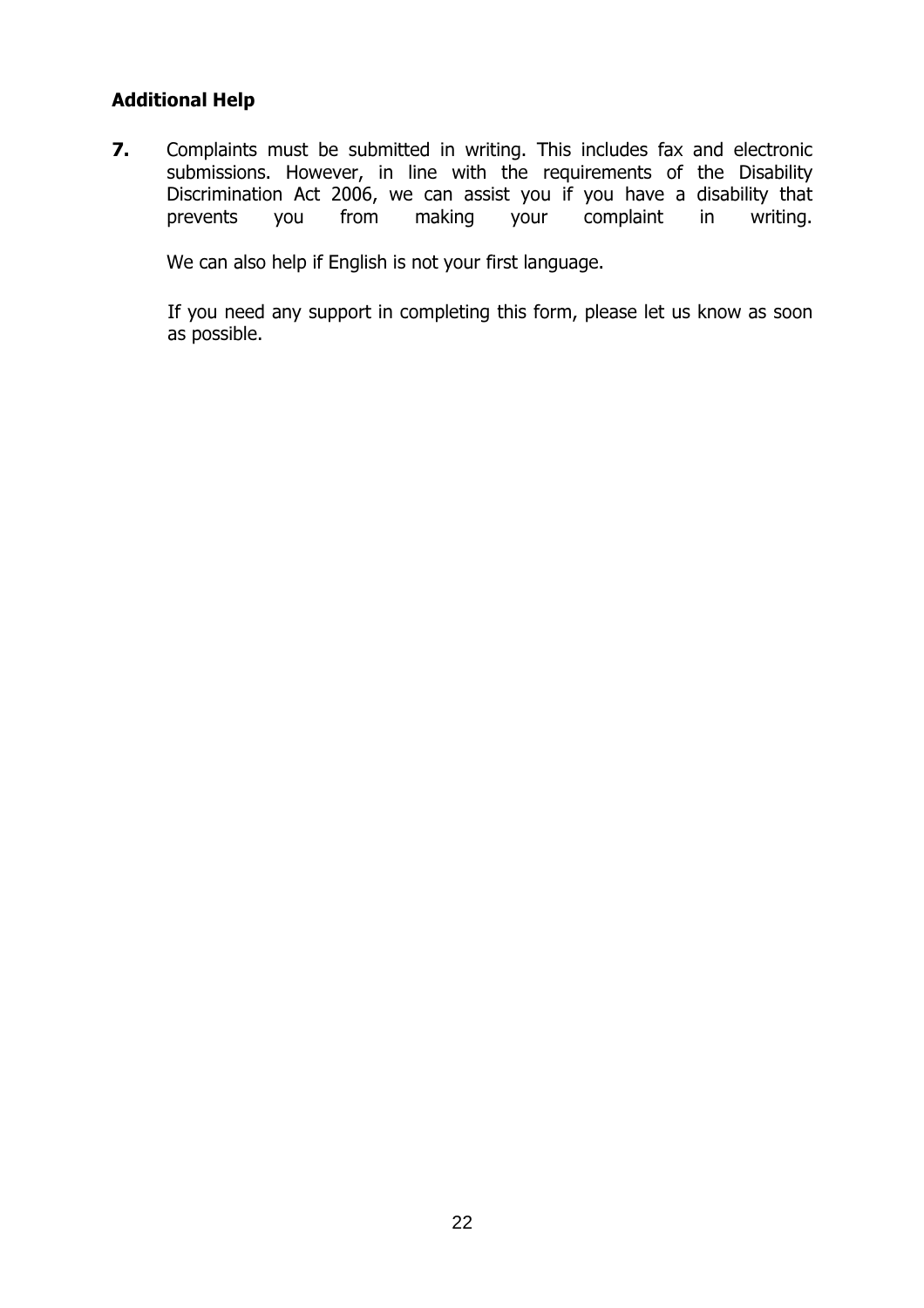### 3. PROCEDURE FOR INVESTIGATION OF COMPLAINTS

#### 3.1 INTRODUCTION

The Standards Committee of the Council deals with the hearing and determination of complaints of misconduct by a Member, i.e., that Members have breached the Code of Conduct for Members (the Code), Standing Orders or other procedures and protocols, or has in some way brought the Council into disrepute.

The Standards Committee has also agreed a Procedure to deal with all the stages of complaint handling, including making a complaint and hearing process. The Standards Committee will also take account of legislation and guidance by the Chief Executive, as the Council's legal adviser, in conducting these processes.

The Procedure for Investigation of Complaints deals with the conduct of investigations where it is decided by the Chief Executive that an investigation into a complaint is necessary.

#### 3.2 SCOPE OF PROCEDURE

This Procedure shall be followed by the Assistant Town Clerk or, if it is inappropriate for the Assistant Town Clerk to deal with it, or he / she is unavailable, other officer appointed by the Chief Executive to carry out an investigation (the Investigating Officer).

The Procedure for the hearing and determination of complaints are set out in the procedures agreed by the Standards Committee for those purposes.

#### 3.3 CONFLICTS OF INTEREST AND DELEGATION OF INVESTIGATION

The Assistant Town Clerk will have various roles in relation to the Code and complaints, including advising Members about conduct issues, dealing with cases of alleged misconduct referred to them, advising subject members, and providing advice to the Standards Committee.

The Assistant Town Clerk will usually undertake an investigation as the Investigating Officer. These roles could, in some circumstances, give rise to a conflict of interest. The Assistant Town Clerk must be mindful of the potential for a conflict to arise, and, in that event, another person should be appointed by the Chief Executive to carry out the investigation.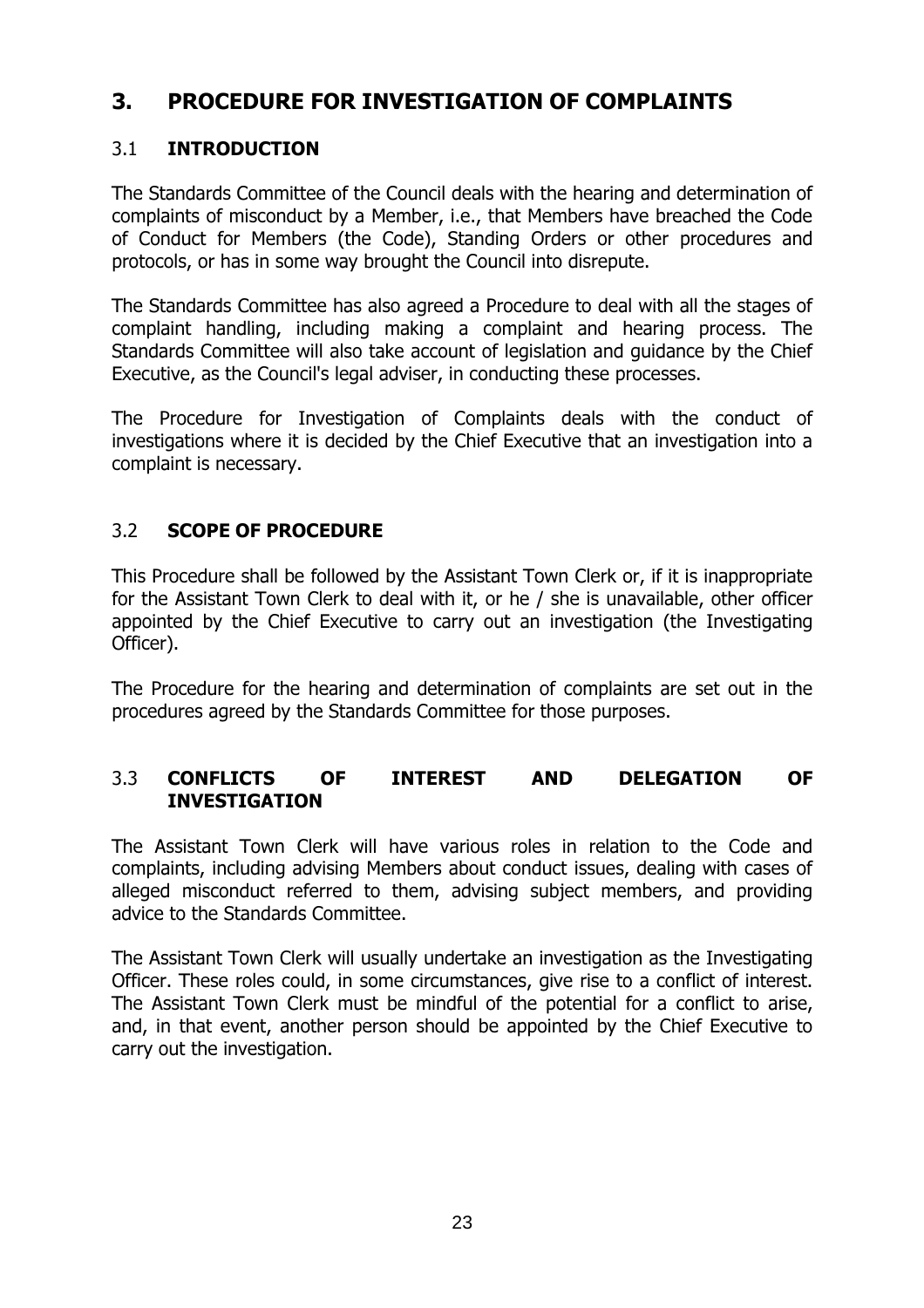#### 3.4 CONFIDENTIALITY

By Section 65 of the Local Government Act 1985 it is an offence to disclose information obtained by an Investigating Officer during an investigation unless:

- a) the disclosure will assist the Investigating Officer, the Chief Executive or the Standards Committee to perform their functions;
- b) the person to whom the information relates gives permission for disclosure;
- c) the information has already lawfully been made public;
- d) the disclosure is made for the purposes of criminal proceedings;
- e) the disclosure is required by a court or other similar body.

A draft report issued on the outcome of the investigation should be marked confidential.

#### 3.5 PLANNING THE INVESTIGATION

An Investigation Plan should be prepared (see Appendix 3). The plan should include:-

- a) Details of the complaint;
- b) The paragraphs of the Code or Protocol which may have been breached, or other misconduct which has been alleged;
- c) The facts which need to be determined to establish if the Member breached the Code or to show misconduct, including:
	- facts which would establish if the conduct happened as alleged;
	- facts that would need to be proven to show that the conduct constituted a breach of the Code, or was misconduct;
	- facts which might aggravate or mitigate the alleged breach, for example, provocation or an apology;
	- evidence that has been supplied by the complainant;
	- how required evidence is to be obtained;
	- expected timescales for the investigation (this should not be underestimated);
	- Set date for Review.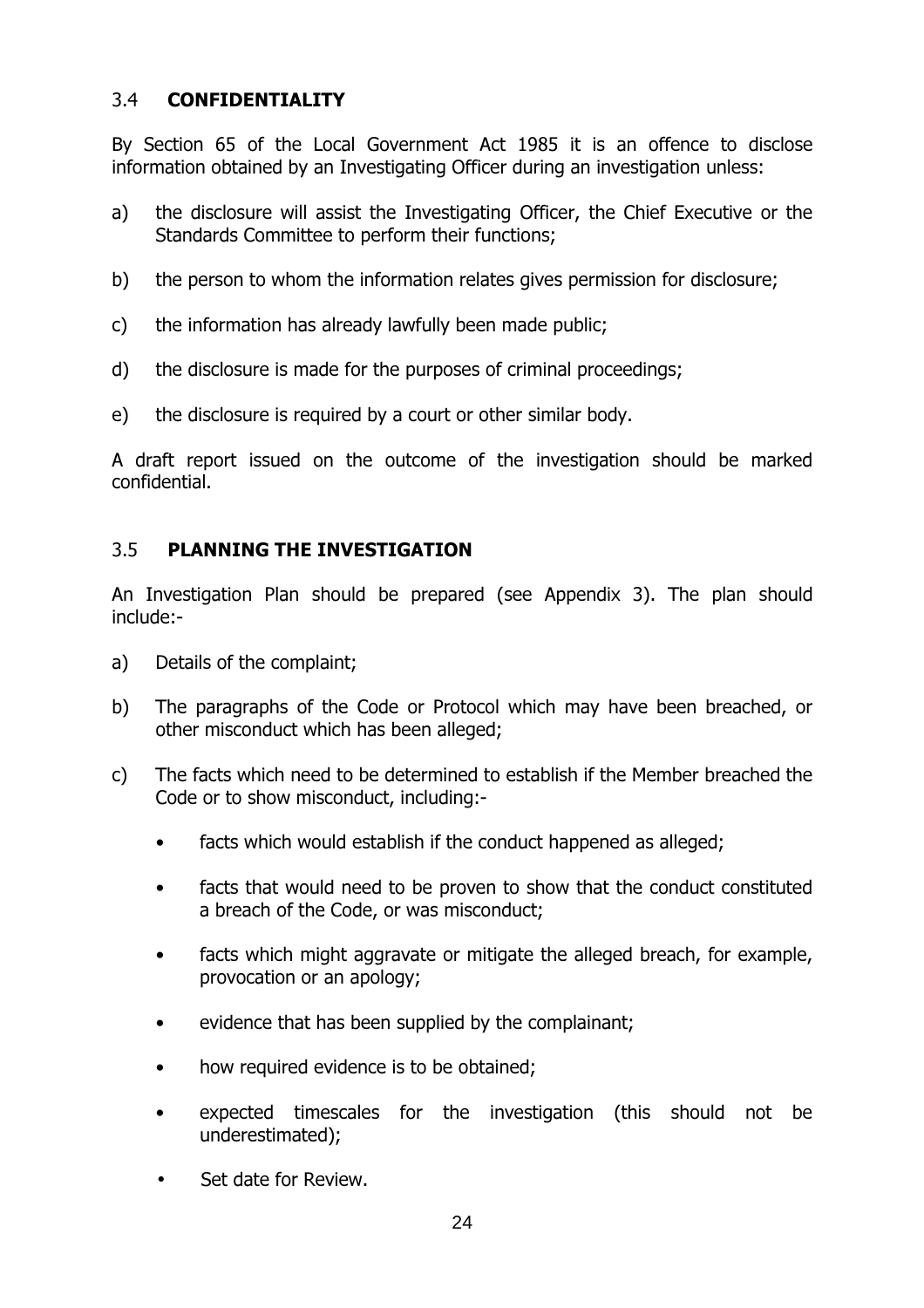If, there are significant changes to any of the above the Investigation Plan may need to be reviewed (see Appendix 4).

#### 3.6 DOCUMENTARY EVIDENCE

Documentary evidence should be sought at the earliest opportunity and before any interviews are conducted.

It may be helpful to invite the Member to provide an initial response to the allegation, in writing, when first making written contact with him/her. This gives the Member the opportunity to admit to the breach, if they would like to do so. A written response from the Member may also provide additional useful information prior to the interview stage (see Appendix 5).

Requests for information should be made in writing and the Investigating Officer should:-

- a) explain the authority for asking for the documents;
- b) explain the broad purpose for which the document is needed, for example "investigation into the conduct of Mr Councillor/Councillor Mrs X";
- c) outline the confidentiality requirements that relate to the information request;
- d) set a deadline for the response;
- e) provide a contact name and number for further enquiries.

#### 3.7 INTERVIEWS

The Member may be interviewed at any time in the investigation, and will be reinterviewed at its conclusion. This provides an opportunity for the evidence to be put to the Member and for his/her response to be obtained. If the Member and complainant have been interviewed earlier in the process, the Investigating Officer may wish to re-interview them near the end of the investigation, which would allow them to agree facts and to comment on issues that have been raised during the course of the investigation.

Interviews may be conducted by telephone or face to face. It may be more appropriate to conduct face to face interviews if:-

- the matters involved are sensitive;
- the interviewee is vulnerable;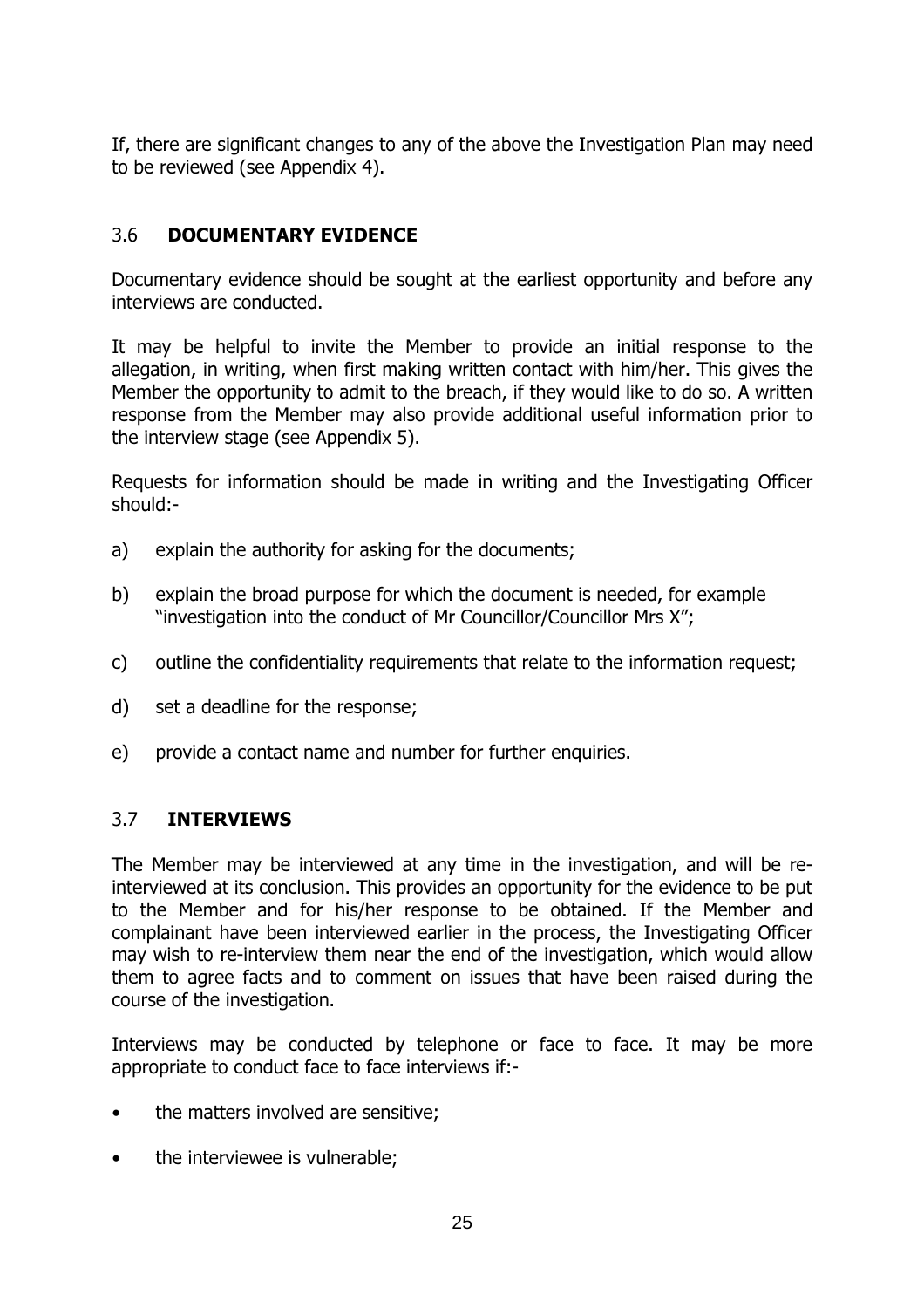- multiple documents need to be referred to during the interview;
- the interviewee wishes to have someone present;
- the interview is with the Member.

If a Member or witness requests a face to face interview, reasonable consideration should be given to their request. If there are medical reasons or reasons related to disability the request should be agreed or another way found to accommodate their requirements. If there is no such reason, then the decision is at the discretion of the Investigating Officer. The decision and reasons should be recorded.

The Investigating Officer should not conduct joint interviews, as it is important that each witness gives their own account. The Member or complainant may have a friend or other person present, but not another witness and those present should be asked to keep the information confidential. Where necessary, the Investigating Officer will ensure that the interviewee is accompanied by an appropriate person. Witnesses other than the complainant and Member will not normally be entitled to be accompanied. If the interviewee is accompanied, the Investigating Officer may have another officer present to take notes.

The venue for face to face interviews should be:-

- mutually convenient;
- on neutral territory;
- in a private room where the participants cannot be overheard;
- a place where the interviewee will feel comfortable and is unlikely to be seen by people whose presence may intimidate or upset them, for example, the complainant or Member.

It may be appropriate, in some circumstances, to conduct an interview at the home of the interviewee, where she/he requests.

A full note of the interview must be taken.

#### 3.8 INFORMATION FOR INTERVIEWEES

The Investigating Officer should provide the following information, in writing (Appendix 6):

- a) the agreed time, date and venue, and whether there is to be a recorded telephone interview;
- b) confirmation that notes of the interview will be taken;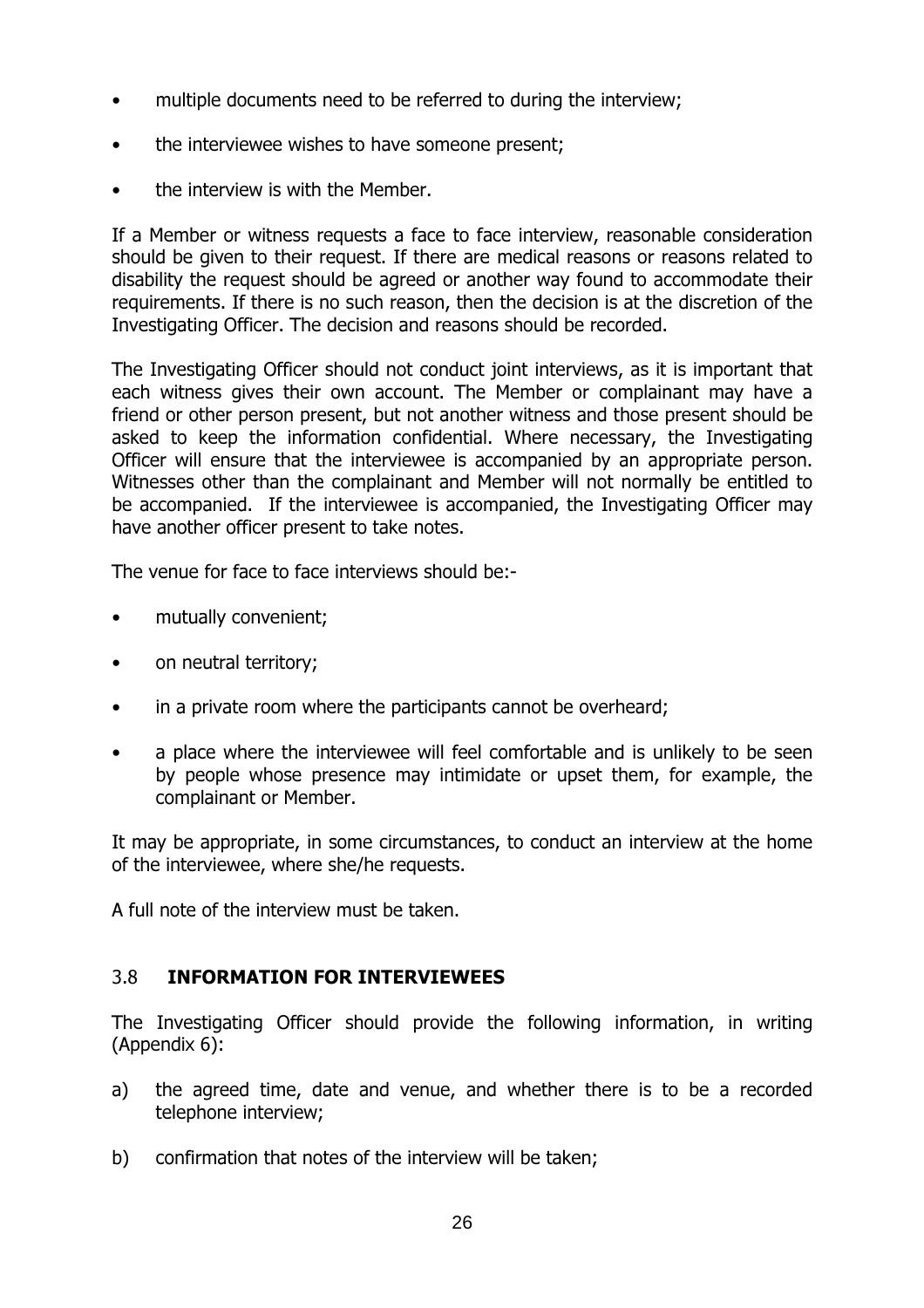- c) confirmation that the Member or complainant can have someone with them, but that person must not be a potential witness in the investigation, or a Member of the Standards Committee, or a Council Officer; provided always that where the interviewee is an Officer of the Council, he/she may be accompanied by another Officer not involved in the case. It is appropriate for the Investigating Officer to ask to be provided with the name and status of the accompanying person before the interview. Witnesses other than the Member or complainant will not normally be entitled to be accompanied;
- d) the framework within which the interview will be conducted;
- e) how the information provided in the interview may be used;
- f) the circumstances in which the information provided in the interview may be made public;
- g) the confidentiality requirements which apply to an interviewee;
- h) details and copies of any documents to be referred to during the interview;
- i) when interviewing the Member, details and copies of any evidence gathered which may be referred to in the report. Witness evidence does not have to be disclosed prior to the interview, depending on the nature of the evidence and whether the Investigating Officer wants the interviewee's account prior to putting the witness evidence to them. Witness evidence may be disclosed during the interview, once the interviewee's own account has been obtained;
- j) the Investigating Officer's contact details.

#### 3.9 CONDUCTING THE INTERVIEW

Interviews should be planned in advance (Appendix 7), including the preparation of a script for opening contact with all interviewees in a standard manner. Interviews will be recorded in writing.

Before starting an interview:-

- a) inform the interviewee that notes will be taken of the interview;
- b) inform the interviewee that they will be sent a draft interview statement, for their agreement (Appendix 8).

Details of the stages of interview and how they should be conducted are attached at Appendix 9.

Evaluating the information - on completion of the interview it is necessary to: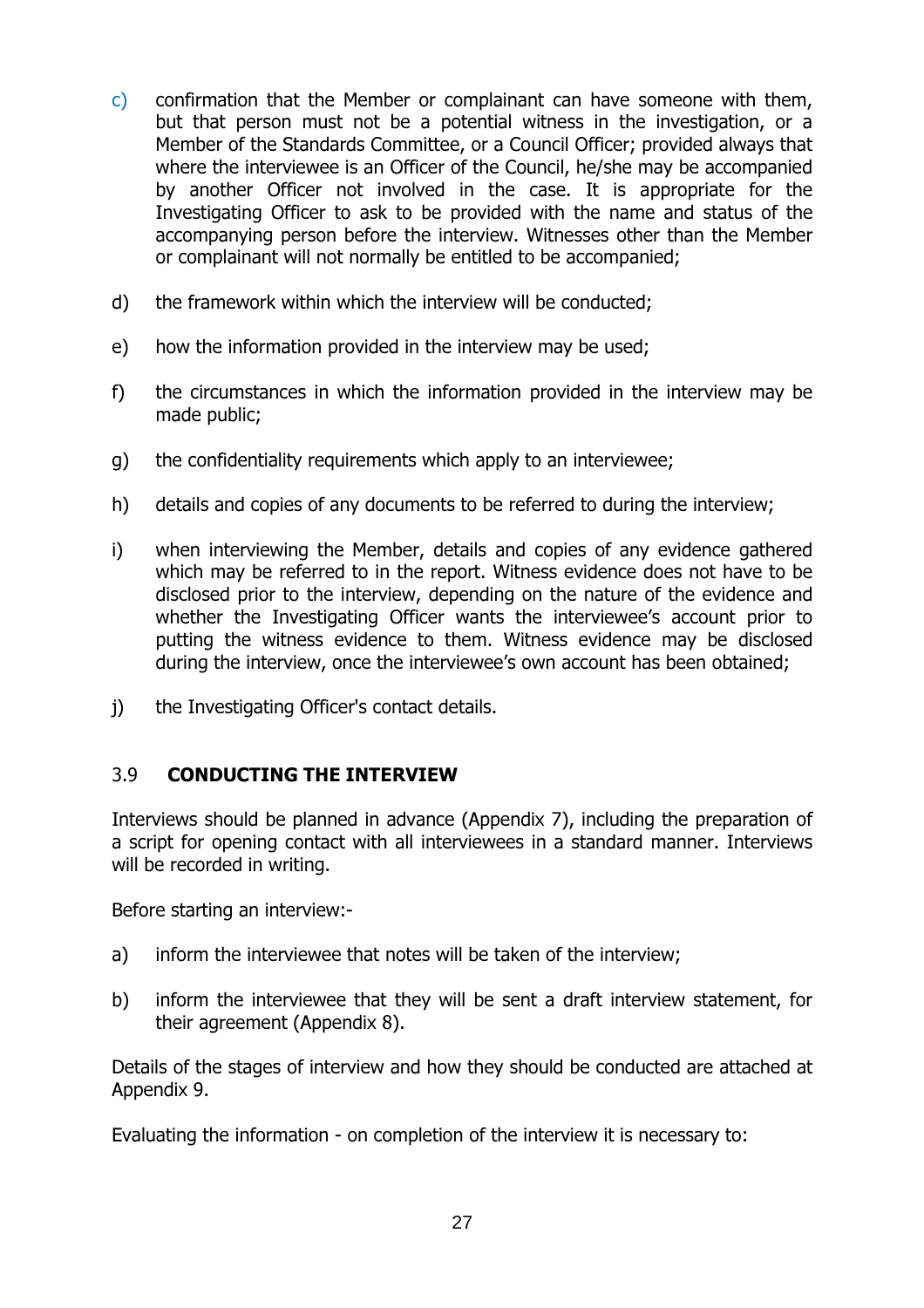- a) review the Investigation Plan in light of the information gathered during the interview;
- b) review the evidence to determine whether there are any gaps in it;
- c) take a view on any disputed relevant matters. The Investigating Officer's opinion of the evidence is sufficient. However, if the Investigating Officer is unable to come to a decision, he/she may need to seek further information or decide that he/she is unable to reach a conclusion;
- d) weigh up all the evidence and conclude whether the alleged conduct occurred.

If it is concluded that the Member acted as alleged, the Investigating Officer will need to consider whether the conduct involved a failure to comply with the Code or other Protocol, or was misconduct of any kind.

If it is concluded that the Member has breached the Code or other Protocol, or misconduct has been proved, it should be considered whether there is evidence of any mitigating or aggravating circumstances. It may be necessary to seek further information.

#### 3.10 DRAFTING THE REPORT

On conclusion of the investigation, the Investigating Officer will need to write up his/her findings in a report to the Standards Committee (Appendix 10). The report should be in a standard format and must contain the following information:-

Title page –

- a) who the report is for;
- b) who the report is by;
- c) the date of the report.

An Executive Summary –

- a) the full allegation and who made it;
- b) the provisions of the Code of Conduct or other Protocol, or misconduct, considered;
- c) a conclusion as to whether there has been a failure to comply with the Code or Protocol;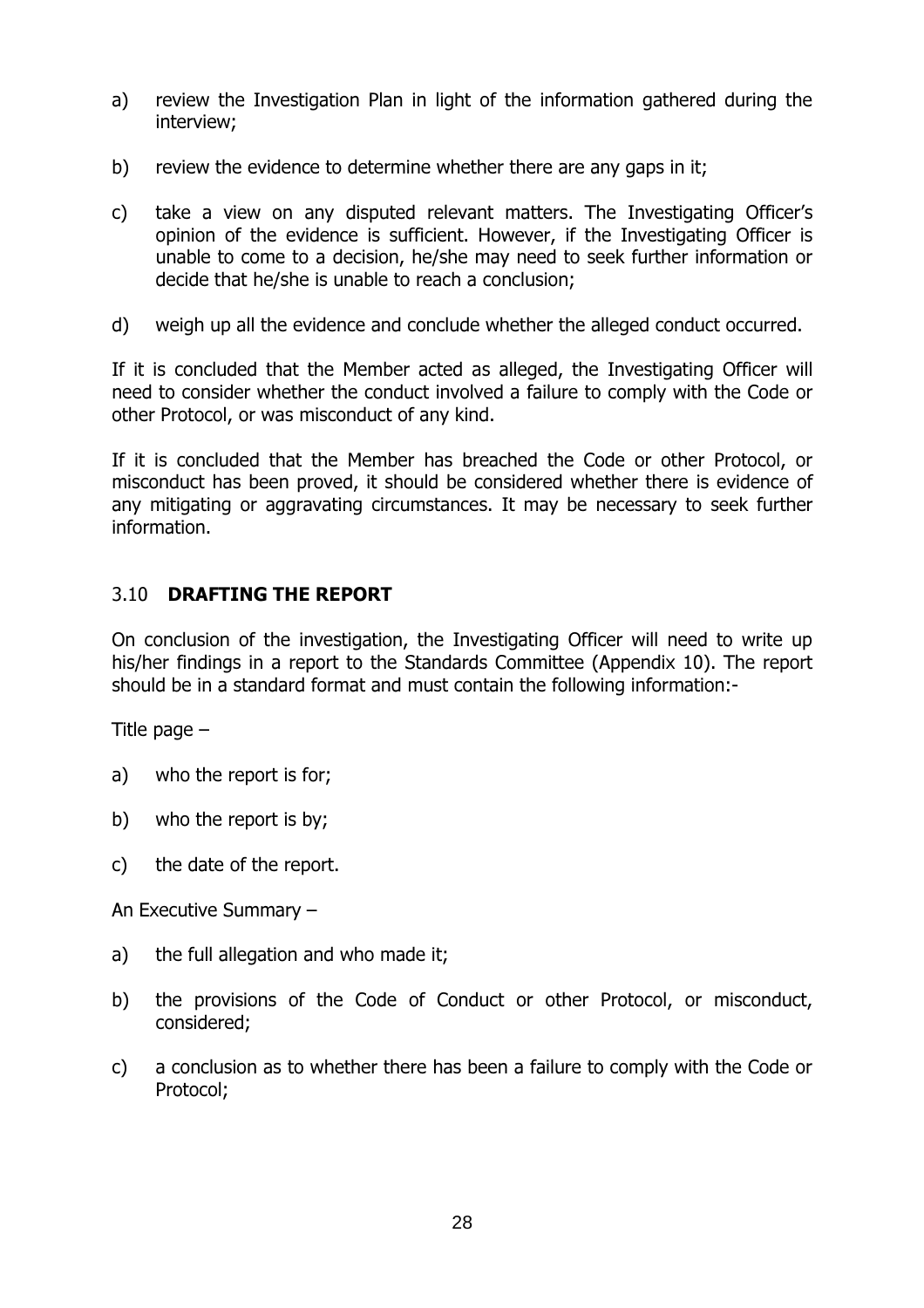d) the finding.

The subject Member's official details –

- a) date of election;
- b) term of office;
- c) any other relevant bodies of which he/she is a member;
- d) details of any committees served upon;
- e) the date the subject Member ceased to be a member, where relevant;
- g) full details of any training/briefing the subject Member has received on the Code, Standing Order or other Protocol.

Relevant legislation and protocols –

- a) any relevant extracts from the Code;
- b) any relevant extracts from any other legislation or Protocols considered in the report.

Details of the evidence gathered and the Investigating Officer's consideration of the evidence.

This should include:

- a) a summary of those who have provided information;
- b) a chronology of the facts established;
- c) undisputed facts set out as facts;
- d) where there is a disputed fact, the different views and the Investigating Officer's conclusion on them. The conclusion should be based on the balance of probabilities. It should be stated why the conclusion has been reached;
- e) all the relevant evidence gathered even if it does not support the conclusions reached;
- f) any mitigating or aggravating factors, such as the state of mind of those involved;
- g) identification of documents referred to in the report.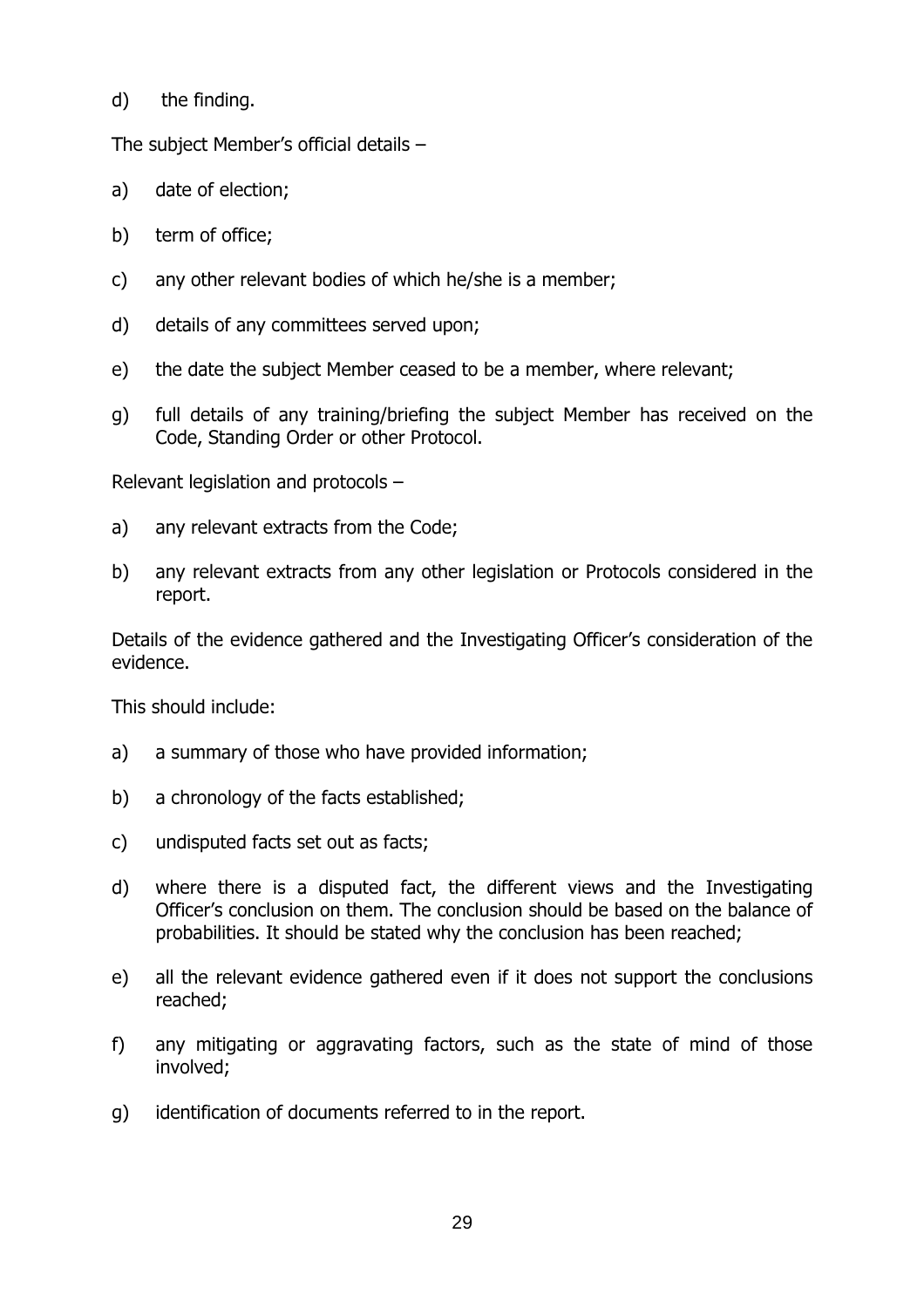A summary of the material facts, to include:-

- a) a summary of the facts needed to confirm the conclusions reached;
- b) where there is a disputed fact, the Investigating Officer's conclusion.

The subject Member's additional submissions:

- a) an outline of information or opinions submitted by the subject Member, which the Investigating Officer did not consider to be relevant to the case;
- b) reasons why the Investigating Officer does not deem information or opinions submitted by the subject Member to be relevant.

Reasoning as to whether there has been a failure to comply with the Code or other Protocol, or misconduct found, in relation to each allegation:-

- a) details of which part of the Code, other Protocol, or type of misconduct, is being considered, with an explanation of the test being applied when determining whether there has been a failure to comply with any of these;
- b) a detailed, reasoned explanation for the conclusion as to whether or not the conduct constitutes a breach of any of these;
- c) new facts or opinions should not be introduced at this stage, only evidence or opinions that have been outlined earlier in the report.

The explanation of the test applied, and the reasons for the conclusions, should be detailed and clear enough to enable understanding by a person without a legal background.

#### Findings:

The Investigating Officer should make a finding about each alleged breach, outlining in detail the reason for the decision and referring to aggravating or mitigating facts, (which must be outlined in the facts section earlier in the report).

The Schedule should contain:

- a) a list of the documents entitled 'Information Taken into Account';
- b) all the information relied upon when reaching a conclusion;
- c) in complex cases, a chronology;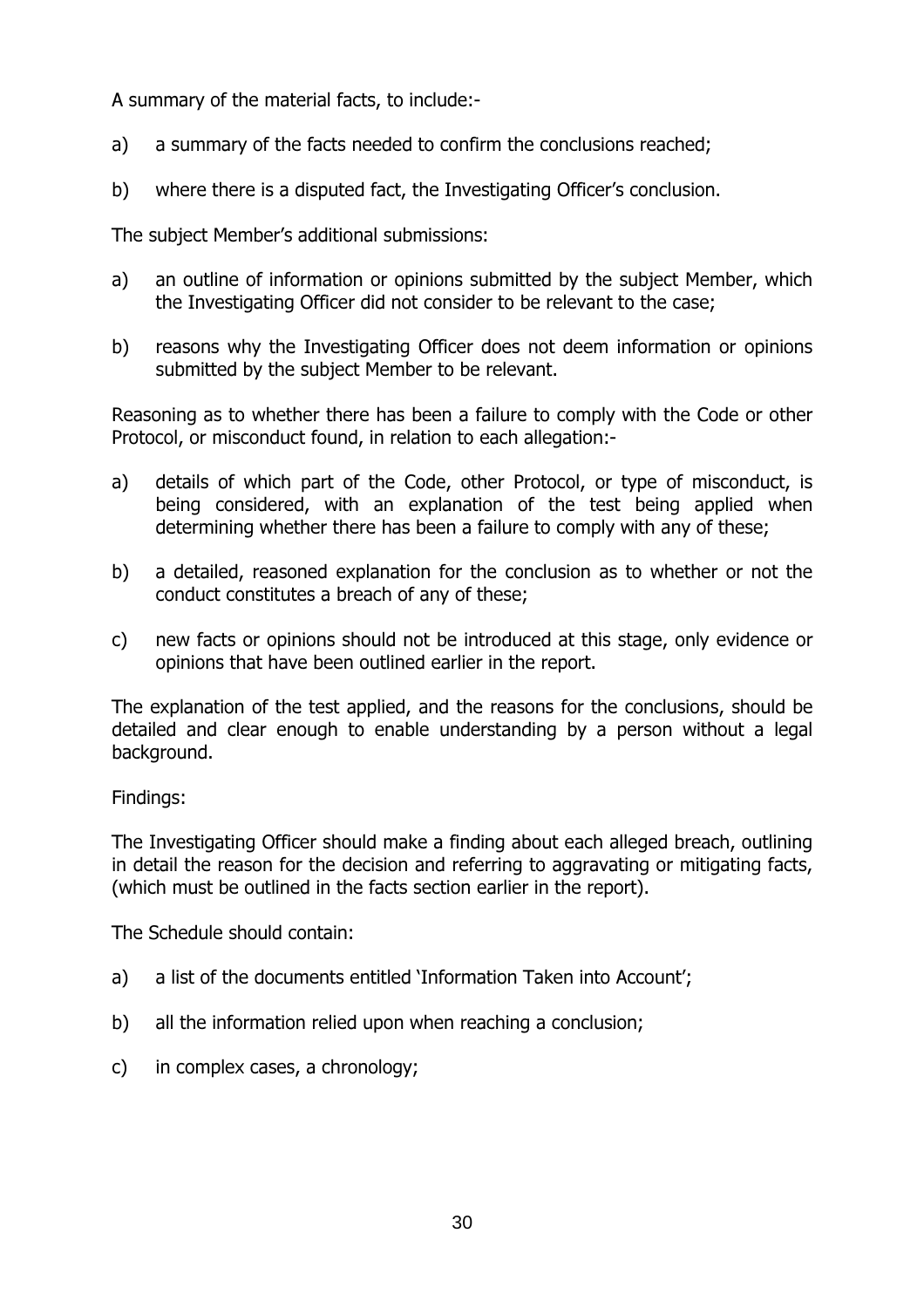d) a list of unused material.

The draft report should be sent to the Member and the complainant, inviting their comments by a specified date. This is helpful where the report is complex or the conclusions are likely to be disputed by either party. The draft should not be sent to other witnesses or parties interviewed, but confirmation of their evidence can be sought from them before the report is issued.

The draft report should be clearly marked as 'Draft' and it should be made clear that it may be subject to change and does not represent the final conclusion. If the Member is found to be in breach, the draft report should be accompanied by copies of the evidence relied upon in reaching this conclusion. Consideration should be given as to whether any of the information in the draft report, or evidence bundle, is confidential information which should not go into the public domain e.g. medical details, or personal contact details. Such information should be edited from the draft and final report unless it is essential to the reasoning.

The accompanying letter should state (Appendix 11):

- a) that the report is confidential;
- b) the date by which comments must be received.

A copy of the draft and the bundle of evidence sent to the Member should be kept.

Comments may be received on the draft and result in the following:

- a) Responses to the draft may reveal the need for further investigation, or they may add nothing of relevance. Occasionally, responses may reveal a need for further investigation and may result in changes to the report. If these changes are significant, the Investigating Officer may consider issuing a second draft, but this would only be in very exceptional circumstances;
- b) Once the Investigating Officer has considered whether the responses add anything of substance to the investigation, he/she will be able to make final conclusions and recommendations;
- c) Where comments on the draft are critical of the investigation or the Investigating Officer, considerations should be given to how to respond to the complaints made. Such criticisms should not prevent a draft report being finalised unless it is unavoidable. In particular, the investigation process, including writing the report, should not be suspended while a complaint about the investigation is dealt with. The only exemption to this is in the circumstances referred to in paragraph 3.12 in relation to complaints about the investigation;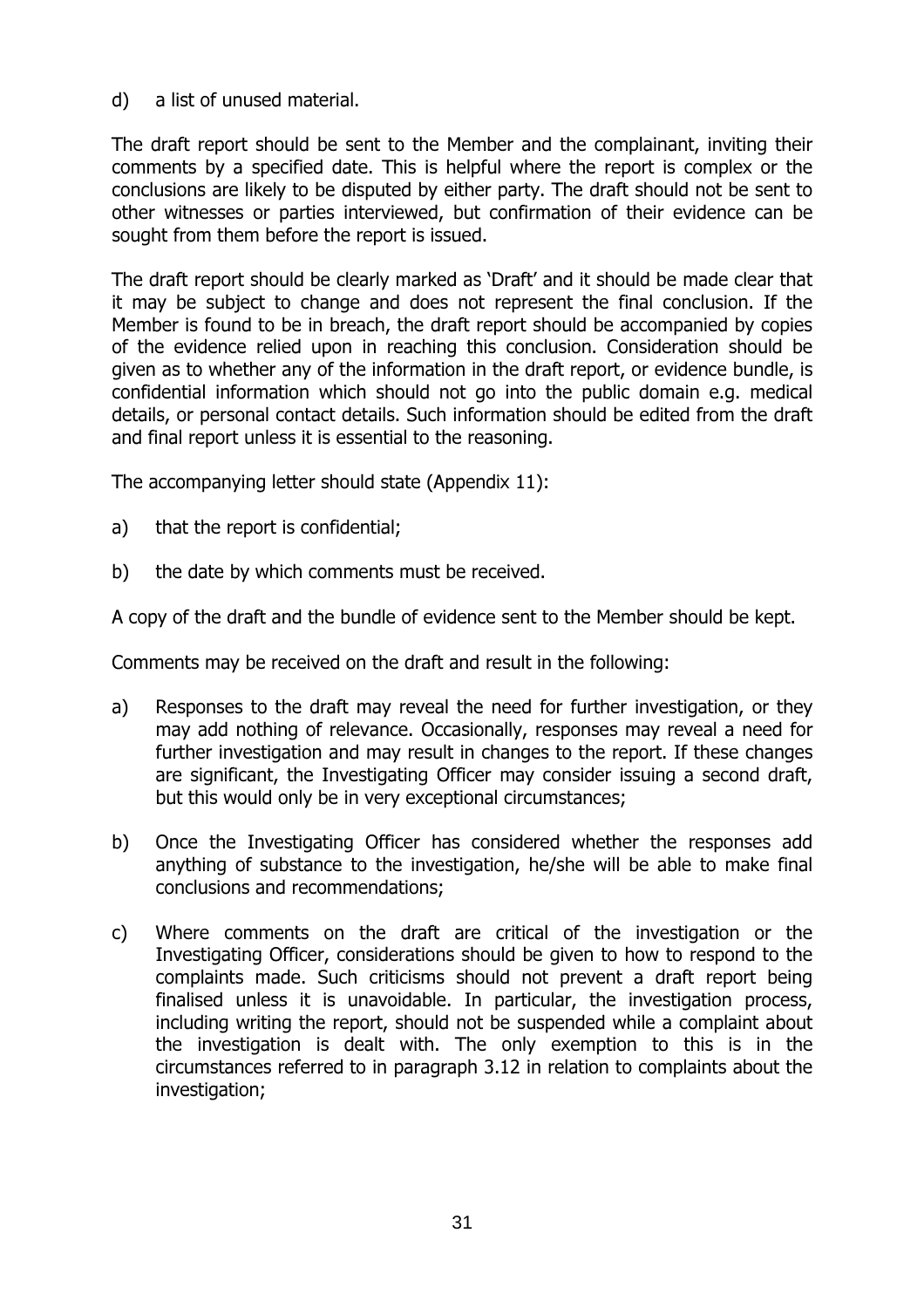- d) A party may disagree with:-
	- the interpretation of the Code or other Protocol or legislation;
	- the analysis of the evidence;
	- the analysis of an individual's conduct;
	- conclusions reached in an investigation;
	- the scope of the investigation;
	- how and who evidence was obtained from.

In relation to comments received before the draft is issued:-

- a) if the comments are made by the Member, respond in writing;
- b) if the Member does not understand either the Code, Standing Order, or other Protocol, or the investigative process, then seek to explain the position to them. Failure to do so may be taken into account at any subsequent hearing. However, the Investigating Officer only needs to show that he/she took all reasonable steps to address the Member's confusion;
- c) if comments are made by the complainant or a third party, either respond to their comments or ask them to wait until they have read the draft report.

In relation to comments received in response to the draft report:-

- a) keep a written record of consideration of any comments received on the draft;
- b) provide a written response to the party explaining the Investigating Officer's position or referring them to the relevant paragraph of the report. This can be done in sending the final report;
- c) include in the evidence bundle any critical comments received on the draft.

If comments are received after the final report has been issued, the party involved should be written to with an explanation that the investigation is now concluded and referring them to the Standards Committee hearing.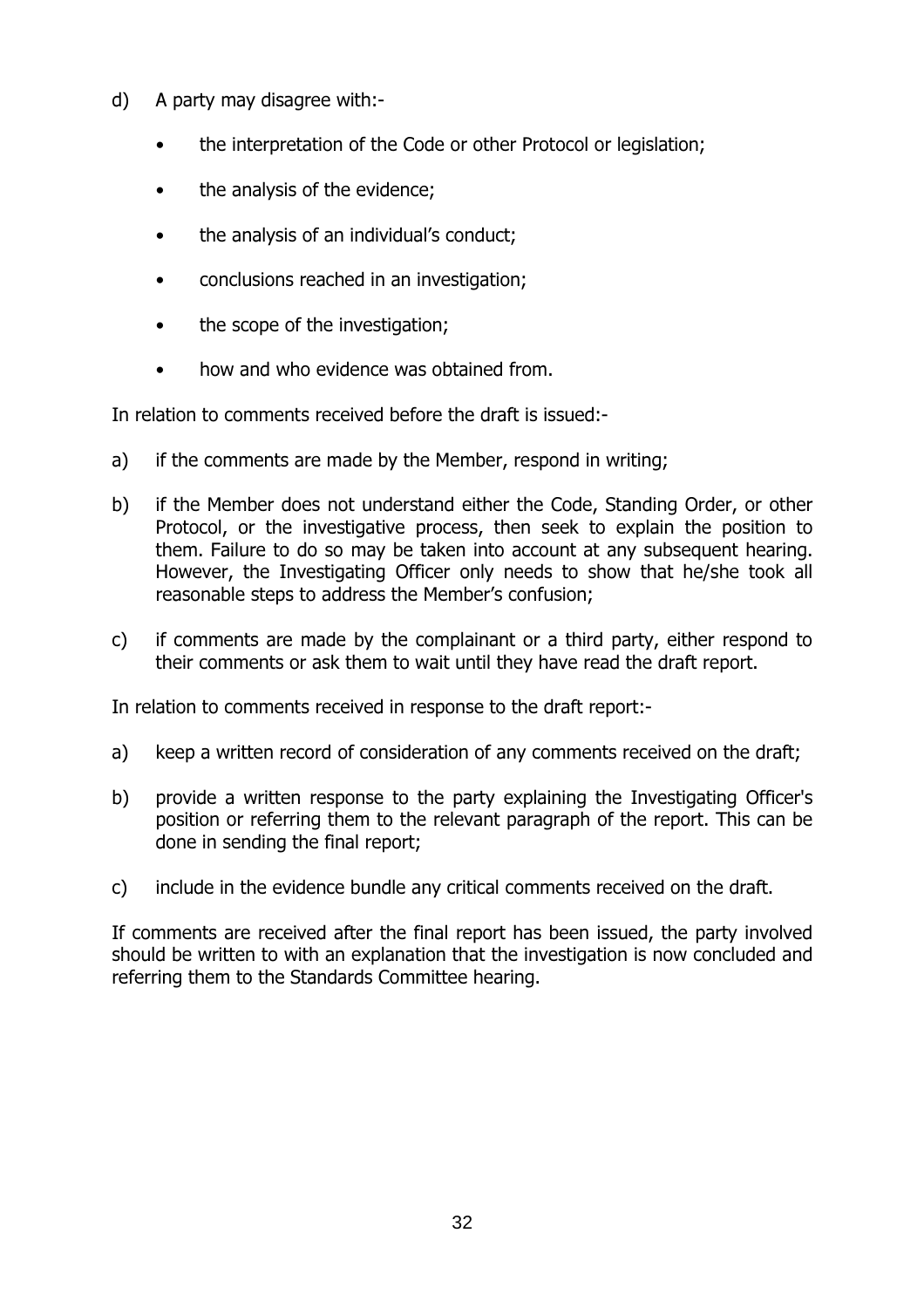If comments are received after the hearing:

- a) a response should be sent indicating that the matter is now concluded and no further correspondence will be entered into on the specifics of that case;
- b) any complaints about the conduct of the Investigating Officer should be dealt with in the same way as other service complaints.

The final report must be sent to:

- a) the Standards Committee;
- b) the Member.

A copy may also be made available to the complainant and others as part of the hearing process.

The final report of the Investigating Officer should state that it contains the final finding and will be presented to the Standards Committee.

If the Member has been found in the report to be in breach of the Code, Standing Orders or other Protocol, he/she should be provided with copies of the evidence relied upon when reaching this conclusion.

It should be considered whether any of the information in the report or evidence bundle is confidential information that should not go into the public domain; for example, medical details, personal contact details or signatures. All such information should be edited from the final report unless it is essential to the reasoning.

An accompanying letter should be sent (Appendix 12) stating:-

- a) that some aspects of the report are confidential;
- b) that the comments they made in response to the draft report have been considered and the final report amended where appropriate.

#### 3.11 THE BUNDLE OF DOCUMENTS

Two bundles of documents should be prepared. These should comprise one bundle of documents used, which is to be submitted in full to the Standards Committee The other should contain a schedule of unused documents. The Investigating Officer may be required to submit documents from this unused bundle if they are requested by the Standards Committee or the Member.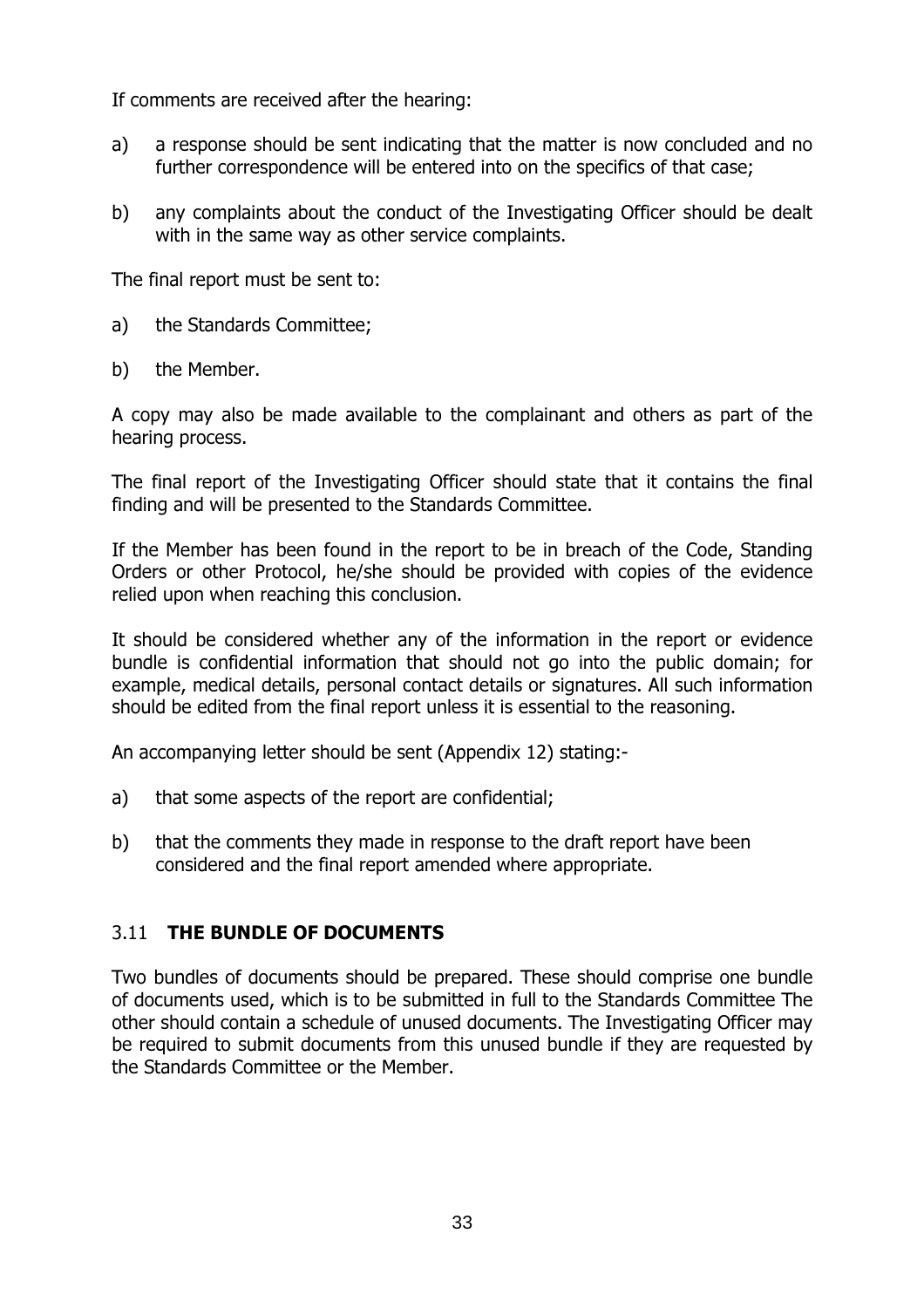The document bundle will typically include:-

- a) Documents which establish the procedural framework for the investigation such as:
	- the complaint letter;
	- the Council's Code of Conduct, Standing Orders, or other Protocol as appropriate;
	- a copy of any legislation referred to in the report;
	- a copy of the Member's declaration of acceptance of office.
- b) Any document which has been relied upon when reaching the Investigating Officer's decision, such as:
	- interview records or interview statements with all relevant parties and interviewees;
	- written correspondence from the Member on substantive matters, including comments they made on the draft report;
	- minutes, reports and other documentary evidence upon which the Investigating Officer has relied when reaching his/her conclusion as to the facts.
- c) Any document which would assist in the Member's defence, such as:
	- any document that the Member may seek to rely on in their defence of the conclusions reached;
	- documents which contain information that is inconsistent with the facts as established by the investigation;
	- documents which raise questions about the accuracy of any of the evidence, including the reliability of witnesses;
	- documents containing information which could lead to a finding that the Standards Committee or Investigating Officer has acted in breach of the Member's rights under the Human Rights Act 2001;
	- documents which provide an explanation or partial explanation of the Member's actions;
- d) Background documents: These are documents which the Investigating Officer did not rely upon when reaching his/her decision, but which may be helpful to the Standards Committee when considering the case. They should also include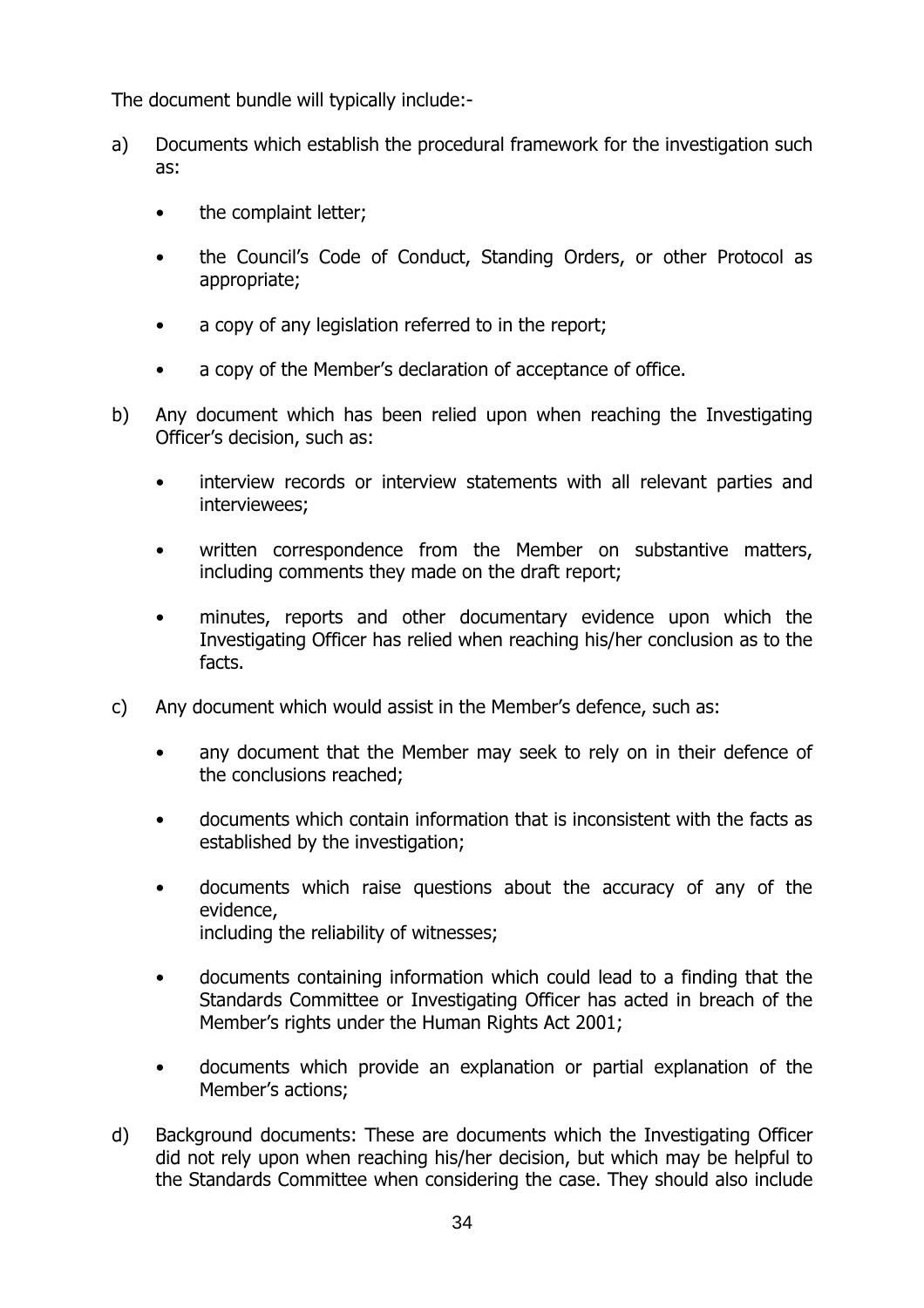documents that the Member thinks are relevant but which are not, in the Investigating Officer's opinion, material to the case;

- e) A list of unused documents: This is a list of the documents that the Investigating Officer believes are irrelevant to the investigation. The Investigating Officer should provide sufficient detail about each item so that the Standards Committee or Member can request the documents if they consider it appropriate. It is not necessary to prepare a bundle of the unused documents but these should be held on file;
- f) There is no need to disclose:
	- sensitive information which the Investigating Officer has edited or deleted;
	- information protected by legal professional privilege and public interest immunity;
	- internal documents such as file notes and draft reports. However, these may be requested by the Standards Committee, so it is important to be sure that these are precise and clear.

The bundle should begin with the documents which establish the procedural framework for the investigation. The remaining evidence should then be grouped thematically, for example policy documents or minutes. Arrange the documents chronologically within their group. If a document is missing, provide a note to this effect to the Standards Committee outlining the reasons why the document is unavailable.

Information which should be deleted from the bundle will depend on its nature and the circumstances. Consideration should be given to whether it is appropriate for certain types of information to be in the public domain. Consideration should be given as to whether to remove the following:

- a) a telephone number, address, email address, or signature of any person other than on a transcript or witness statement. This is personal data as defined by the Data Protection Act 2002. While the Standards Committee may need witness contact details, these should still be deleted from any documents and provided as a separate list to the Committee;
- b) age and date of birth of a party (unless directly relevant to the case);
- c) information which relates to matters which were not referred for investigation;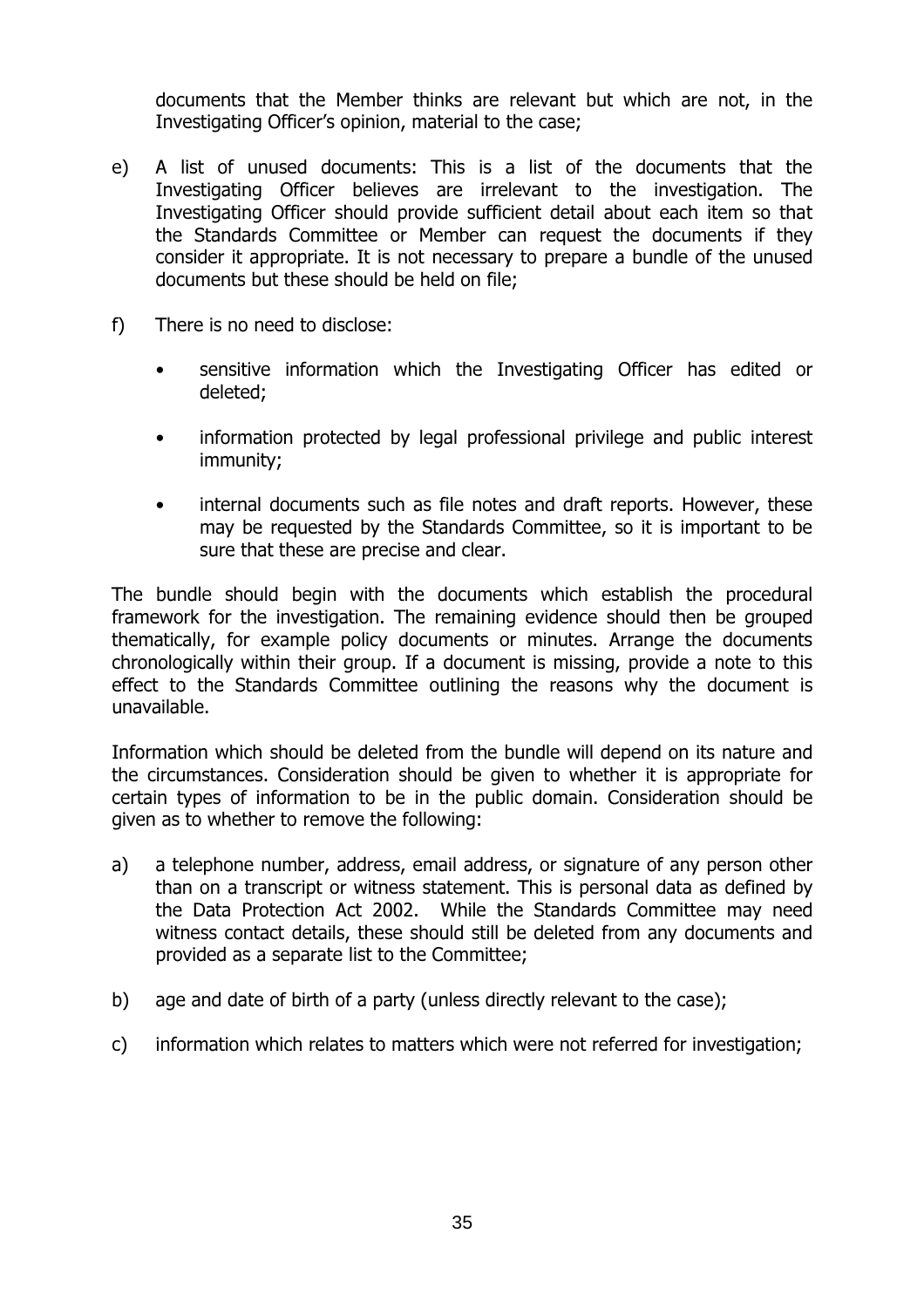- d) other personal data as defined by the Data Protection Act 2002;
- e) items such as petitions, legal advice and the evidence of vulnerable persons may need to be deleted on a case by case basis.

Legal advice should be sought from the Chief Executive if there is any doubt.

#### 3.12 COMPLAINTS

It is important that there is a clear documented procedure for considering complaints about the investigation itself. The procedure should fall into two discrete stages, firstly, an evaluation of the nature of the complaint, and secondly, what action should be taken to handle it.

There are two types of complaints:

- a) complaints about the conduct of the investigation (service complaints);
- b) complaints about the interpretation and reasoning in the Investigating Officer's report.

Service complaints occur when a party criticises the actions of an Investigating Officer.

Such criticisms may include:-

- a) administrative errors, for example misspelling a name;
- b) failure to communicate;
- c) criticism of the manner in which the Investigating Officer behaved;
- d) criticism of the length of time it took to conclude the investigation.

The Council has a procedure for dealing with service complaints, which should be used when dealing with service complaints about an investigation.

The investigation can continue while a service complaint is being addressed. However, there may be circumstances where the complaint is so substantive that it would not be appropriate for the same Investigating Officer to continue on the case while the service complaint is on-going. Such circumstances should be very rare. An investigation into a service complaint should not postpone the conduct of the main investigation.

Complaints of the type referred to in paragraph 3.12 b) above relate to subjective judgements made by the Investigating Officer as part of the Standards Committee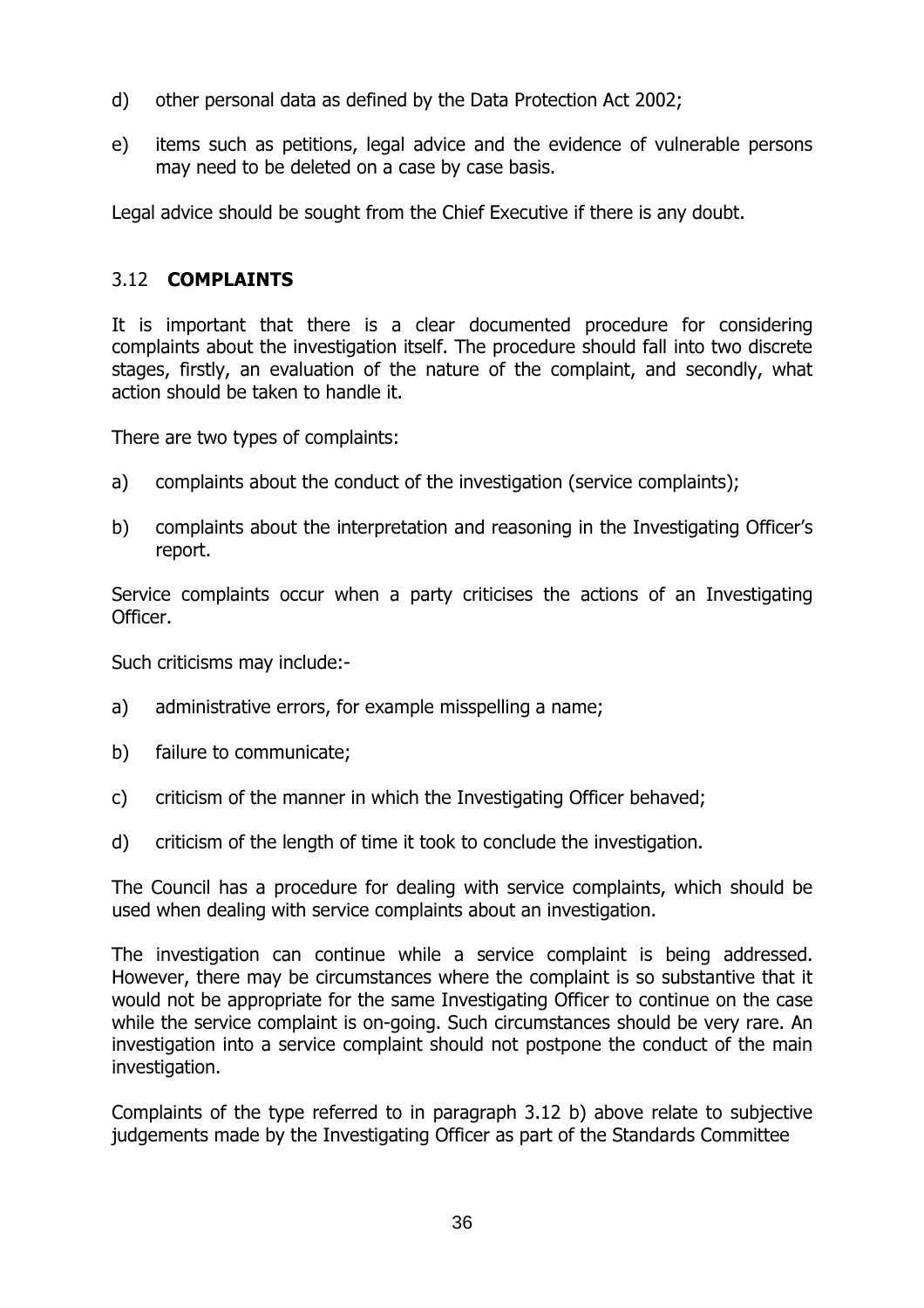regime process and should therefore be dealt with by way of a complaint to the Chief Executive, as the Council's legal adviser.

#### 3.13 TERMINATING INVESTIGATION BEFORE COMPLETION

It may not always be in the interests of good governance to undertake or complete an investigation into an allegation of misconduct. In some circumstances it may be more appropriate to deal with matters by taking other action. This decision may only become clear after some investigation has been conducted. In such cases, the matter should be referred to the Standards Committee. It is important to be aware that once a programme of other action has been embarked upon the investigation cannot be re-opened, even if other action fails. The decision to take other action closes the opportunity to investigate. This should be communicated clearly to all parties.

The following are some alternatives to investigation:-

- a) mediation or conciliation either between parties or involving the community to a greater or lesser extent;
- b) training;
- c) review of lessons learnt from the case;
- d) peer mentoring;
- e) review of Protocols, Standing orders or Registers of Interest.

If the Standards Committee decides to take other action, the parties should be advised that no conclusion has been reached about whether the Member failed to comply with the Code, Standing Orders or other Protocol.

#### 3.14 APPENDICES

- Appendix 3 Investigation Plan Form
- Appendix 4 Investigation Plan Review Sheet
- Appendix 5 Letter to Subject
- Appendix  $6 2^{nd}$  Letter
- Appendix 7 Interview Plan Form
- Appendix 8 Letter Following Interview
- Appendix 9 The Stages of Interview and How they Should be Conducted
- Appendix 10 Report of Investigation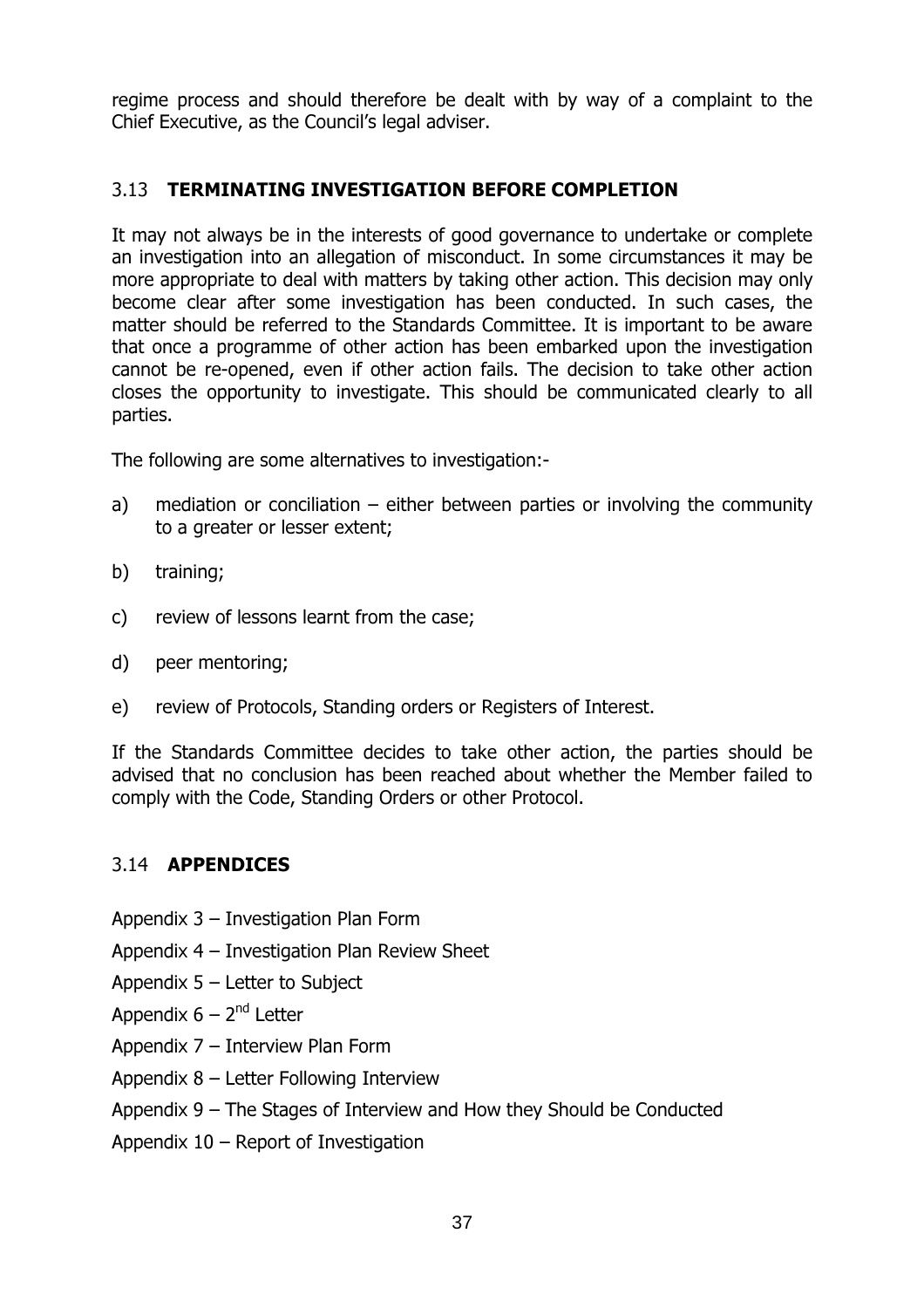Appendix 11 – Conclusion Letter Appendix 12 – Final Letter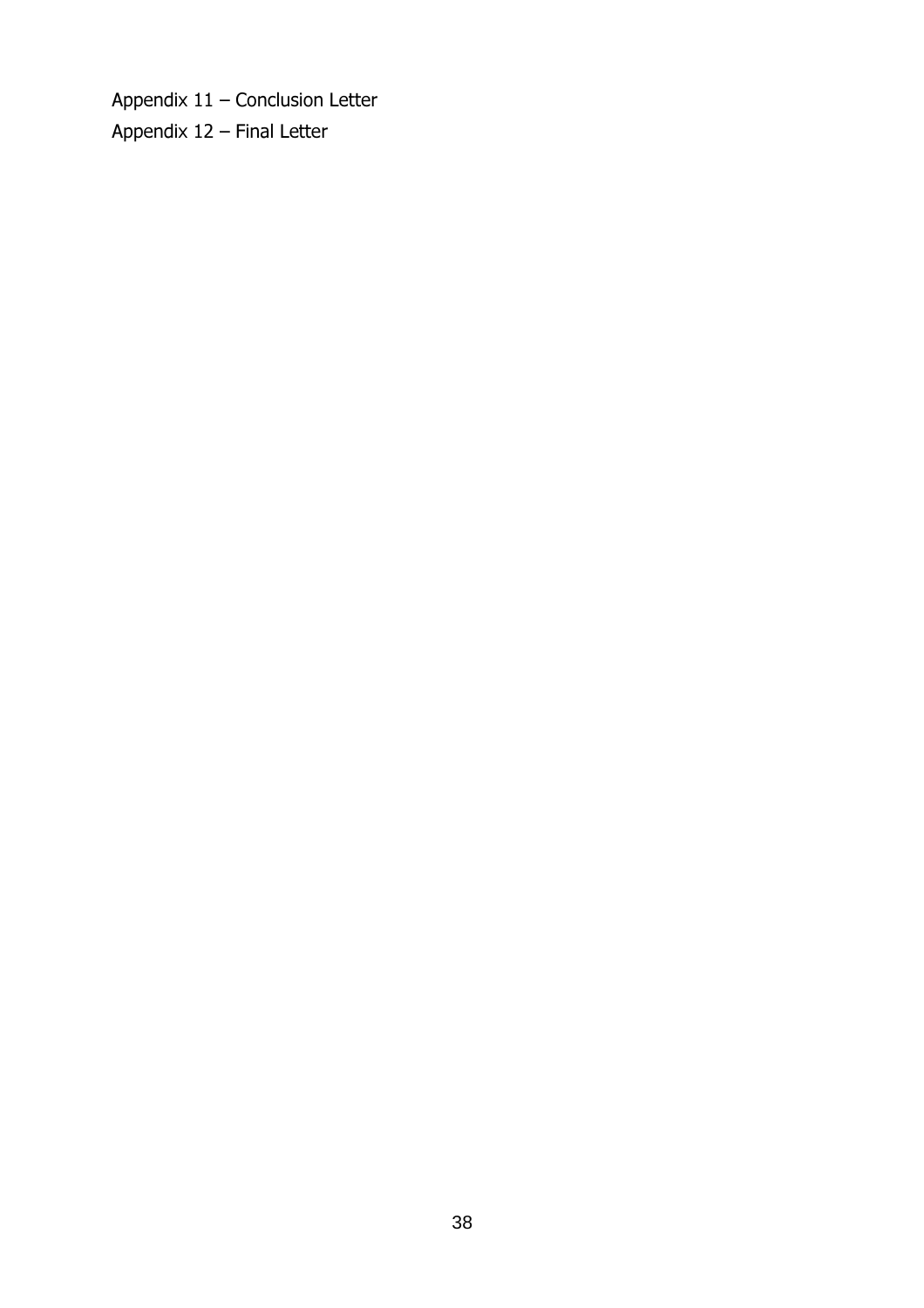



**Douglas Borough Council** 

APPENDIX 3

# Investigation plan

### **Case Name:**

|                               | Date received by Chief Executive:       |                     |  |
|-------------------------------|-----------------------------------------|---------------------|--|
|                               | Date referred to Investigating Officer: |                     |  |
| Member:                       |                                         | <b>Complainant:</b> |  |
| <b>Investigating Officer:</b> |                                         |                     |  |

#### **Target for Investigating Officer's completion of draft report**

| Date due:           |  |
|---------------------|--|
| <b>Explanation:</b> |  |

#### **Target for issue of draft report**

| Date due:           |  |
|---------------------|--|
| <b>Explanation:</b> |  |

#### **Target for issue of final report**

| Date due:           |  |
|---------------------|--|
| <b>Explanation:</b> |  |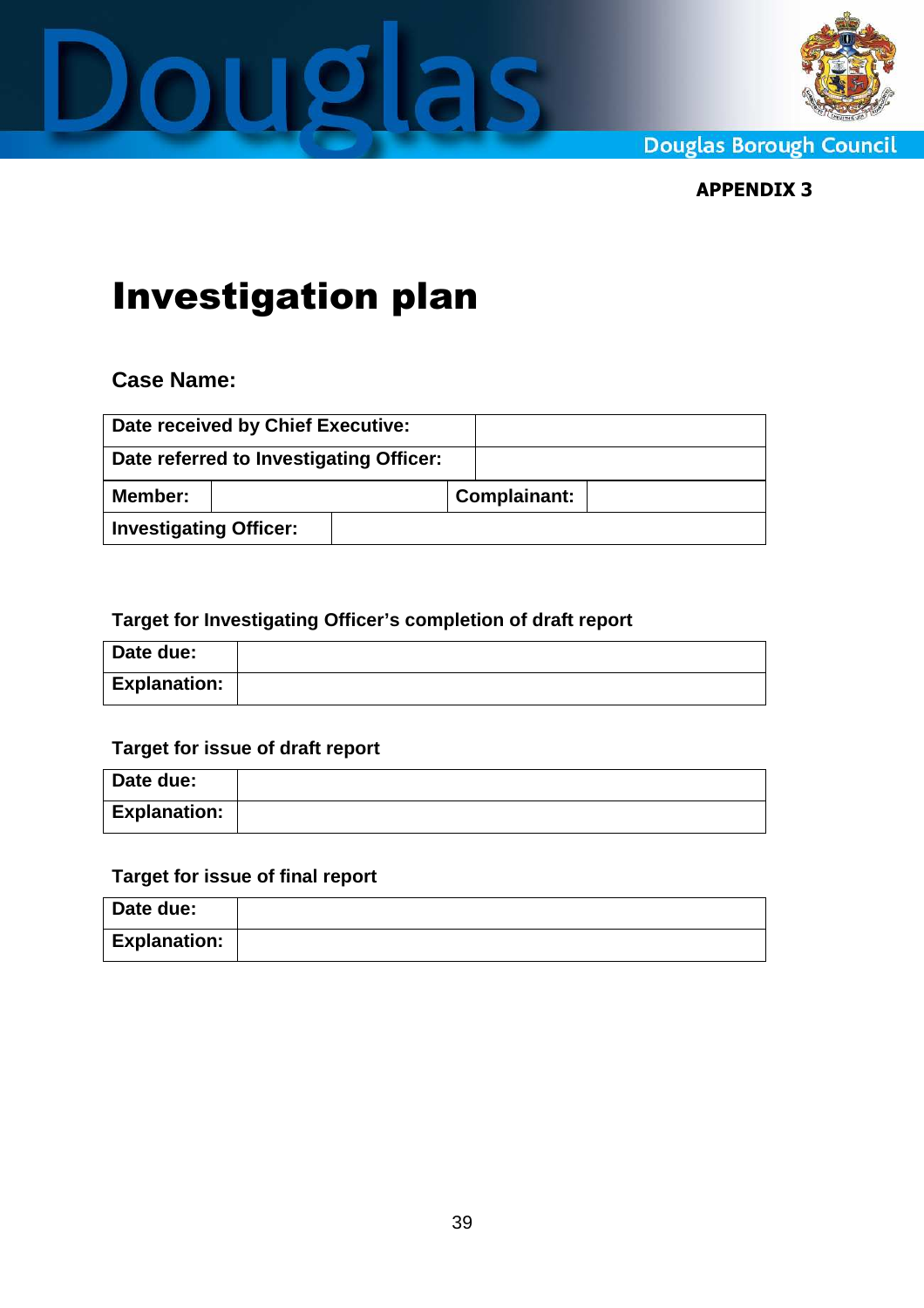## **Case analysis**

| <b>Behaviour alleged</b>          |  |
|-----------------------------------|--|
|                                   |  |
|                                   |  |
|                                   |  |
|                                   |  |
|                                   |  |
|                                   |  |
| Relevant Code / Protocol / Breach |  |
|                                   |  |
|                                   |  |
|                                   |  |
|                                   |  |
|                                   |  |
|                                   |  |
| <b>Issues for determination</b>   |  |
|                                   |  |
|                                   |  |
|                                   |  |
|                                   |  |
|                                   |  |
|                                   |  |
|                                   |  |
| <b>Evidence required</b>          |  |
|                                   |  |
|                                   |  |
|                                   |  |
|                                   |  |
|                                   |  |
|                                   |  |
| <b>Evidence obtained</b>          |  |
|                                   |  |
|                                   |  |
|                                   |  |
|                                   |  |
|                                   |  |
|                                   |  |
|                                   |  |

#### **Other matters**

**Identify any thoughts/lines of inquiry not outlined in the table and also highlight any problems in the referral process.** 

**Date for Review of this Plan:** 

**Approved by Chief Executive:**

**Date:**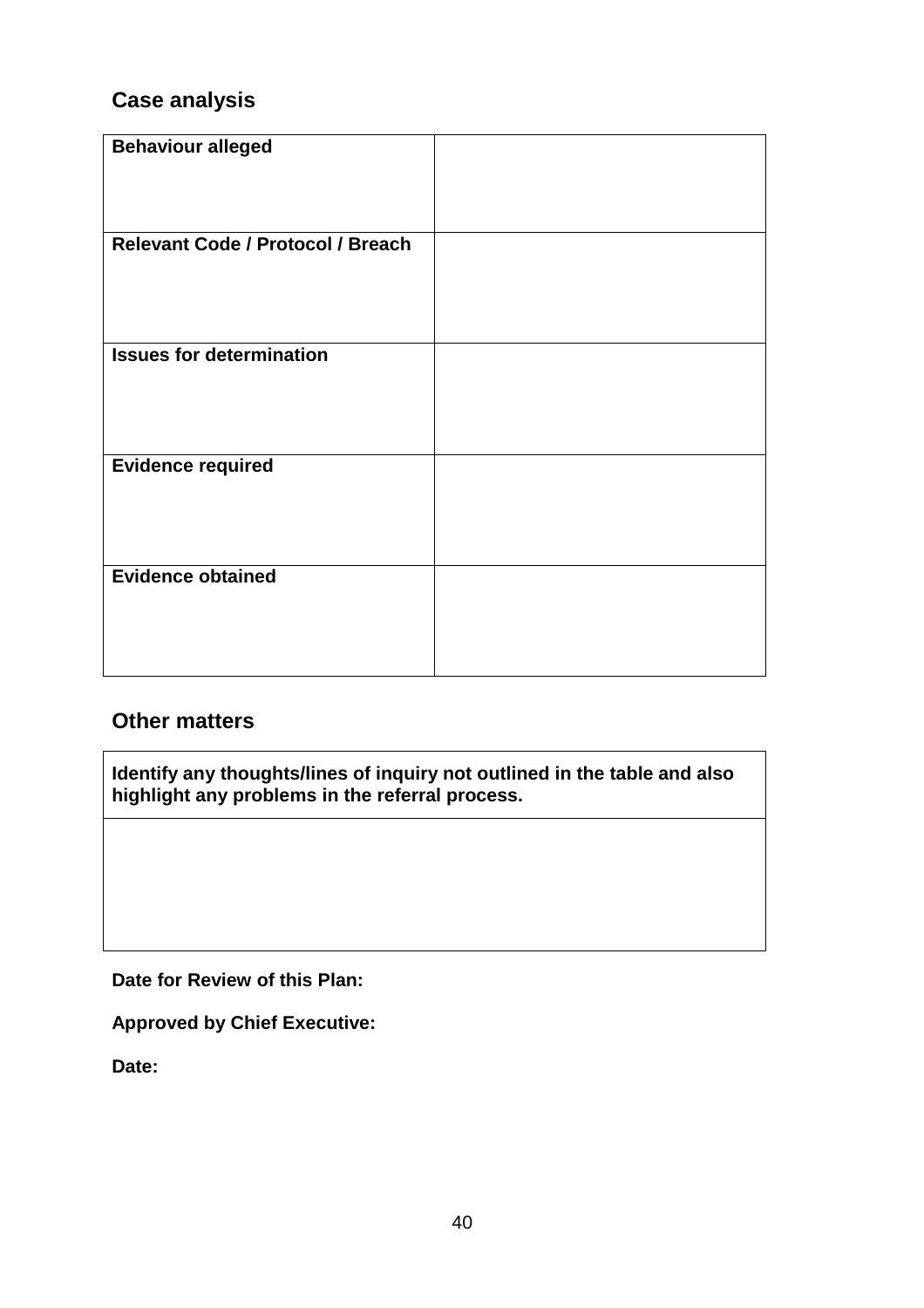



**Douglas Borough Council** 

APPENDIX 4

# Investigation plan review sheet

**Case Name:** 

| Date:                         |  |
|-------------------------------|--|
| <b>Investigating Officer:</b> |  |

#### **Target Reason for review** (tick box)

| New allegation                                                               |
|------------------------------------------------------------------------------|
| <b>Additional information/witnesses</b>                                      |
| <b>Periodic review</b> (Investigation plans should be reviewed periodically) |

**Details relating to above** 

#### **Update for Complainant and Member**

**Last Update [Date] [Method of Communication]** 

**Next Update [Date]** 

**Review of targets**

| <b>Revised draft report target:</b>    |  |
|----------------------------------------|--|
| Revised dispatch of final report date: |  |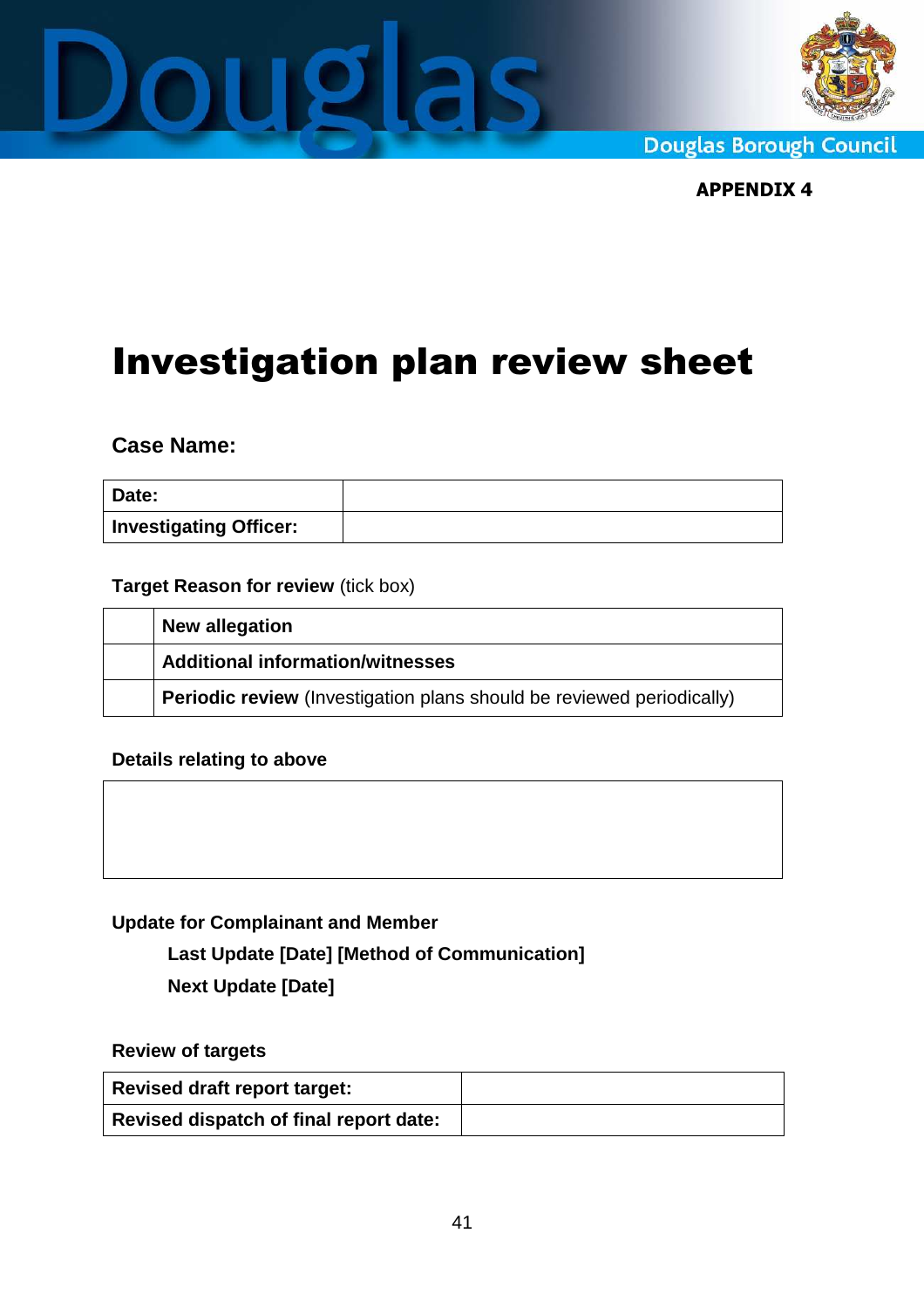#### **Reason for revisions:**

#### **Date of Next Review**

| <b>Approved by Chief Executive:</b> |       |  |
|-------------------------------------|-------|--|
|                                     |       |  |
| Signed:                             | Date: |  |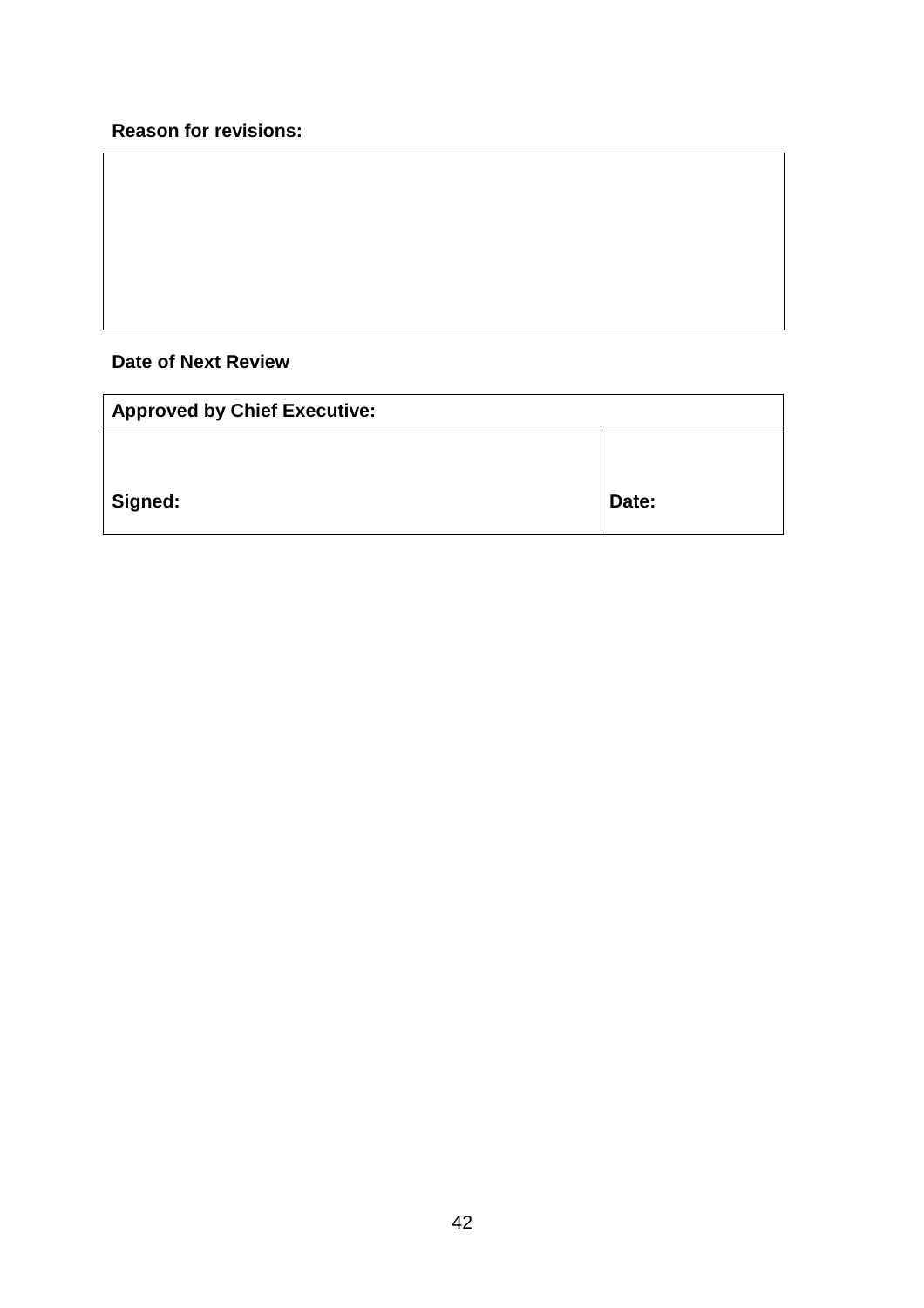



**Douglas Borough Council** 

APPENDIX 5

#### PRIVATE AND CONFIDENTIAL

Dear [insert name]

#### Ref:

Further to my letter of [insert date] and [insert complainant name]'s allegation that you have or may have failed to comply with the Council's Code of Conduct, Standing Orders, Protocol, etc. (the Code).

I have been appointed to investigate the allegations which have been made regarding your conduct. If this complaint goes forward to the Standards Committee for hearing, the investigation will enable the Standards Committee to reach a conclusion on whether there has been any failure to comply with the relevant Code. Part of the investigation will include seeking information and documentation from you and other people, where relevant.

I enclose a copy of the documents which make up the complaint made against you. Sections of text that contain personal data have been removed in accordance with the provisions of the Data Protection Act 2002. Information that is irrelevant to the allegation has also been removed. You may disclose these documents to your representative, should you choose to appoint one, for the purposes of seeking support and assistance in relation to this investigation. The documents should not be disclosed to anyone else.

Please provide the following information in writing by [insert date], in order that I can progress the investigation:

- [insert required information]
- Insert required information1
- [insert required information]

Continued/…………………..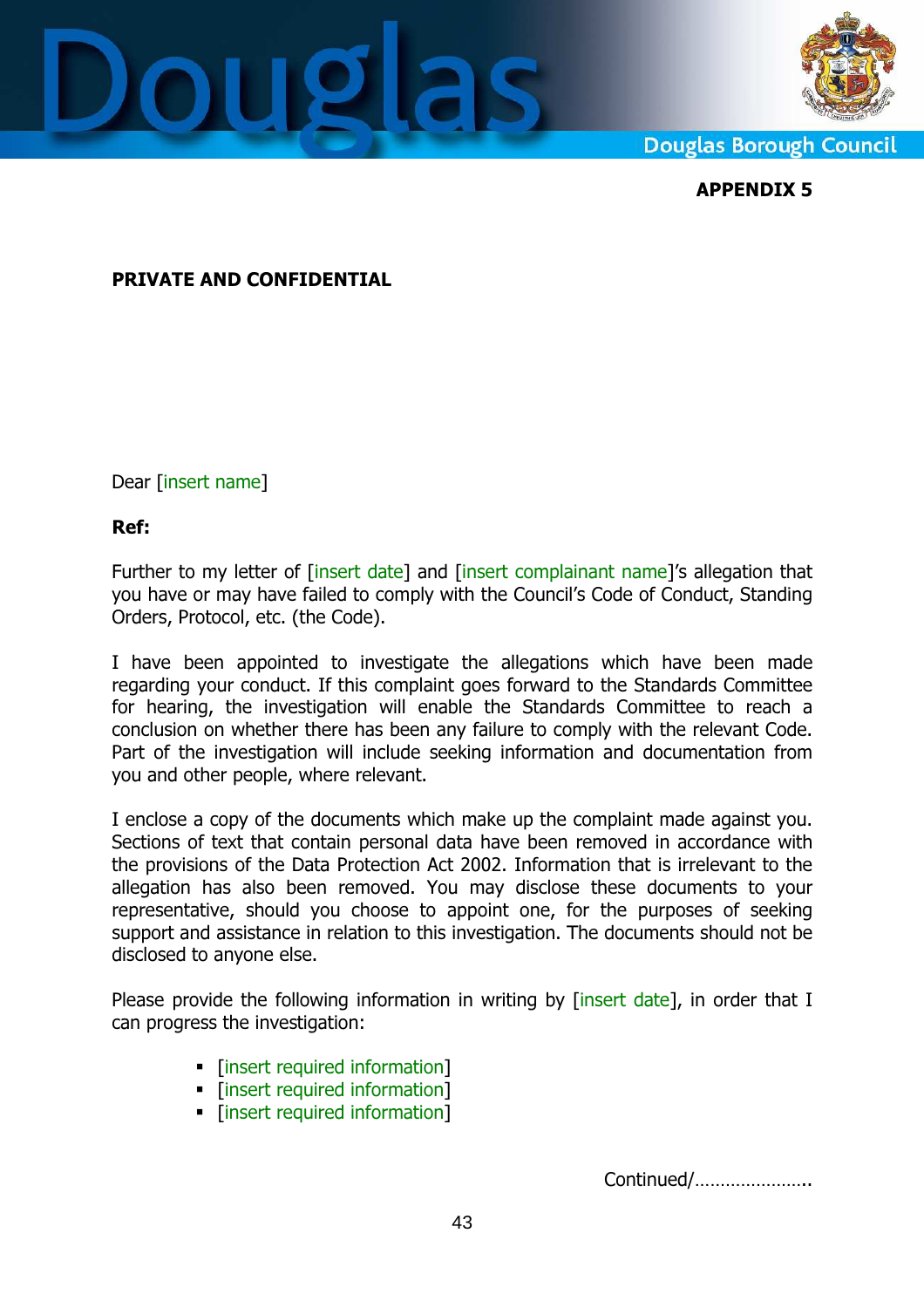You are welcome to provide me with your initial response to the allegation should you wish to do so at this point.

I hope to complete the investigation within [insert time period as appropriate]. In order to assist in the progress of the investigation could you please let me know of any periods of time, such as holidays, when you will not be available?

I will keep you informed of the progress of the investigation.

If you have any queries I can be contacted directly on [insert contact number] or by e-mailing [insert email address].

Yours sincerely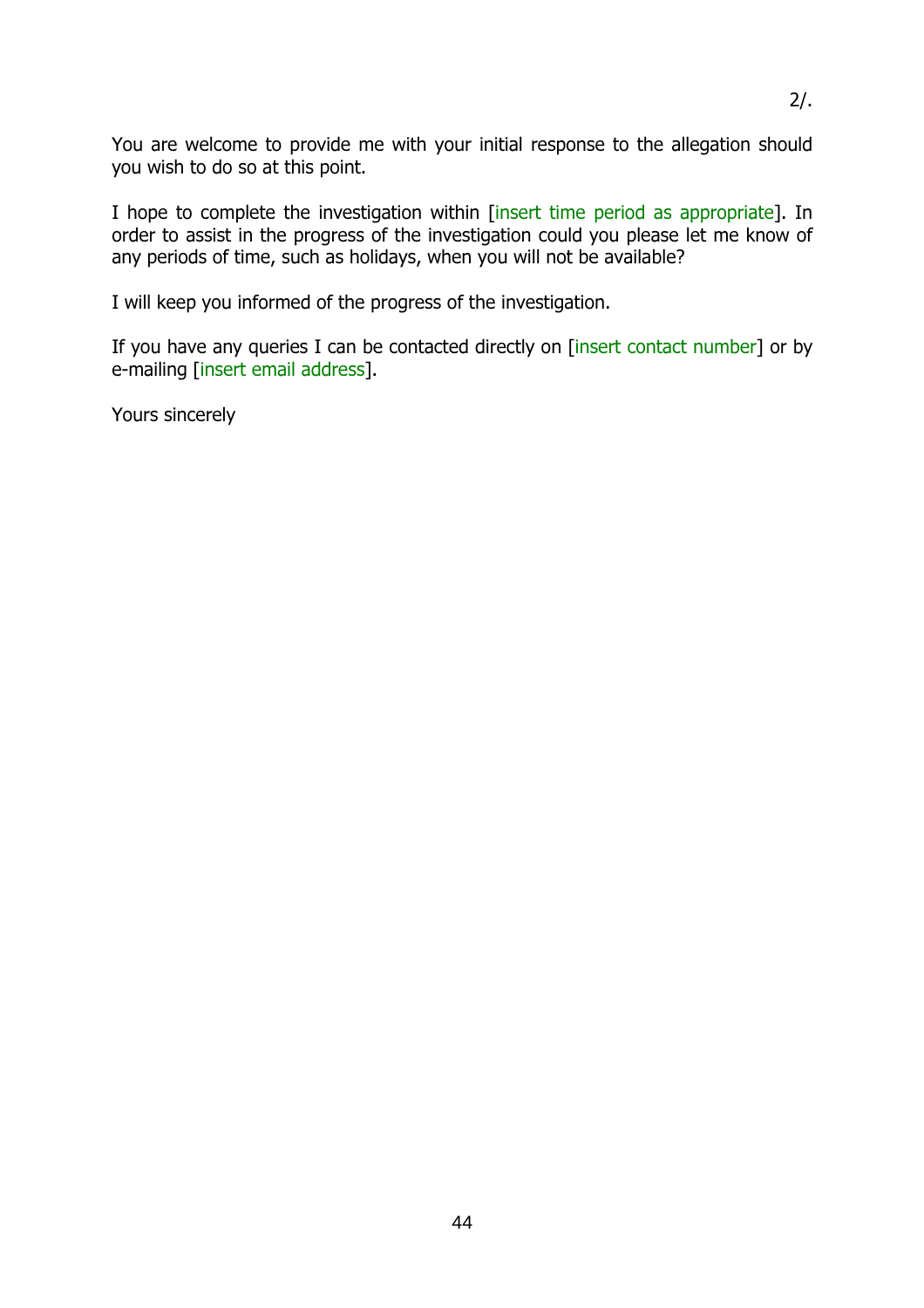



**Douglas Borough Council** 

APPENDIX 6

#### PRIVATE AND CONFIDENTIAL

Dear [insert name]

#### Ref:

Following our conversation on [insert date] I am writing to confirm our [interview/telephone interview] arrangements for [insert date, time and location] and to give you some additional information.

The interview will be conducted under the authority vested in me by the Council's Constitution, and the Standards Committee.

I will be taking notes of our conversation. If I rely on information gained during this interview in a report, I will send you a copy of the record and give you an opportunity to comment on it. It is possible that what you say at interview may be disclosed and you might be called as a witness to attend a hearing of the Standards Committee.

Please inform me in advance if you will be accompanied and if so by whom. You may have a friend or representative with you during the interview. However, the person who accompanies you should not be a member of the Standards Committee, a Council officer or another potential witness.

I estimate that the interview will take approximately [insert time].

I enclose the following documents that may be required during the interview:

- [insert required document]
- **Finsert required document]**
- **Example 1** [insert required document]

It is important that you have copies of these documents with you, as they may be needed during the interview. It is also important that you have copies of any other relevant documents with you, as they may be needed during the interview.

Continued/……………..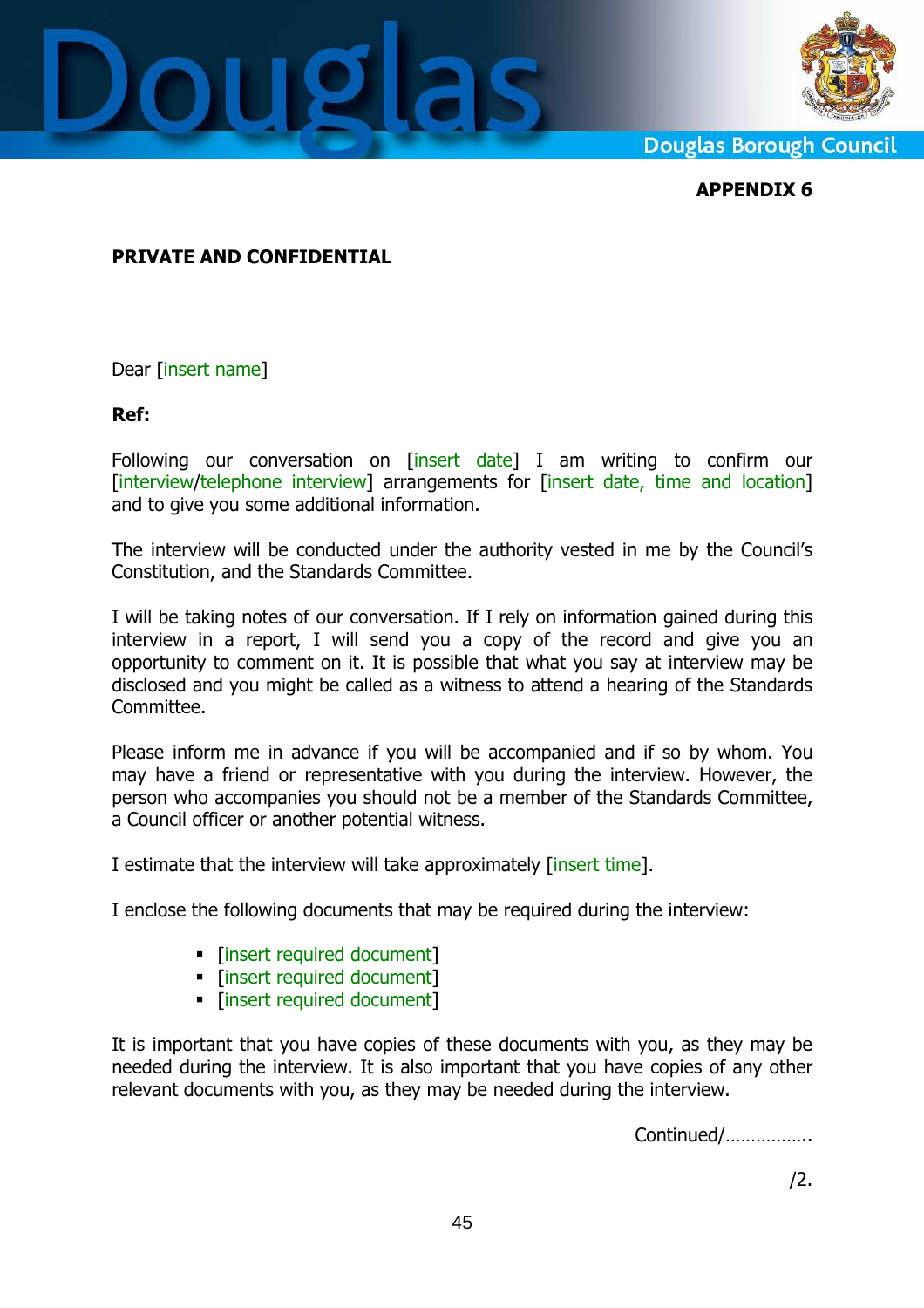When the investigation is concluded, I will report to the Standards Committee which will decide whether there has been a breach of the Code of Conduct by the Member and what action should be taken.

[Before I complete this investigation, you will be sent a draft of the investigation report to enable you to make any representations you consider necessary. Having considered these, I will then issue my final report.]

(COMPLAINANT AND MEMBER ONLY)

I must also ask that you treat any information provided to you during the course of this investigation as confidential, as disclosure of information contrary to this could be an offence. Anyone who accompanies you to your interview should also be made aware of the restrictions on disclosure of information.

If you have any queries prior to the interview, please do not hesitate to contact me on [insert contact number] or by sending an email to [insert email address].

Yours sincerely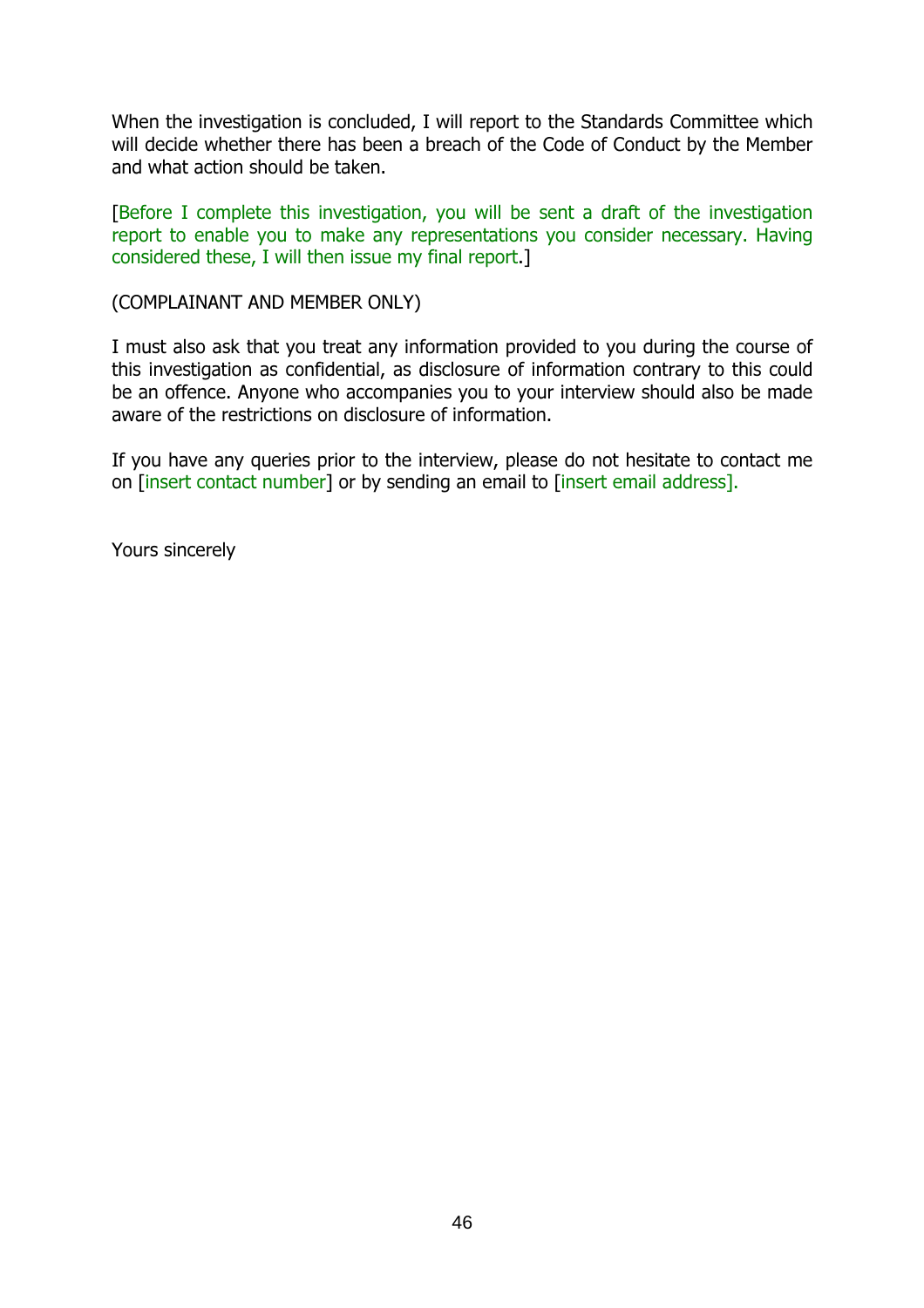



**Douglas Borough Council** 

APPENDIX 7

# Interview Plan

## Case Name:

|--|

| <b>Member:</b>      |  |
|---------------------|--|
| <b>Interviewer:</b> |  |
| Date:               |  |

| <b>Nature of complaint</b> |  |  |
|----------------------------|--|--|
|                            |  |  |
|                            |  |  |
|                            |  |  |
|                            |  |  |

| <b>Purpose of interview</b> |  |  |
|-----------------------------|--|--|
|                             |  |  |
|                             |  |  |
|                             |  |  |
|                             |  |  |
|                             |  |  |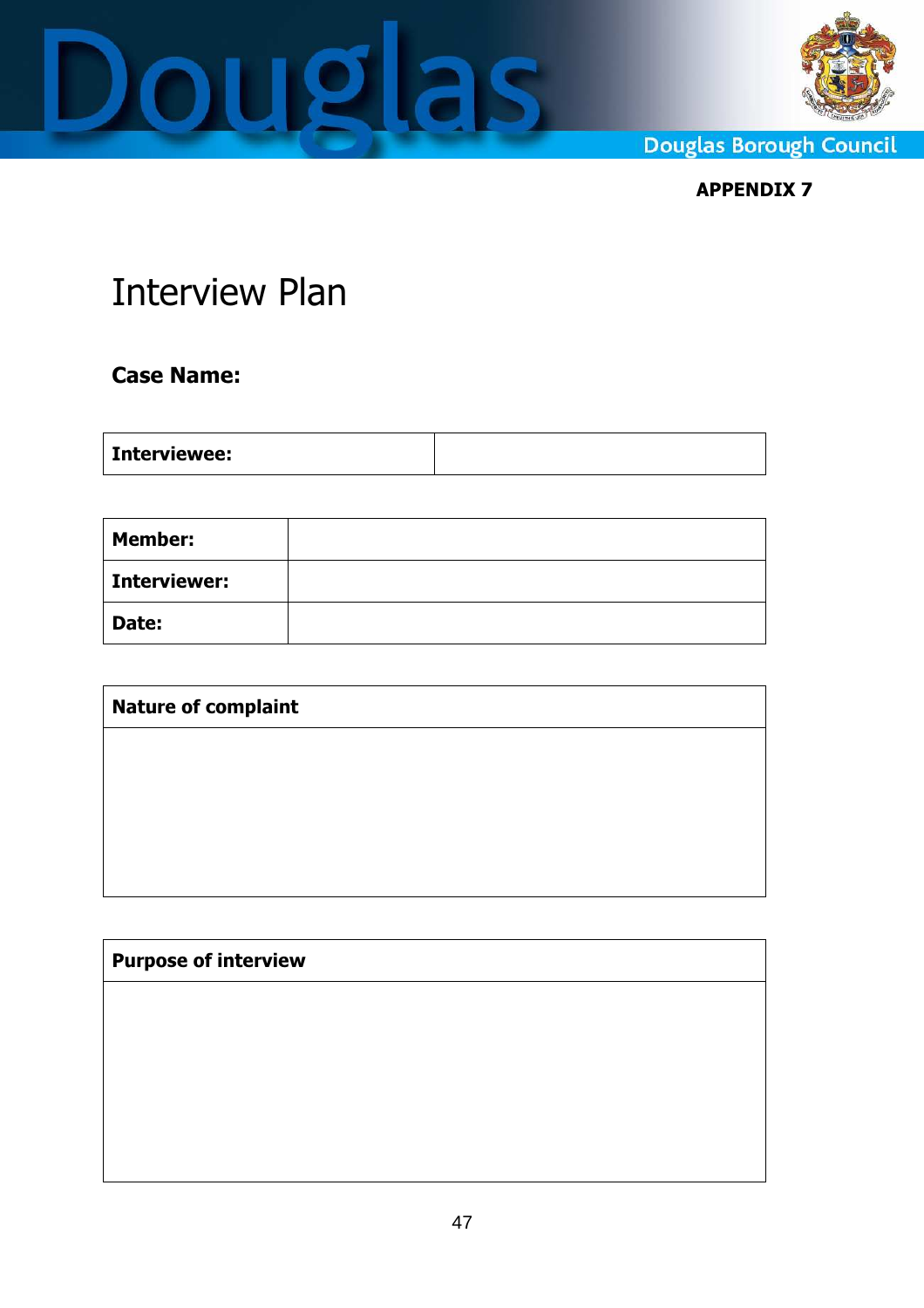Facts already established (which relate to purpose of interview)

Facts to be established (which relate to purpose of interview)

Record of disclosure to witness before interview

Planned disclosure to witness during interview

| Areas to be covered in interview | <b>Key questions</b> |
|----------------------------------|----------------------|
|                                  |                      |
|                                  |                      |
|                                  |                      |
|                                  |                      |

Target for Investigating Officer's completion of draft report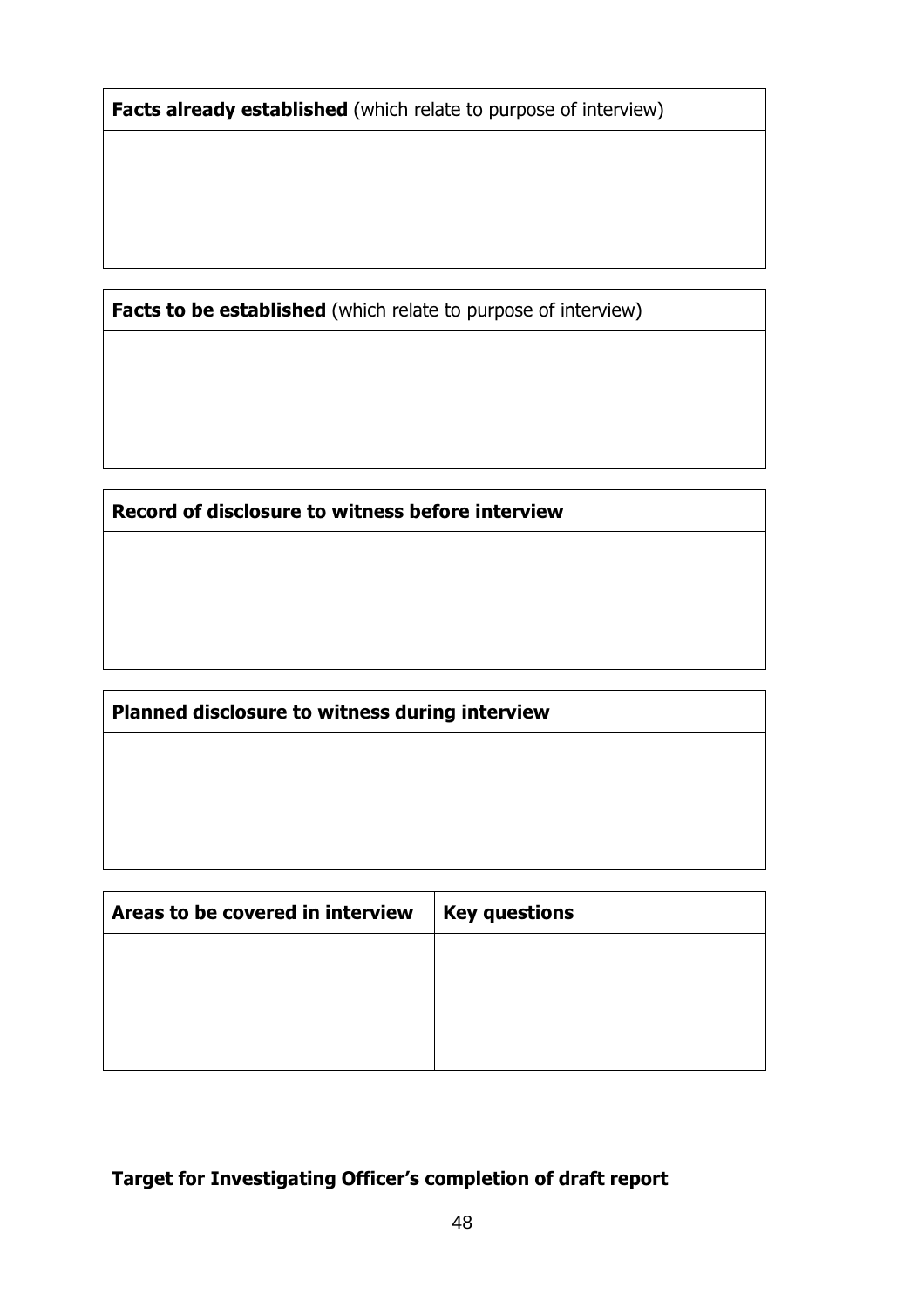# Case analysis

| <b>Behaviour alleged</b>          |  |
|-----------------------------------|--|
|                                   |  |
|                                   |  |
| <b>Relevant Code / Protocol /</b> |  |
| <b>Breach</b>                     |  |
|                                   |  |
|                                   |  |
| <b>Issues for determination</b>   |  |
|                                   |  |
|                                   |  |
|                                   |  |
| <b>Evidence required</b>          |  |
|                                   |  |
|                                   |  |
|                                   |  |
| <b>Evidence obtained</b>          |  |
|                                   |  |
|                                   |  |
|                                   |  |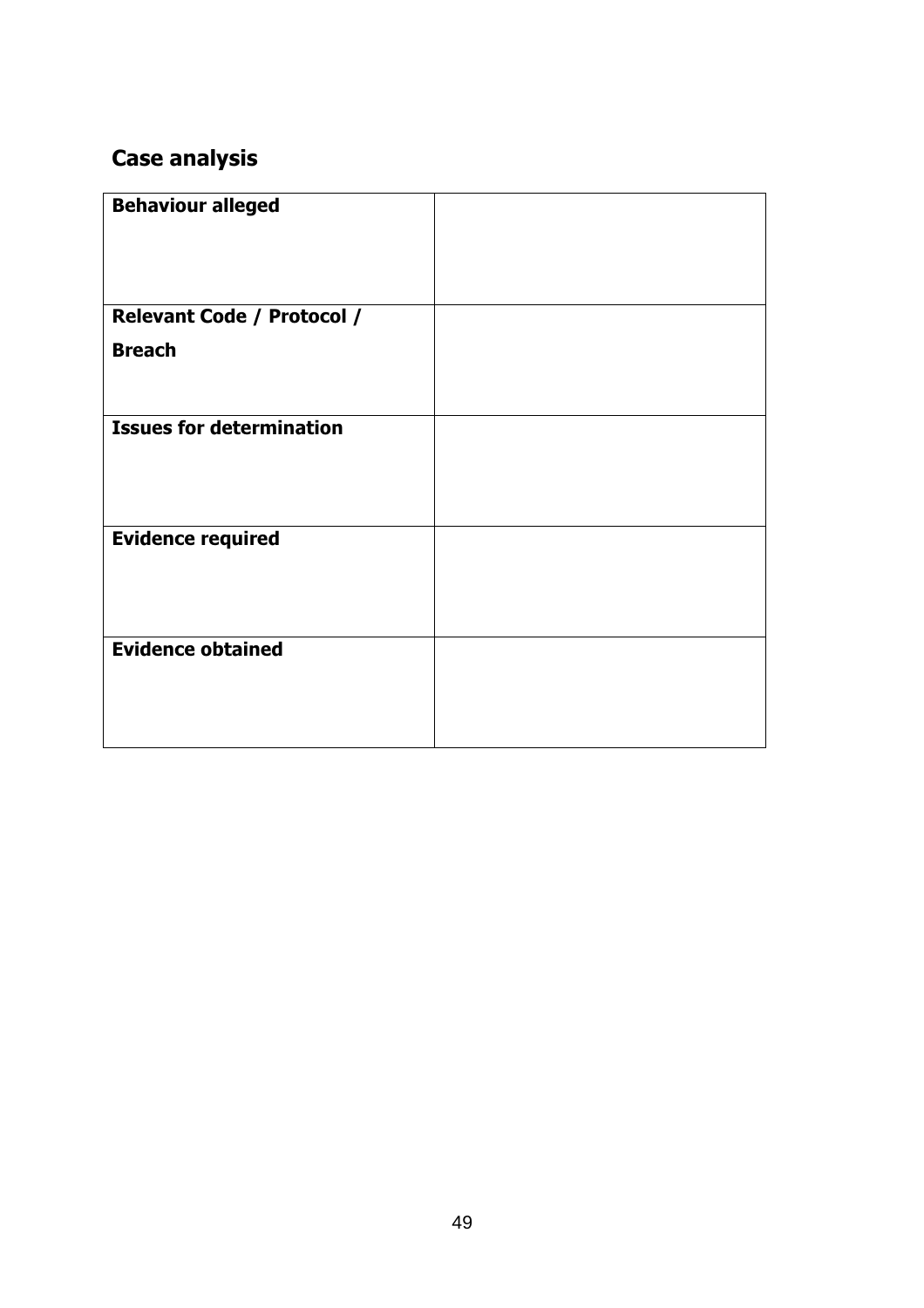### Other matters

Identify any thoughts/lines of inquiry not outlined in the table and also highlight any problems in the referral process.

## Approved by Chief Executive:

Date: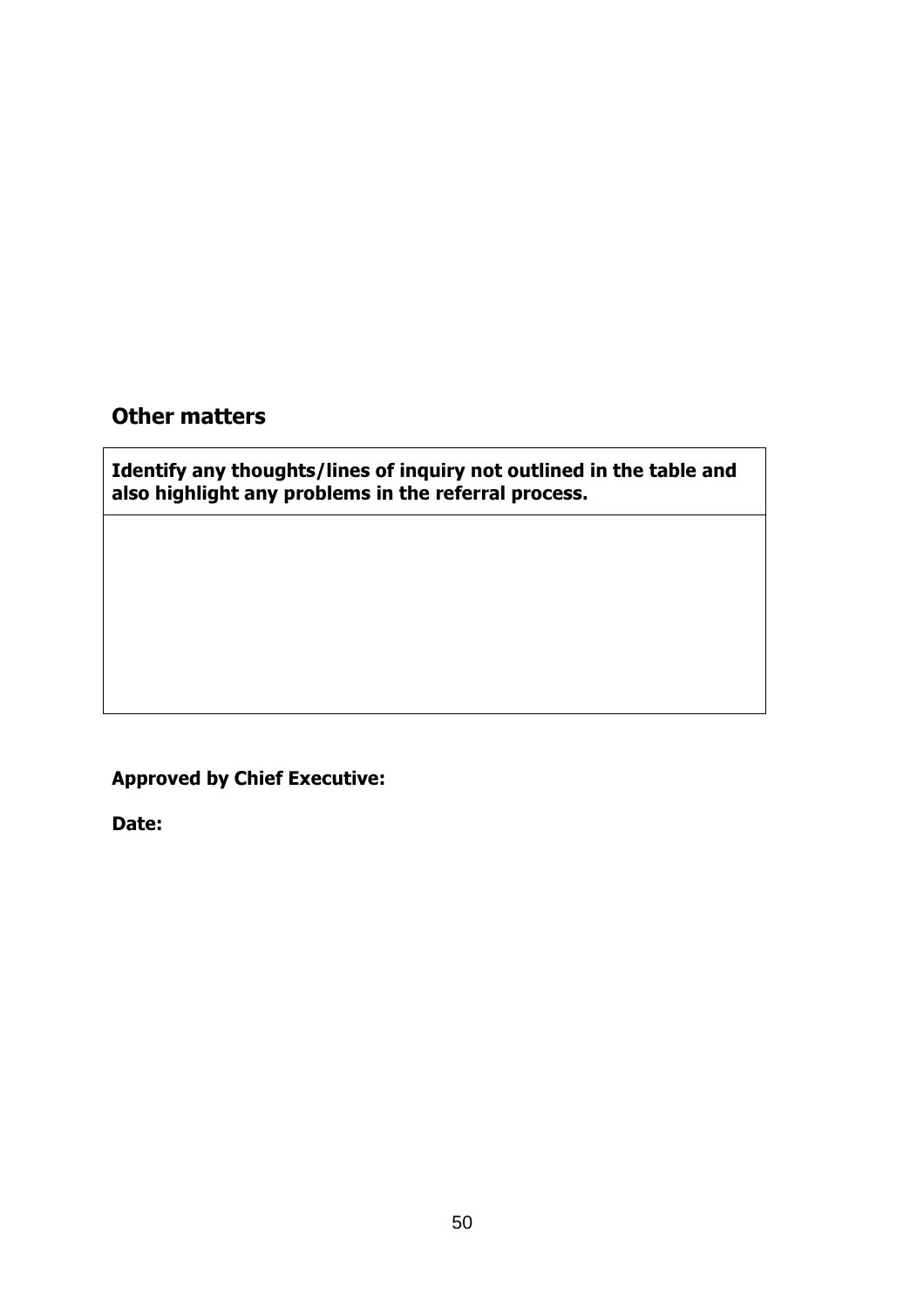



**Douglas Borough Council** 

#### APPENDIX 8

#### PRIVATE AND CONFIDENTIAL

Dear [insert name]

#### Ref:

Further to our [interview/telephone interview] of [insert date] I enclose as agreed two copies of the notes taken from the interview.

#### Notes:

I would be grateful if you could review the interview notes and amend where necessary if you feel there are any errors contained therein. Please then sign and date the declaration at the end of the interview transcript and return one copy to me to the above address by [insert date]. If I do not hear from you by that date The notes will be considered an accurate record.

The copy of the interview notes has been provided to you solely to enable you to confirm the accuracy of the interview. It should not be disclosed or used for any other purpose. You are, however, able to disclose these documents to your representative, should you choose to appoint one, for the purpose of seeking advice in relation to this investigation.

If, on reading the interview notes, you have any additional comments that you feel are relevant to the investigation, please address these to me in writing in a separate document and send it to the above address, or by sending an email to [insert email address]. Alternatively you can telephone me directly [insert contact number]. Should you wish to write would you please quote the reference number on all documentation.

Yours sincerely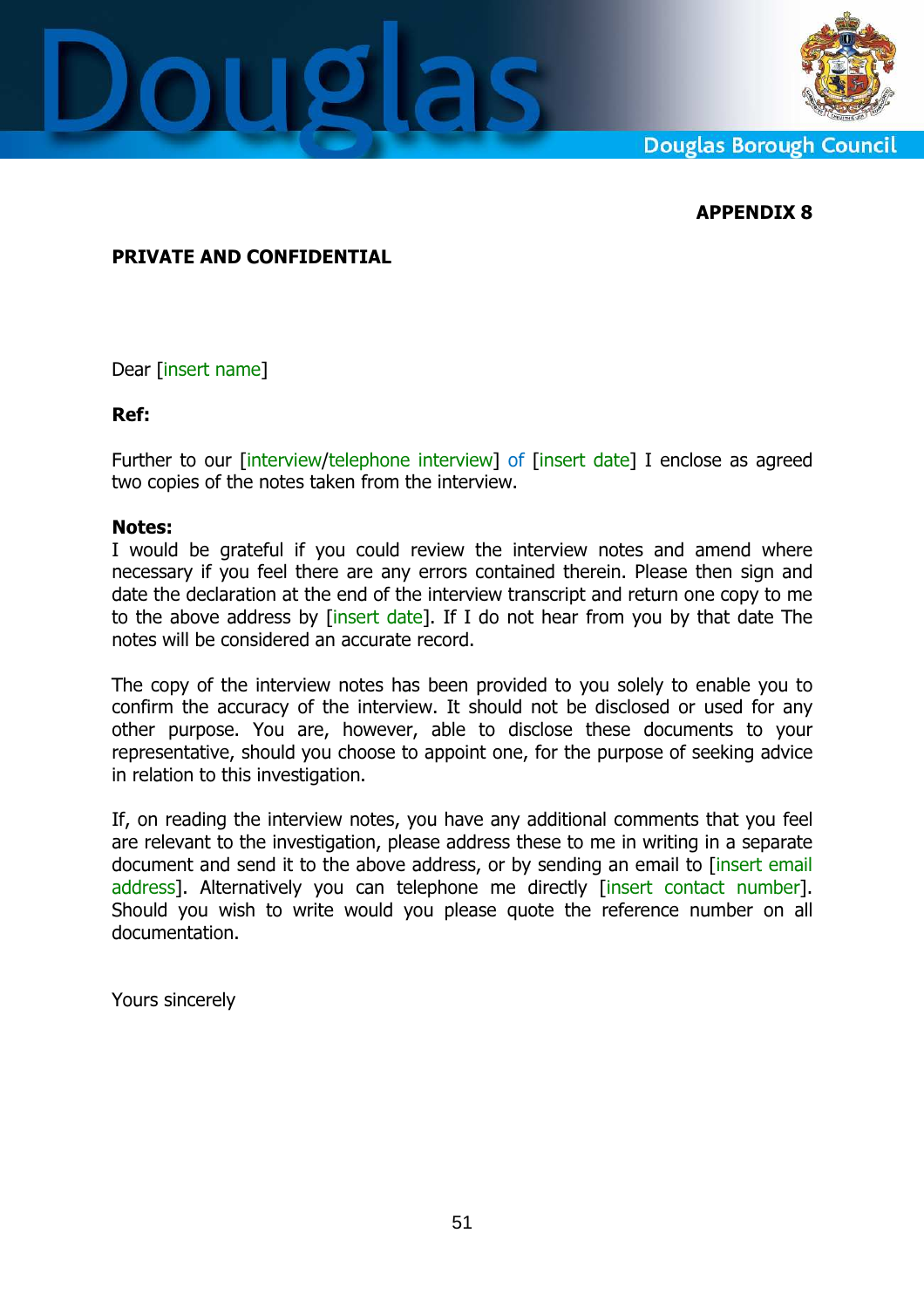



**Douglas Borough Council** 

APPENDIX 9

#### The Stages of Interview and How They Should be Conducted

A. At the start of the interview:-

1) When the interviewee arrives, put him / her at ease.

2) Confirm that the interview will be recorded by you or another officer taking notes, and introduce that officer accordingly.

3) Ask the interviewee to confirm that s/he has received the letter outlining the arrangements for the interview, has read and understood it and ask whether s/he has any questions about it.

4) If the interview is with the Member, repeat orally all of the information contained in the letter.

5) If the interviewee is unclear about anything, repeat orally all of the information contained in the letter.

6) Explain that s/he can take a break on request.

7) Explain that a break will be offered if the interview goes over an hour in any event.

8) Estimate how long the interview is likely to take and ask if s/he has a time by which it needs to end.

9) Explain that s/he can ask for a question to be rephrased if s/he does not understand it.

#### B. During the interview:-

1) Start the interview with the Member with some background questions, for example 'how long have you been a member', or 'what training have you had on the relevant Code, Protocol, etc.?'.

2) Do not ask multiple questions. Ask one question at a time, and do not ask another question until the interviewee has answered your first question.

3) Do not dart back and forth between different issues.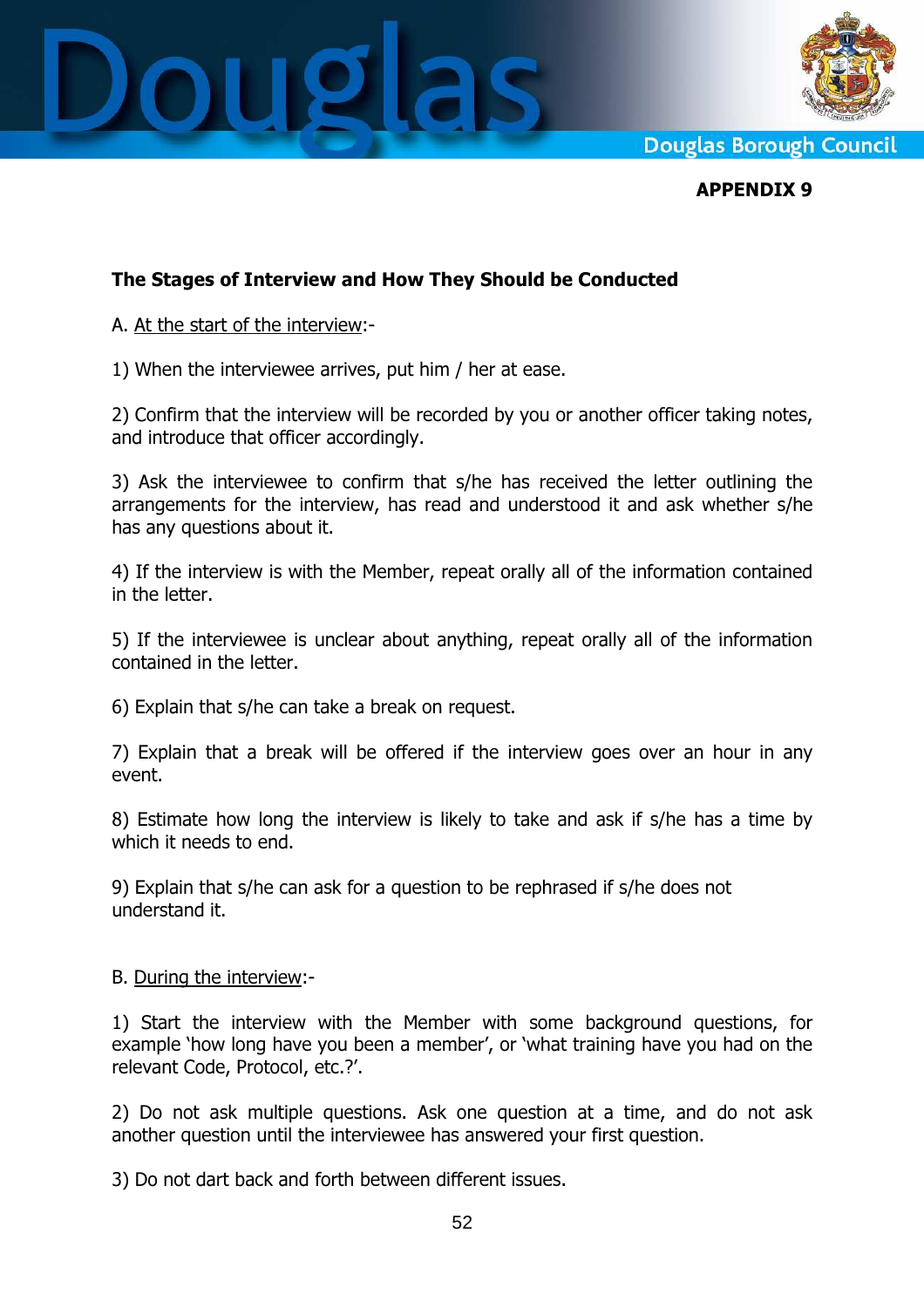4) Tackle one subject issue at a time.

5) Ask open questions about information the interviewee or other witnesses have provided about the issue.

6) Drill down. Ask open questions about a specific issue until have all the information needed on it has been obtained.

7) Where relevant ask the interviewee to reconcile differing accounts.

8) Ask closed questions to confirm the information that has been obtained about the specific issue.

9) Move onto the next issue using the same method.

10) Do not ask leading questions.

11) Do not ask the interviewee to speculate.

12) Accurately put the evidence of other interviewees to the interviewee and ask for their response.

13) When asked, explain the relevance of the question.

14) Do not allow the interviewee's representative to answer a question.

15) Allow the interviewee to stop and obtain advice from their representative whenever they choose.

16) If the interviewee becomes upset or unwell offer them a break.

17) Never use a raised voice.

18) Only interrupt if the interviewee is being unreasonable or is not providing relevant information.

19) Be mindful of avoiding oppressive or repetitive questioning. If an interviewee will not properly answer a question, despite significant attempts to obtain a satisfactory response, move on to another point or issue.

20) Do not question the Member about matters which fall outside the scope of the original allegation or complaint.

21) If the interviewee wants a break, record this in the notes and that nothing was discussed with the interviewee about the case with them during the break.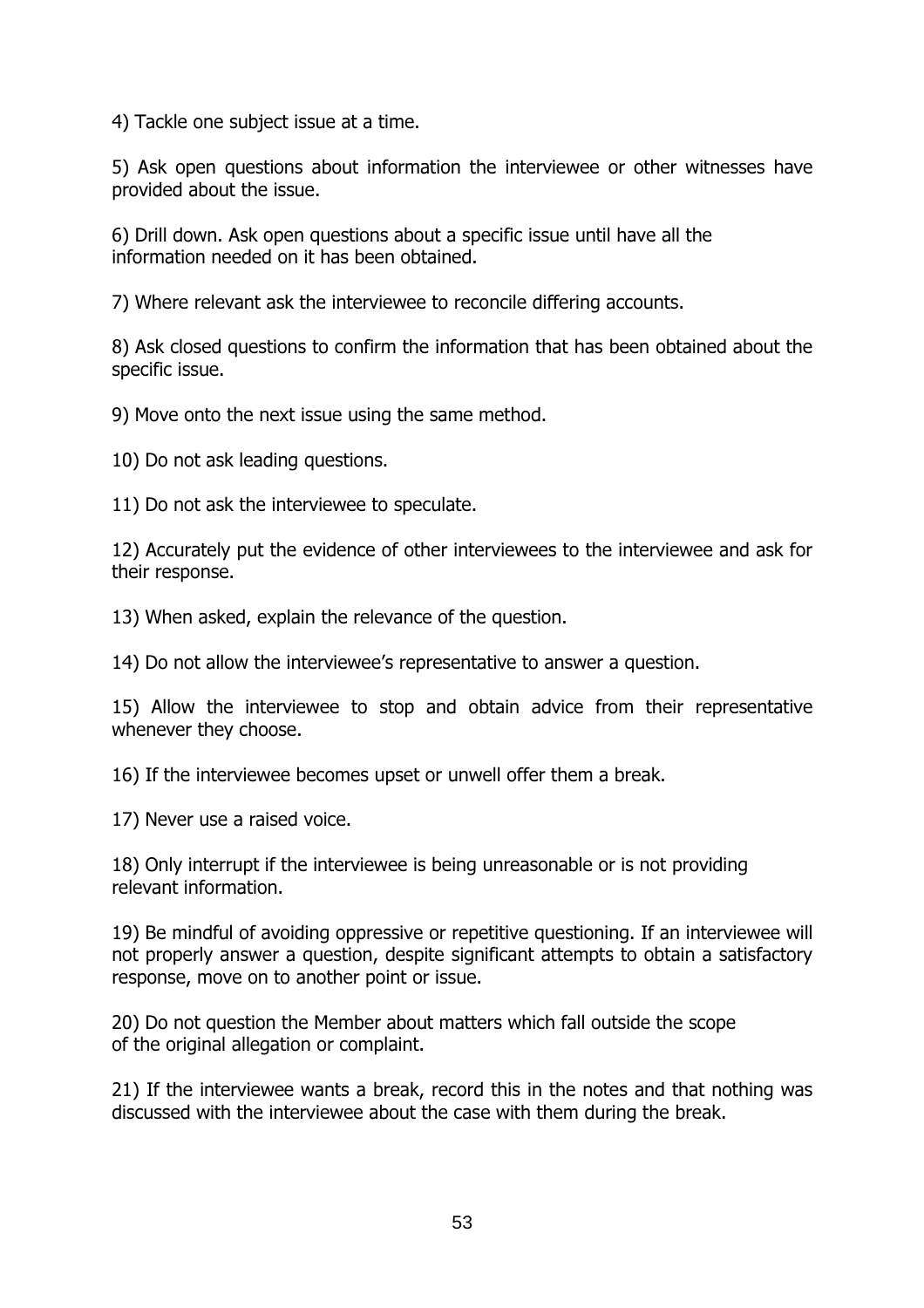C. Closing the interview:-

1) Thank the interviewee for their time and outline what will happen next.

#### D. After the interview:-

1) Send the interviewee a copy of the notes.

2) State in the letter that if there is no response from them by a specified date, it will be assumed that the notes are agreed.

3) If the content of the notes are disputed, check the discrepancies against your notes.

4) If a change is made, write to the interviewee to inform them of this. In these circumstances, when the matter is referred to the Standards Committee, submit the notes, the interviewee's letter outlining the dispute, and your response.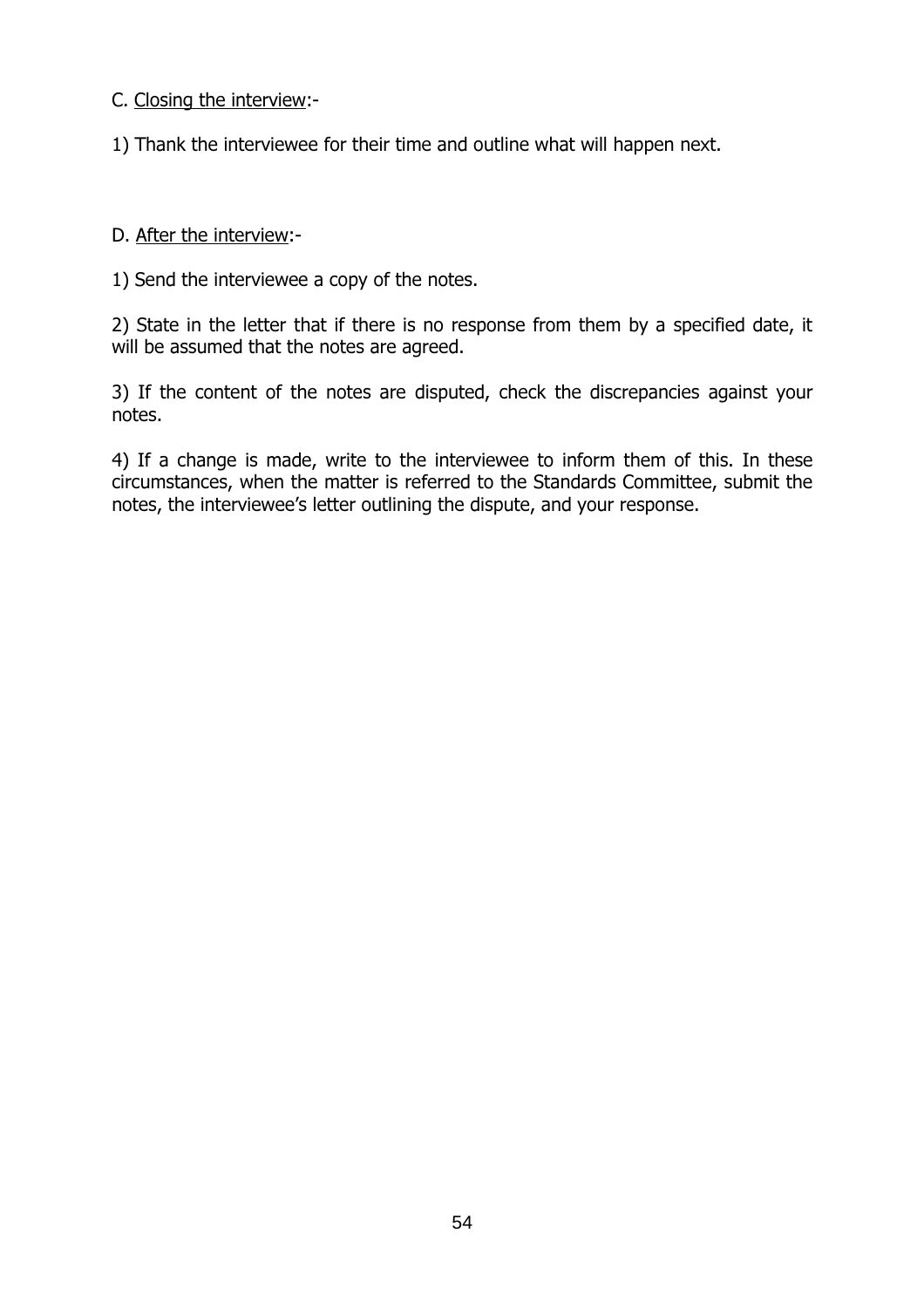



**Douglas Borough Council** 

APPENDIX 10

PRIVATE AND CONFIDENTIAL

# Case Name:

Report of an investigation for the Standards Committee by the Assistant Town Clerk OR [insert investigating officer] appointed by Chief Executive into an allegation concerning [insert Member name].

DATE: [insert date]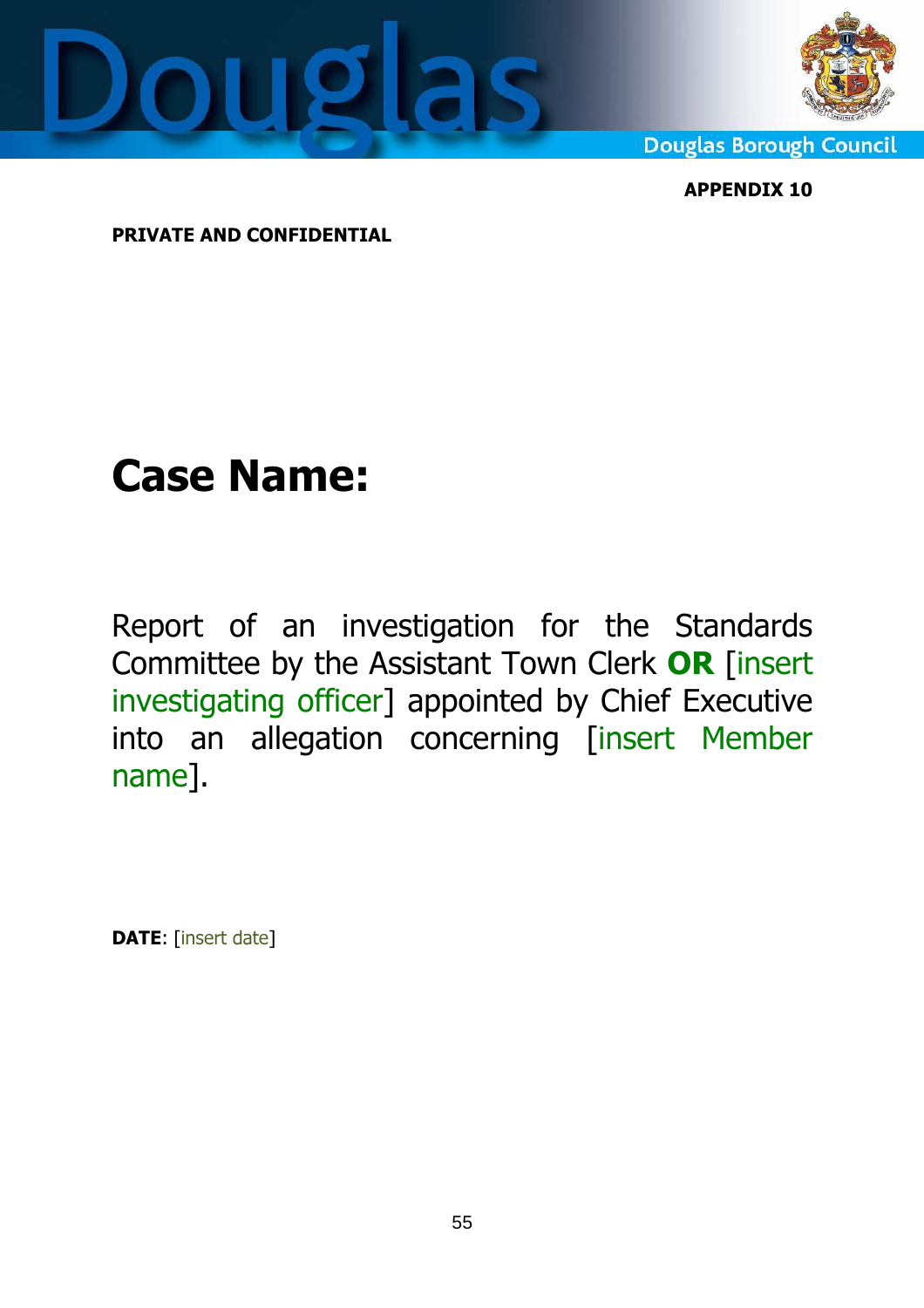### **Contents**

- **1 Executive summary**
- **2 [Insert Member's name]'s official details**
- **3 The relevant legislation and protocols**
- **4 The evidence gathered**
- **5 Summary of the material facts**
- **6 [Insert Member's name]'s additional submissions**
- **7 Reasoning as to whether there have been failures to comply with the Code of Conduct, Standing Orders, Protocols, etc.**
- **8 Finding**
- **Appendix A Schedule of evidence taken into account**
- **Appendix B List of unused material**
- **Appendix C Chronology of events**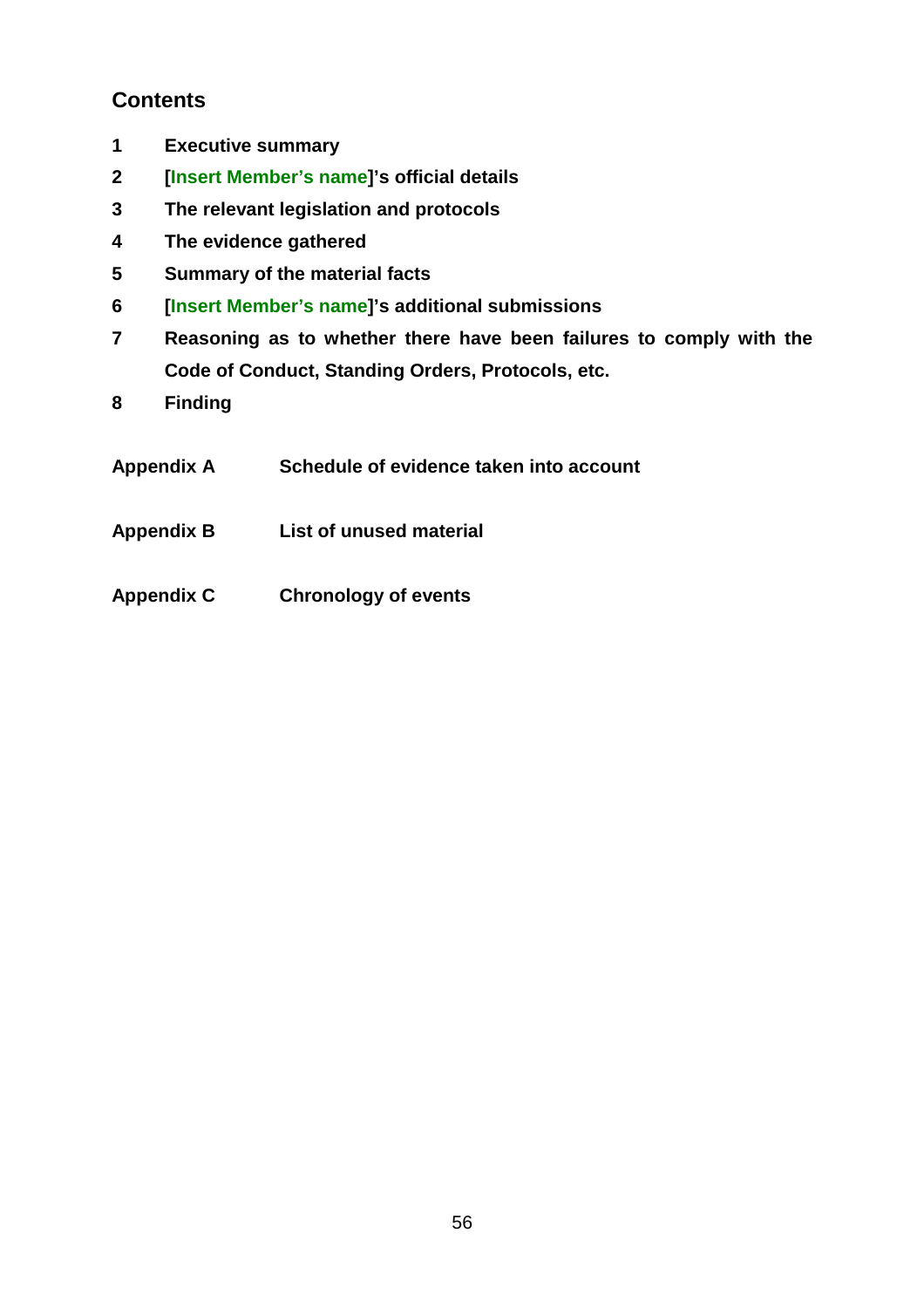#### **1 Executive summary**

- 1.1 [Insert summary of allegation]
- 1.2 **[Insert summary of Investigation outcome]**

#### **2 [Insert Member's name]'s official details**

- 2.1 [Insert Member's name] was elected to office on [insert date] for a term of [insert number] years.
- 2.2 [Insert Member's name] currently serves on the following committees: [insert committee names] and has also served on [insert committee names] committees in recent years.
- 2.3 **If no longer a Member, state when and how the period of office ceased**
- 2.4 [Insert Member's name] has received the following training on the Codes [insert training details].

#### **3 The relevant legislation and protocols**

- 3.1 The Council has adopted a Code of Conduct, Standing Orders or Protocol, in which the following paragraph[s] is/are included:
	- [insert included paragraph]
	- [insert included paragraph]
	- [insert included paragraph]
	- **Finsert included paragraph]**

#### **4 The evidence gathered**

- 4.1 I have taken account of oral evidence from [insert evidence details]
- 4.2 I have also taken account of documentary evidence obtained from [insert evidence details]

#### **5 Summary of the material facts**

5.1 [Insert summary]

#### **6 [Insert Member's name]'s additional submissions**

6.1 [Insert submissions]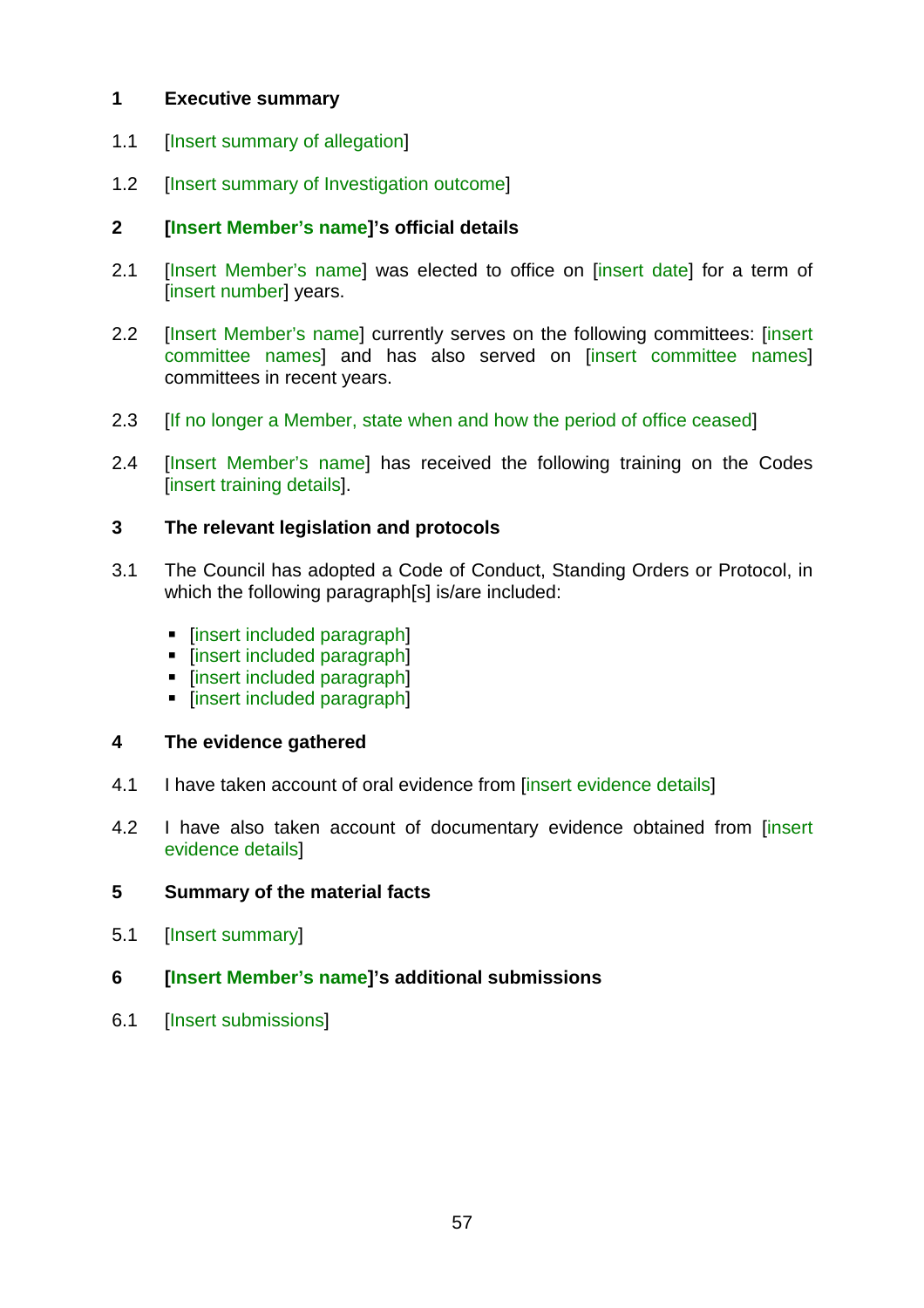**7 Reasoning as to whether there have been misconduct or failures to comply with the Code, Standing Orders or Protocols** 

7.1 [Insert reasoning]

#### 8 **Finding**

8.1.1 [Insert finding]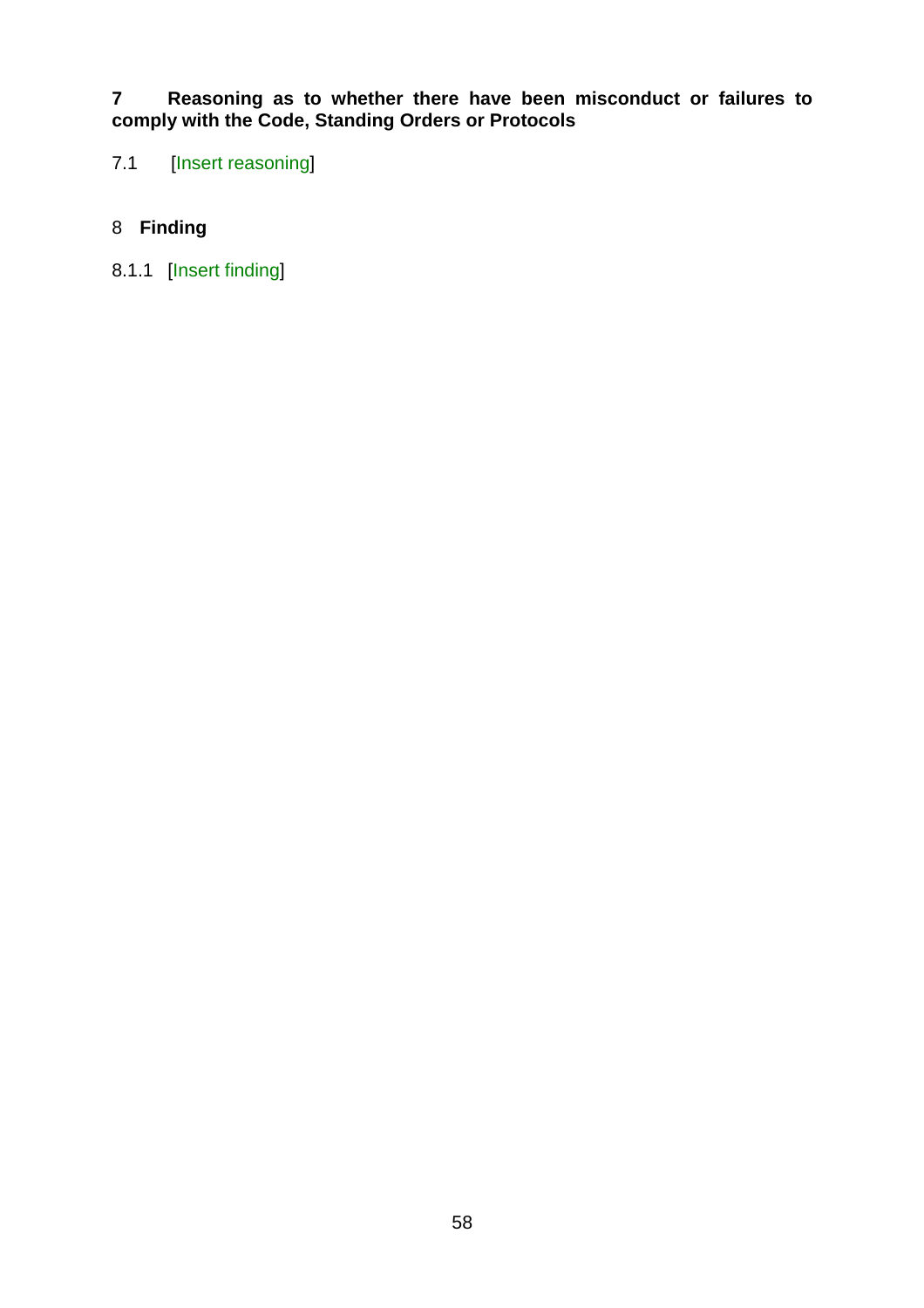



**Douglas Borough Council** 

Appendix 10 (A)

#### PRIVATE AND CONFIDENTIAL

# **Schedule of evidence taken into account**

#### **Case Name:**

#### **Core documents**

| Doc No   Description      | <b>Pages</b> |
|---------------------------|--------------|
| XX123   Allegation letter | $1 - 13$     |
|                           |              |
|                           |              |
|                           |              |
|                           |              |

#### **Notes of telephone conversations, letters, and interviews with witnesses**

| Doc No   Description | <b>Pages</b> |
|----------------------|--------------|
|                      |              |
|                      |              |
|                      |              |
|                      |              |
|                      |              |

#### **Minutes of meetings and other documentary evidence**

| Doc No   Description | <b>Pages</b> |
|----------------------|--------------|
|                      |              |
|                      |              |
|                      |              |
|                      |              |
|                      |              |

#### **[insert Member name]'s comments on draft report**

| Doc No   Description | <b>Pages</b> |
|----------------------|--------------|
|                      |              |
|                      |              |
|                      |              |
|                      |              |
|                      |              |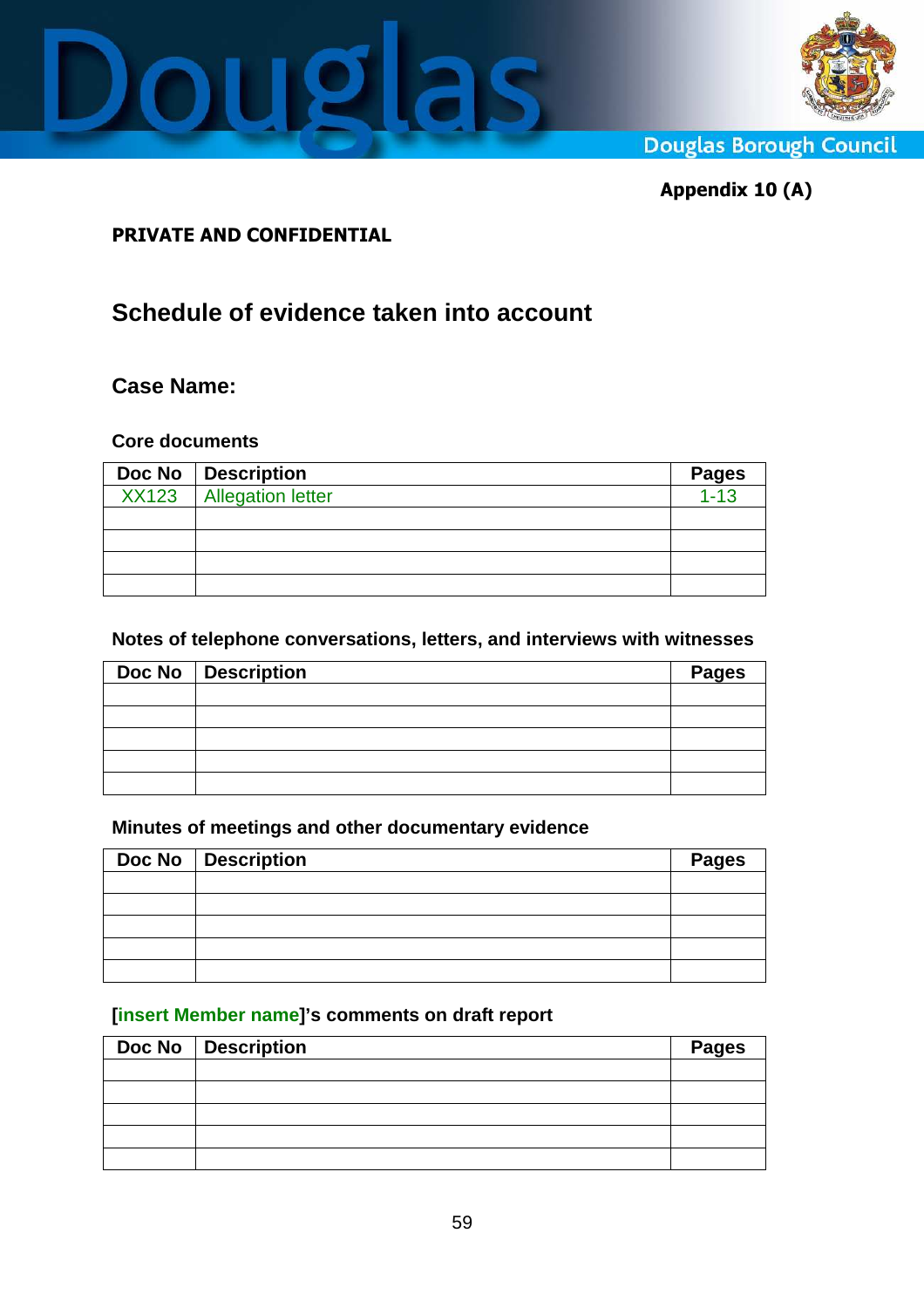# **List of unused materials**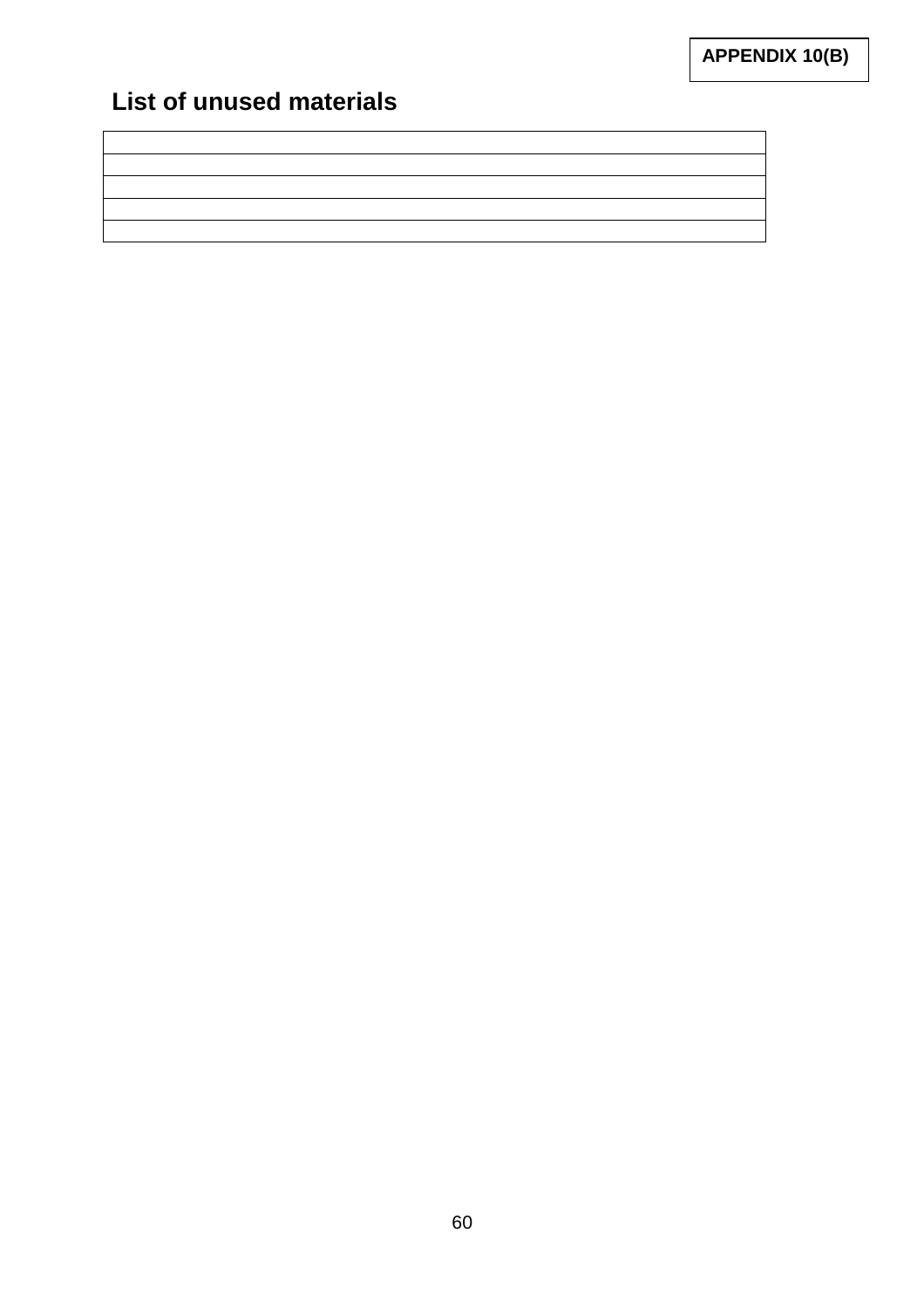## Appendix 10 (C)

# Chronology of events

- **F** [insert event]
- **F** [insert event]
- **F** [insert event]
- **F** [insert event]
- **F** [insert event]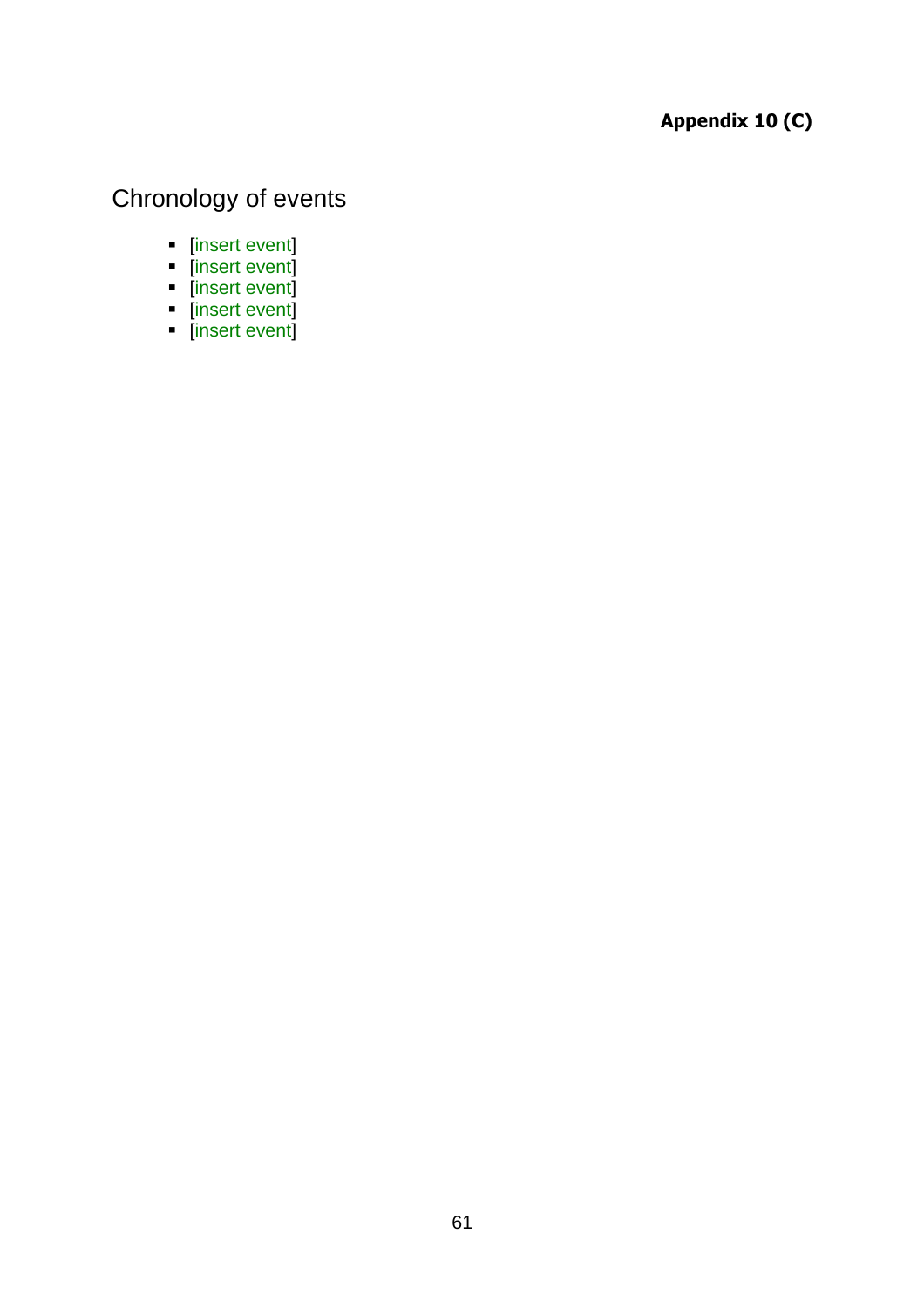



**Douglas Borough Council** 

APPENDIX 11

#### PRIVATE AND CONFIDENTIAL

Dear [insert name]

#### Ref:

Further to enquiries that have been made into [insert complainant's name]'s allegation, that you may have failed to comply with the Code of Conduct or other Protocol, which was referred to me for investigation.

I am writing to you and to *[insert complainant's name]* to let you know my draft finding[s] and the reasons why I have reached  $\left[\frac{\text{it}}{\text{it}}\right]$ 

If you choose to make comments on the draft report, it should focus on matters that I have relied upon to reach my findings.

Please note that the disclosure of any information from the report [and some of the documents in the schedule of evidence] may be an offence under the Local Government Acts, or the Data Protection Act 2002.

However, information can be disclosed in any of the following circumstances:

- The disclosure will enable the Standards Committee to perform its responsibilities.
- The disclosure will assist the Chief Executive to perform his / her statutory responsibilities.
- You have permission from the person to whom the information relates to disclose it.
- The information has already lawfully been made public.
- The disclosure is made for the purposes of criminal proceedings.
- You are required to do so by a court or similar body.

You may wish to seek your own advice if you are unsure whether you can legally disclose information from the report. Additionally, this is a draft report and does not necessarily contain my final findings.

Continued/………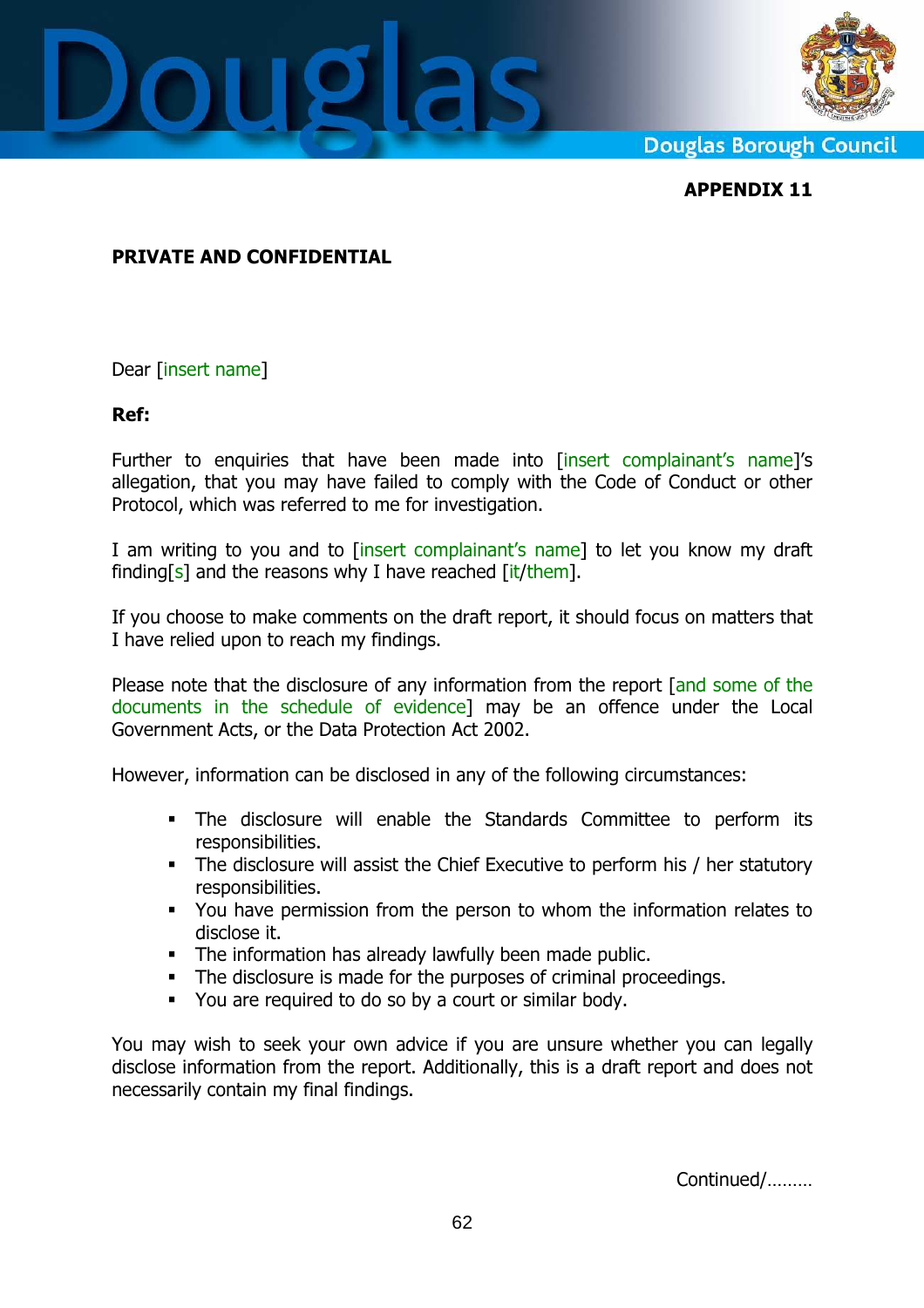If you wish to comment on the draft report and findings, please let me have your comments in writing to the above address by 12 noon on [insert date 10 working days from date of letter]. If I have not heard from you by that date, I shall proceed to issue the final report.

Should you require any clarification on the points raised in this letter, please contact me on [insert telephone number] or send an email to [insert email address].

Yours sincerely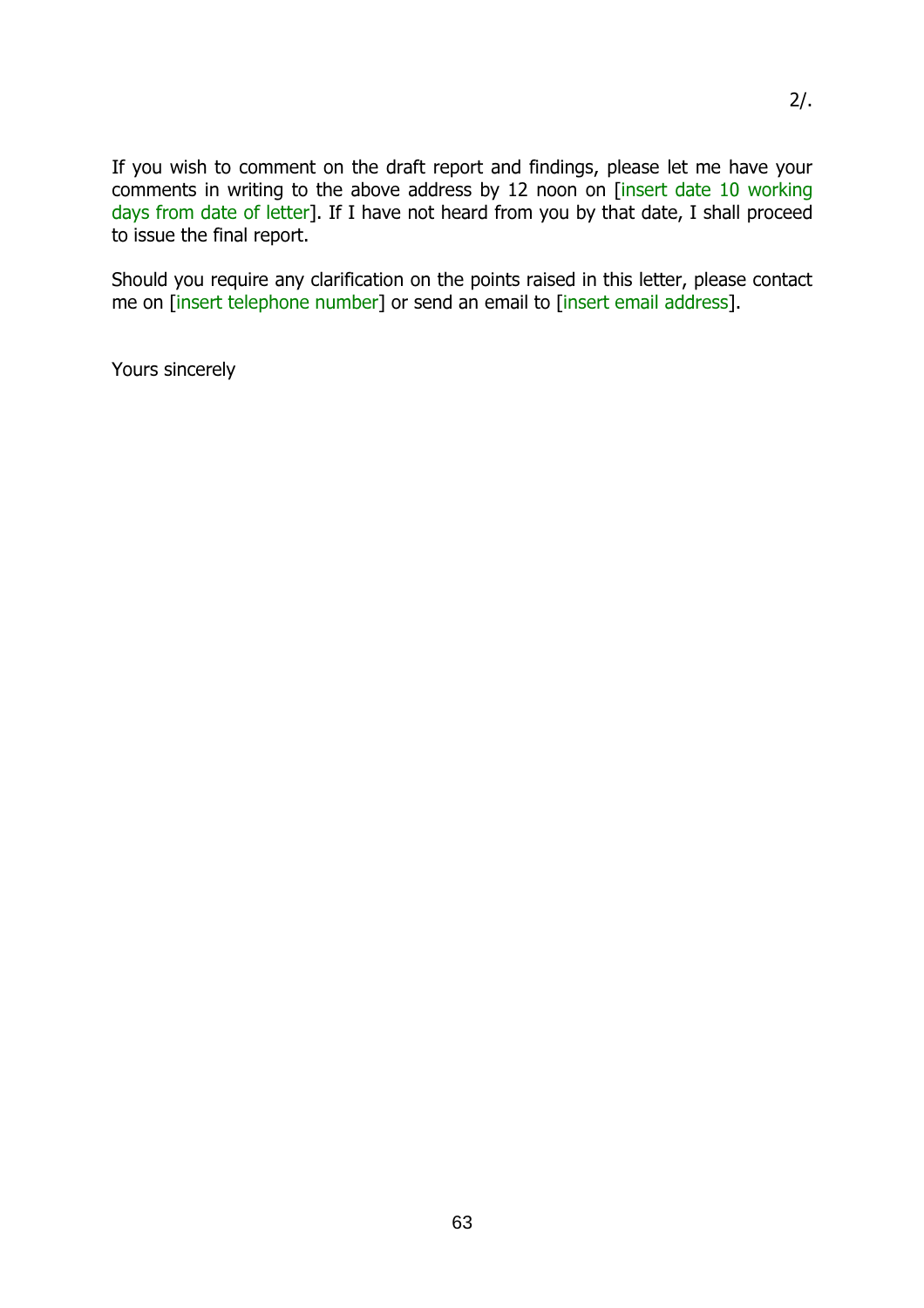



**Douglas Borough Council** 

APPENDIX 12

#### PRIVATE AND CONFIDENTIAL

Dear [insert name]

#### Ref:

I refer to my letter dated [insert date] and advise that the investigation into the allegation made against you by [insert complainant's name] has now been completed.

[Before finalising my report, I considered carefully any comments received in response to the draft report, including those in your letter of [insert date]. I have amended the report, where I have considered it appropriate to do so.]

I enclose a copy of my final report. The report is marked 'Private and Confidential'. While my finding may be disclosed by the Council and the Standards Committee, please note that the disclosure of any information from the report may be an offence under the Local Government Acts for the Data Protection Act 2002.

However, information can be disclosed in any of the following circumstances:

- The disclosure will enable the Standards Committee to perform its responsibilities.
- The disclosure will assist the Chief Executive to perform his or her statutory responsibilities.
- You have permission from the person to whom the information relates to disclose it.
- The information has already lawfully been made public.
- The disclosure is made for the purposes of criminal proceedings.
- You are required to do so by a court or similar body.

You may wish to seek your own advice if you are unsure if you can legally disclose information from the report.

[Insert any appropriate information about publication of the complaint and outcome by the Council].

Continued/…………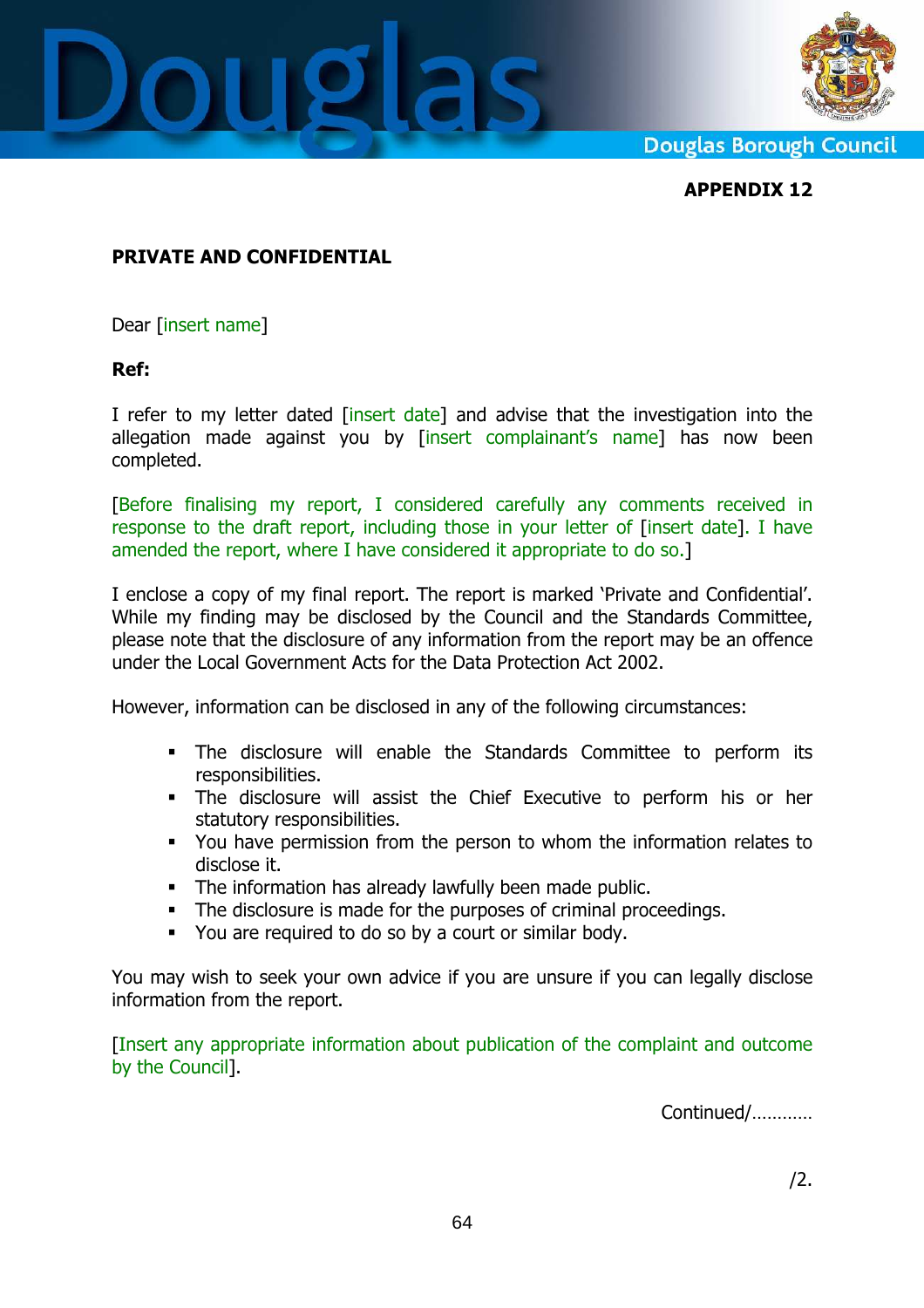I am required by the Procedures to inform [insert complainant's name] of the outcome of the investigation and am therefore sending them a copy of my report. I am also informing the Chief Executive of my findings.

Yours sincerely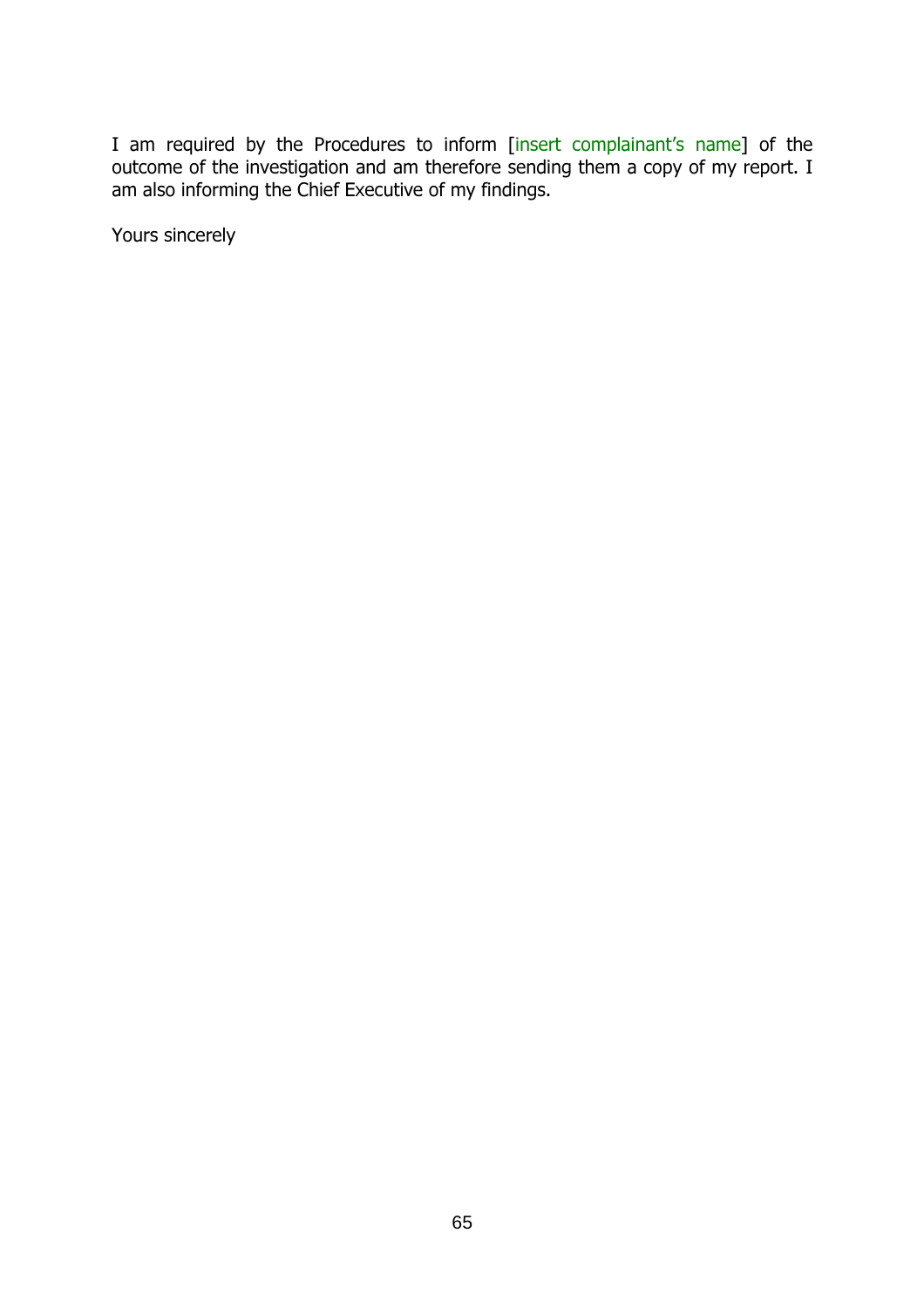#### APPENDIX 13

#### FLOWCHART OF INVESTIGATION PROCESS

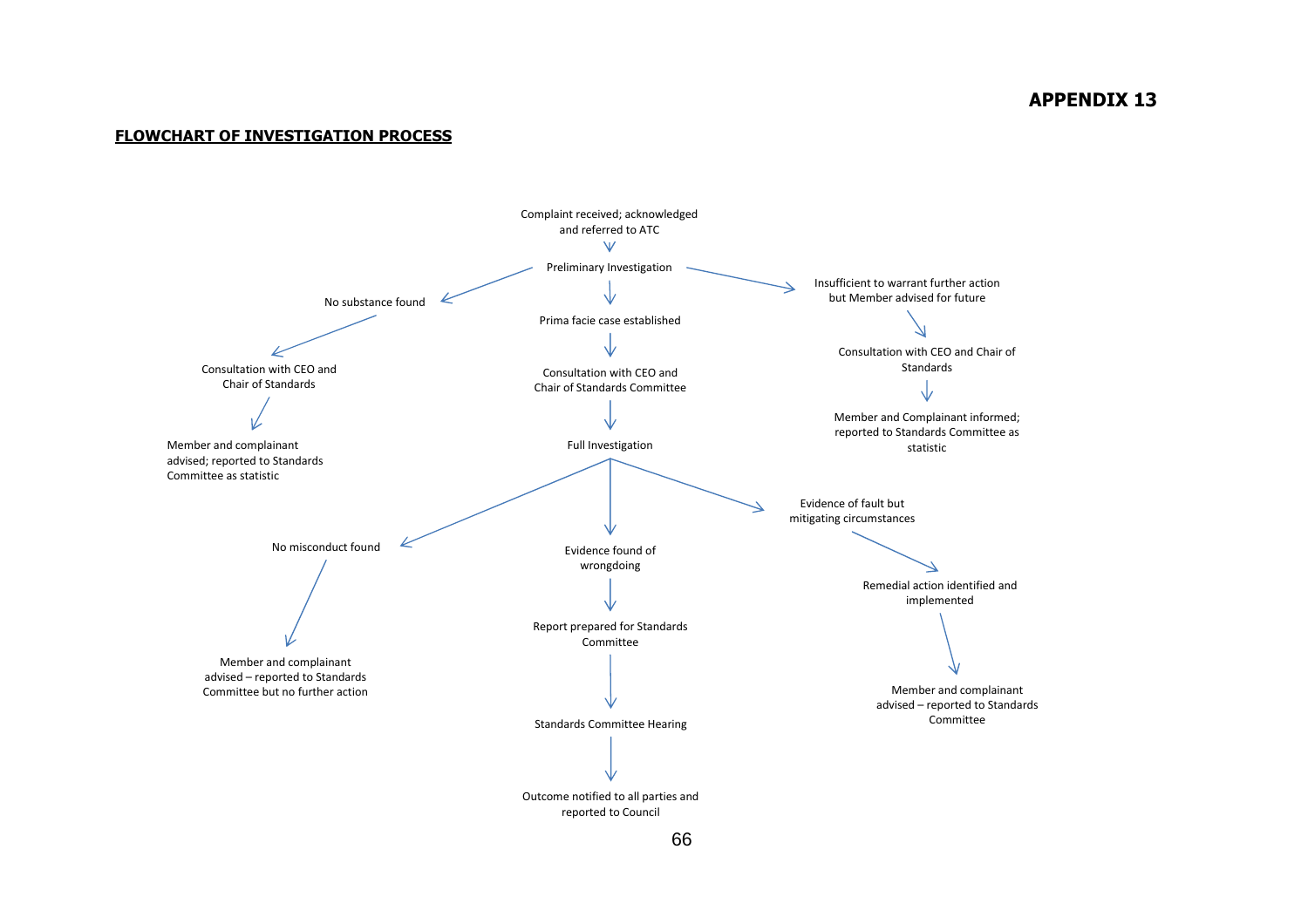## 4. PROCEDURE FOR HEARINGS

#### 4.1 APPLICATION

This Procedure applies to hearings set up by the Standards Committee about complaints against Members' misconduct or alleged breaches of the Code of Conduct, Standing Orders or any other procedures or protocols.

#### 4.2 MODIFICATION OF PROCEDURE

This procedure may be varied where it is appropriate to do so in the interests of fairness, by the Chair of the Standards Committee in consultation with the Chief Executive, as the Council's Proper Officer in such matters.

#### 4.3 REPRESENTATION

The Member may, with the agreement of the Chair of the Standards Committee, be represented or accompanied during the hearing by another person. The role of that person is to assist and support the Member, not to answer questions on behalf of the Member or to obstruct and hinder the efficient running of the Hearing in any way.

#### 4.4 PROCEDURAL ADVICE

The Standards Committee may take procedural advice from the Chief Executive at any time during the hearing or its deliberations. The substance of any advice should be shared with the Member, and the Investigating Officer (usually the Assistant Town Clerk) if they are present.

#### 4.5 PRELIMINARY ISSUES

At the start of the hearing, the Chair shall invite all participants to introduce themselves and indicate their role at the hearing, clarify that they are all aware of the procedure and deal with the following:-

- 1) Disclosures of interest
- 2) Quorum
- 3) Any requested change to the procedure
- 4) Whether to proceed in the absence of the Member, if the Member is not present
- 5) Clarify matters, such as what evidence is agreed, and what points of difference there are for the Committee to determine.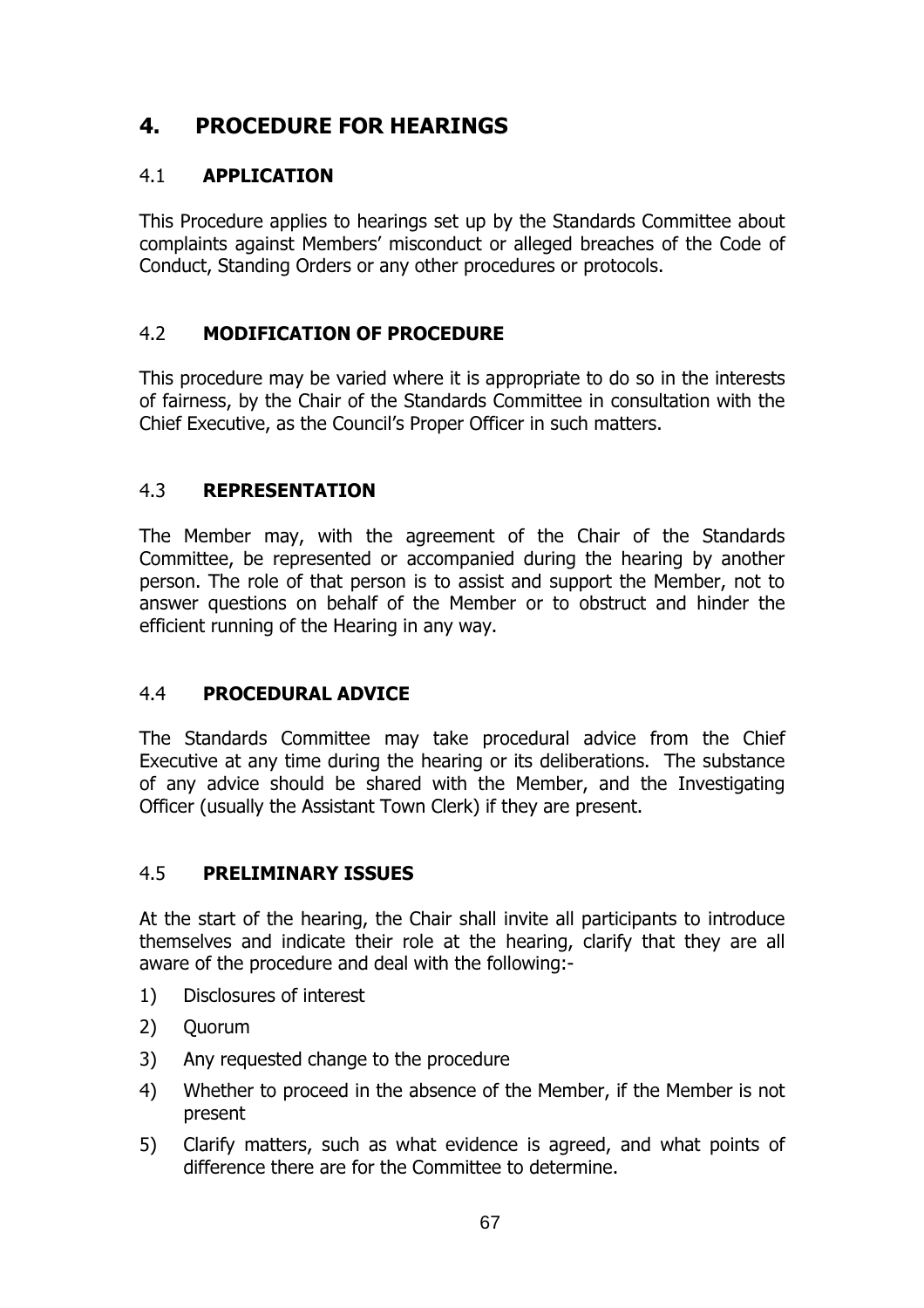#### 4.6 ADMISSION OF COMPLAINT/BREACH

If a Member admits that he / she has failed to comply with the Code / Standing Order / Protocol or is responsible for the behaviour complained of, the Standards Committee may make a determination that the Member has failed in their conduct and proceed directly to consider whether any sanction should be applied.

#### 4.7 HEARING EVIDENCE

Where there are points of difference in the evidence, the Standards Committee shall hear the evidence of the Investigating Officer and the Member in the following order:-

- 1) The Investigating Officer shall present his / her report, having particular regard to any points of difference identified by the Member and why he / she concluded, on the basis of his / her findings of fact, that the Member had failed to comply with the Code. The Investigating Officer may call witnesses to give evidence on the points of difference.
- 2) The Member may ask questions of these witnesses.
- 3) At any time, the Standards Committee may question the Investigating Officer and witnesses.
- 4) The Member may respond to the Investigating Officer's report and may call any witnesses to give evidence on the points of difference.
- 5) The Investigating Officer may ask questions of these witnesses.
- 6) At any time, the Standards Committee may question the Member and witnesses.
- 7) The Standards Committee may invite the Investigating Officer and the Member to summarise their representations (particularly the points of difference), with reference to the evidence of the witnesses.
- 8) The Standards Committee may adjourn and resume the hearing if it needs to hear evidence from any person not present.
- 9) The Standards Committee may require the room to be cleared, to enable it to deliberate and ask advice on the representations and evidence, and to make its findings of fact, and its decision as to whether the complaint is upheld or there was a breach of the Code / Standing Order / Protocol, or misconduct.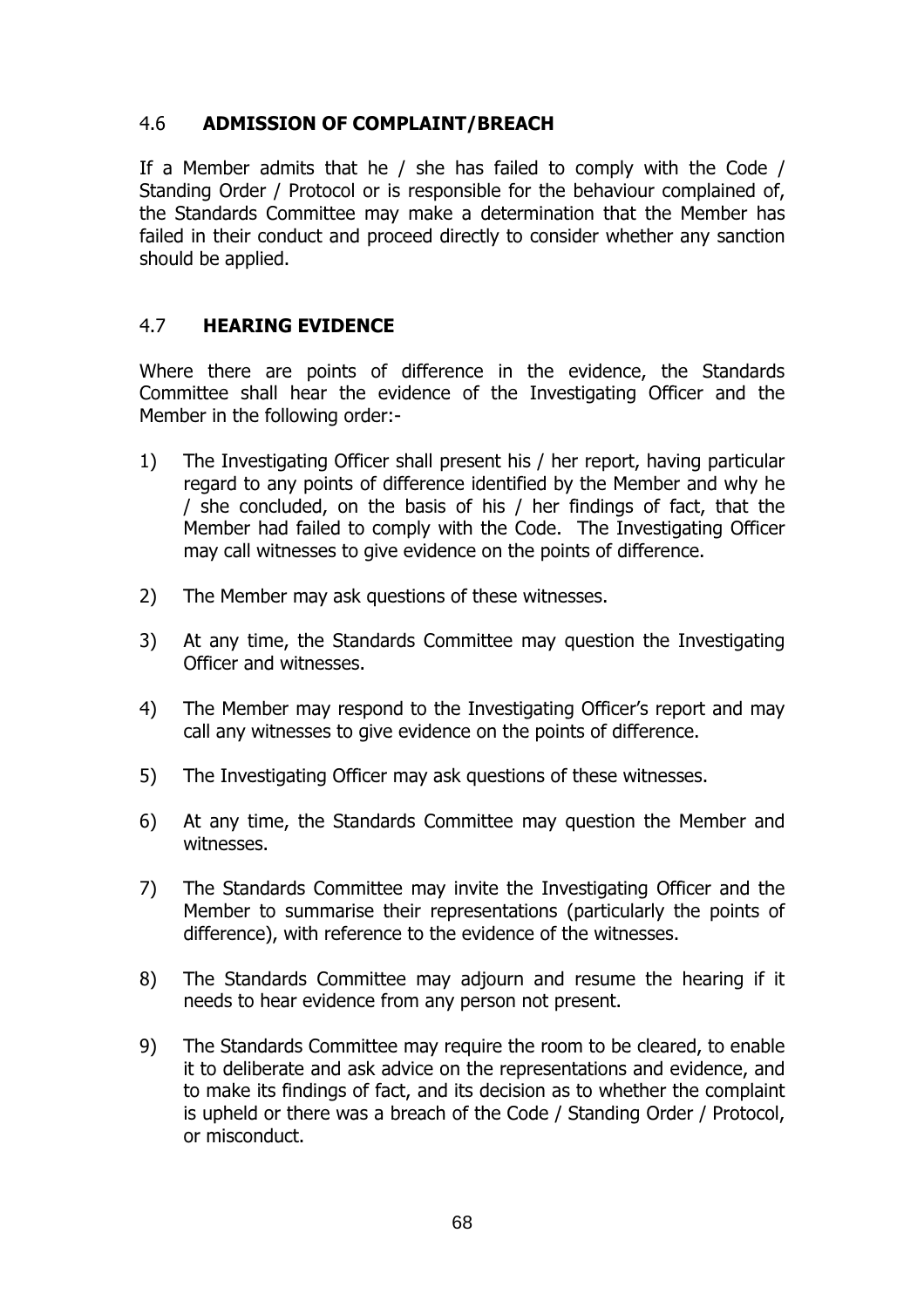- 10) The Standards Committee may require the hearing to be resumed if it needs to hear further evidence.
- 11) The Standards Committee shall resume the hearing to announce its decision if appropriate, or to inform all parties when the decision will be available, either orally or in writing.
- 12) The Standards Committee may, in complex cases, prior to deciding on whether a complaint is upheld / that there was a breach of the Code / Standing Order / Protocol, or misconduct, if it considers it appropriate, announce its findings of fact and hear further representations from all parties on whether the findings amount to a breach.
- 13) If the Standards Committee considers that it requires additional evidence not available at the hearing in order to come to a finding, it may adjourn the hearing and require the production of further information on points specified by the Standards Committee.

#### 4.8 DECISION AND SANCTION

If the decision is that the Member has not breached a Code / Standing Order / Protocol, or that a complaint has not been made out against them, the Standards Committee may consider and make any recommendations to the Council.

If the decision is that the Member has failed to follow the Code(s), etc., the Standards Committee shall invite representations from the Investigating Officer and the Member on whether a sanction should be applied and in what form.

The Standards Committee may require the room to be cleared to enable it to decide whether a sanction is to be applied and in what form.

The Standards Committee shall resume the hearing to announce its decision or give all parties notice of when the decision will be given.

The Standards Committee may, in addition, make any recommendations to the Council.

The Standards Committee may apply any of the sanctions, individually or in a combination, as applicable and as appropriate, that are indicated in Appendix 1.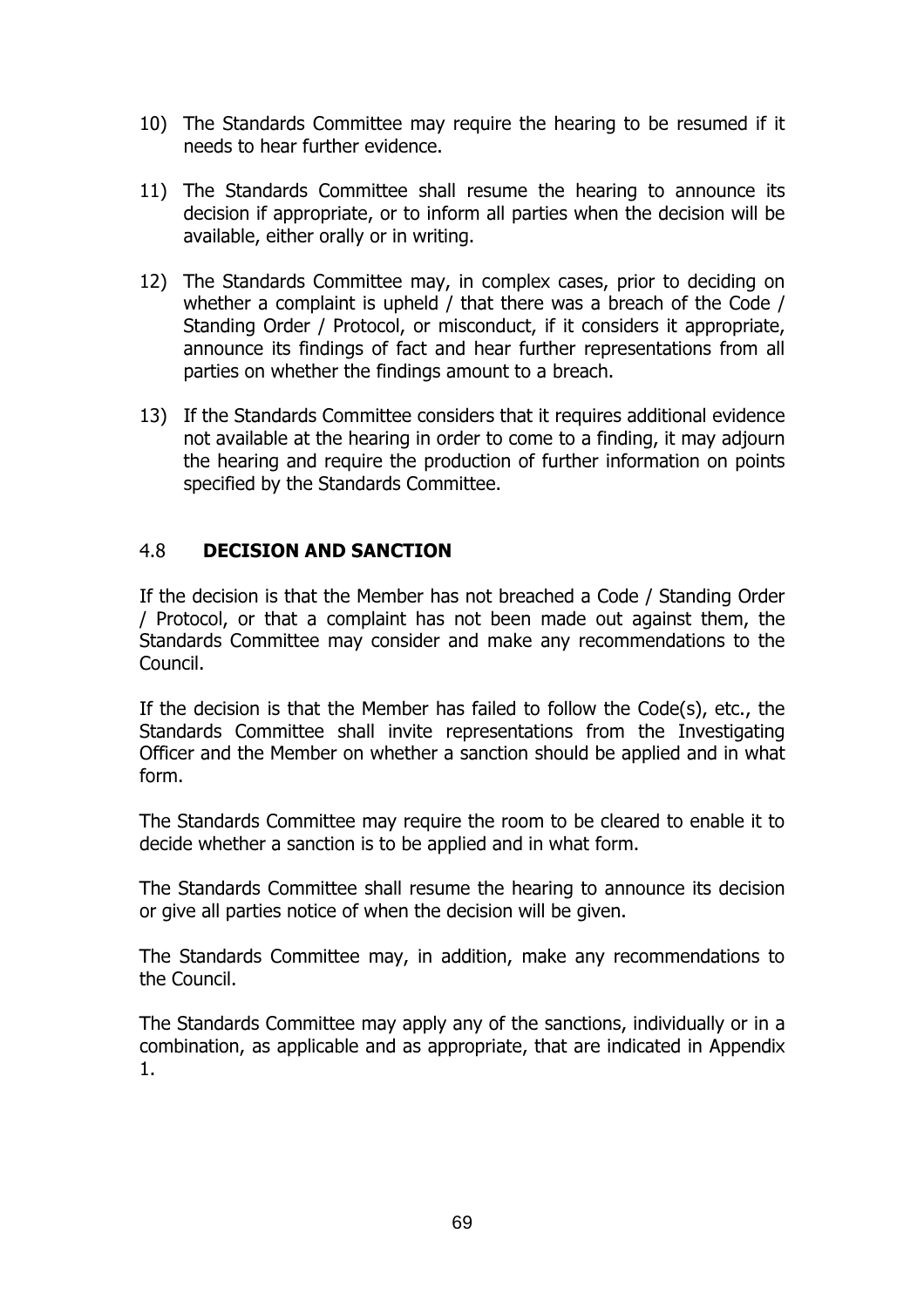#### 4.9. THE CLOSE OF THE HEARING

The Chair will indicate when the written form of the Standards Committee will be available and arrangements for providing this to the parties.

Following the close of the hearing, the Democratic Services Officer / Committee Administrator present will agree a formal written notice of the Standards Committee's decision with the Chair and shall arrange for the distribution of that notice / decision to relevant parties.

#### 4.10 APPENDICES

Appendix 14 - Sanctions